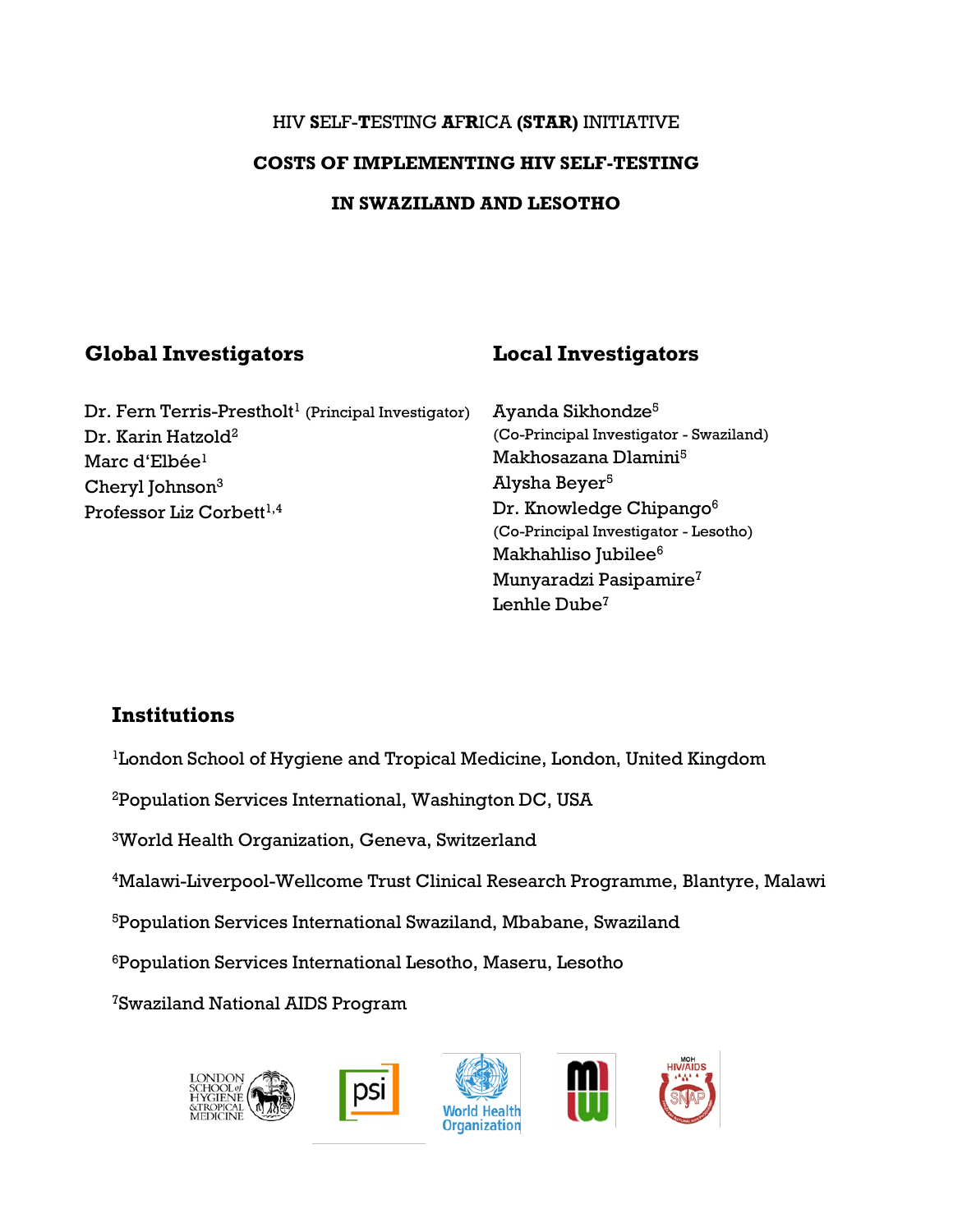#### **TABLE OF CONTENTS**

| L.   |                                                                      |  |
|------|----------------------------------------------------------------------|--|
| П.   |                                                                      |  |
| III. |                                                                      |  |
|      |                                                                      |  |
| V.   |                                                                      |  |
|      |                                                                      |  |
|      |                                                                      |  |
|      |                                                                      |  |
|      |                                                                      |  |
|      |                                                                      |  |
|      |                                                                      |  |
|      |                                                                      |  |
|      | a.                                                                   |  |
|      | b.                                                                   |  |
|      | c.                                                                   |  |
|      | d.                                                                   |  |
|      | е.                                                                   |  |
|      |                                                                      |  |
|      |                                                                      |  |
|      |                                                                      |  |
|      |                                                                      |  |
| Х.   |                                                                      |  |
|      |                                                                      |  |
|      |                                                                      |  |
|      |                                                                      |  |
|      |                                                                      |  |
|      |                                                                      |  |
|      | I. Standard Operating Procedures for the HIVST distribution models38 |  |
|      | II. Tentative cost allocation factors for the cost data analysis  48 |  |
|      |                                                                      |  |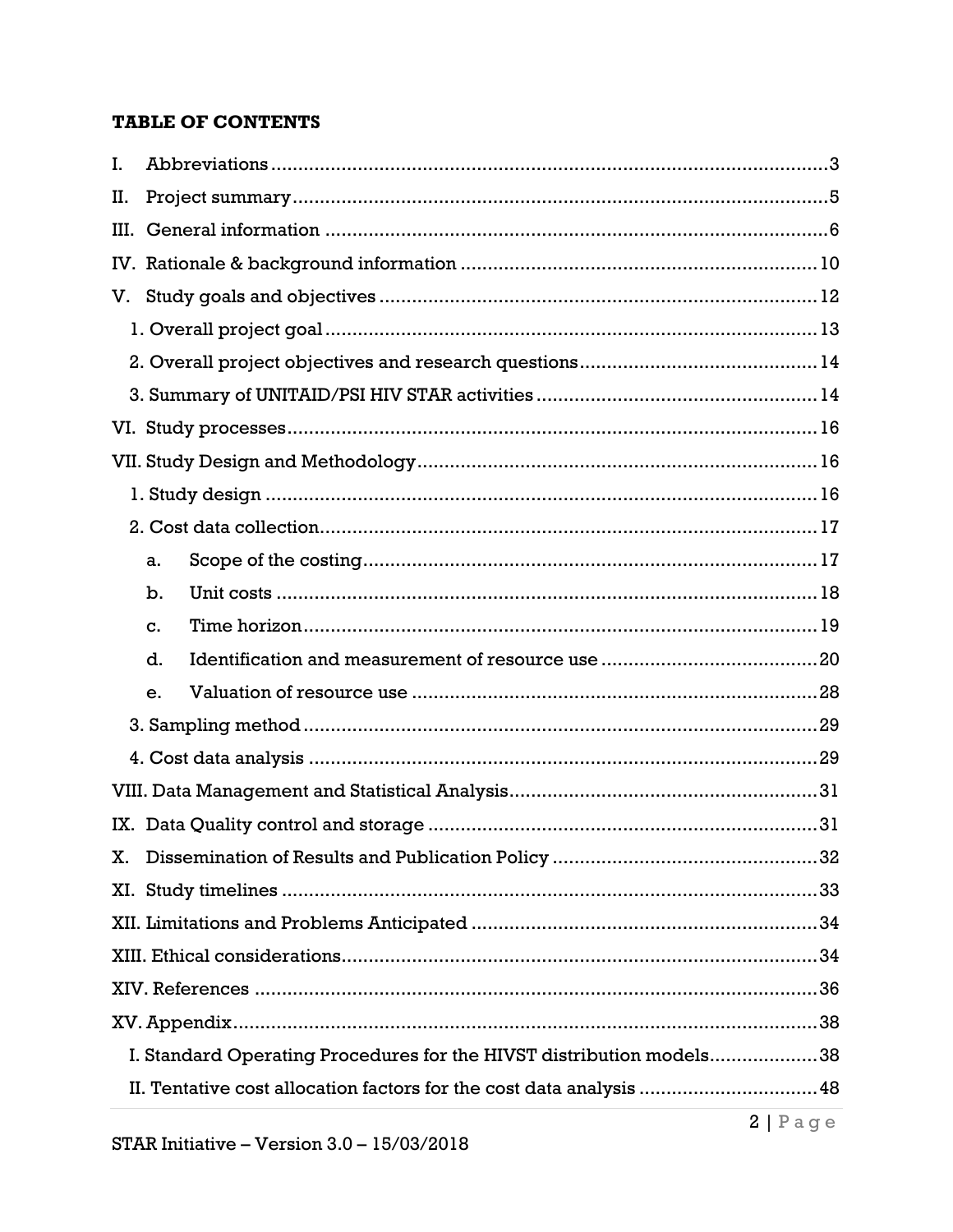# <span id="page-2-0"></span>**I. Abbreviations**

AF: Allocation Factor

AHF: AIDS Health Foundation

ANC: Antenatal Clinic

CITC: Client-Initiated HIV Testing & Counselling

DHIS2: District Health Information System 2

FP: Family Planning

HIVST: HIV Self-Testing

HTS: HIV Testing Services

ICER: Incremental Cost-Effectiveness Ratio

IEC: Information, Education and Communication

LOE: Level Of Effort

LOP: Life Of the Project

LSHTM: London School of Hygiene and Tropical Medicine

M&E: Monitoring and Evaluation

MNCH: Maternal Neonatal Child Health Services

MoH: Ministry of Health

NCD: Non-communicable disease

NGO: Non-Governmental Organization

NIAID: National Institute of Allergy and Infectious Diseases

NSF: National Strategic Framework

PITC: Provider-Initiated HIV Testing & Counselling

PMTCT: Prevention of Mother-To-Child Transmission

PreP: Pre-exposure Prophylaxis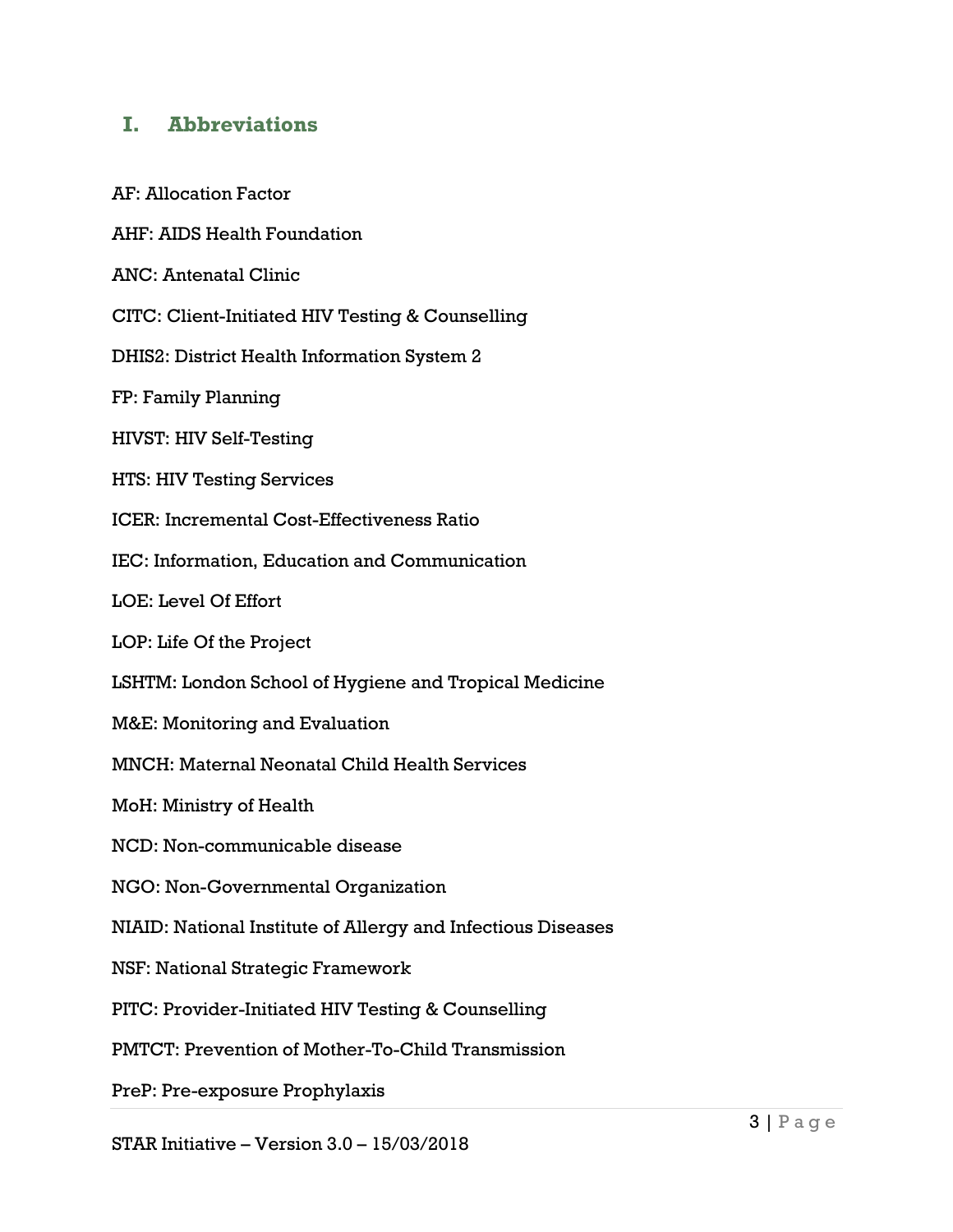PSI: Population Services International

RDT: Rapid Diagnostic Test

SNAP: Swaziland National AIDS Program

STAR: HIV Self-Testing AfRica

TAG: Technical Advisory Group

TB: Tuberculosis

UNAIDS: The Joint United Nations Programme on HIV/AIDS

VMMC: Voluntary Medical Male Circumcision

WHO: World Health Organization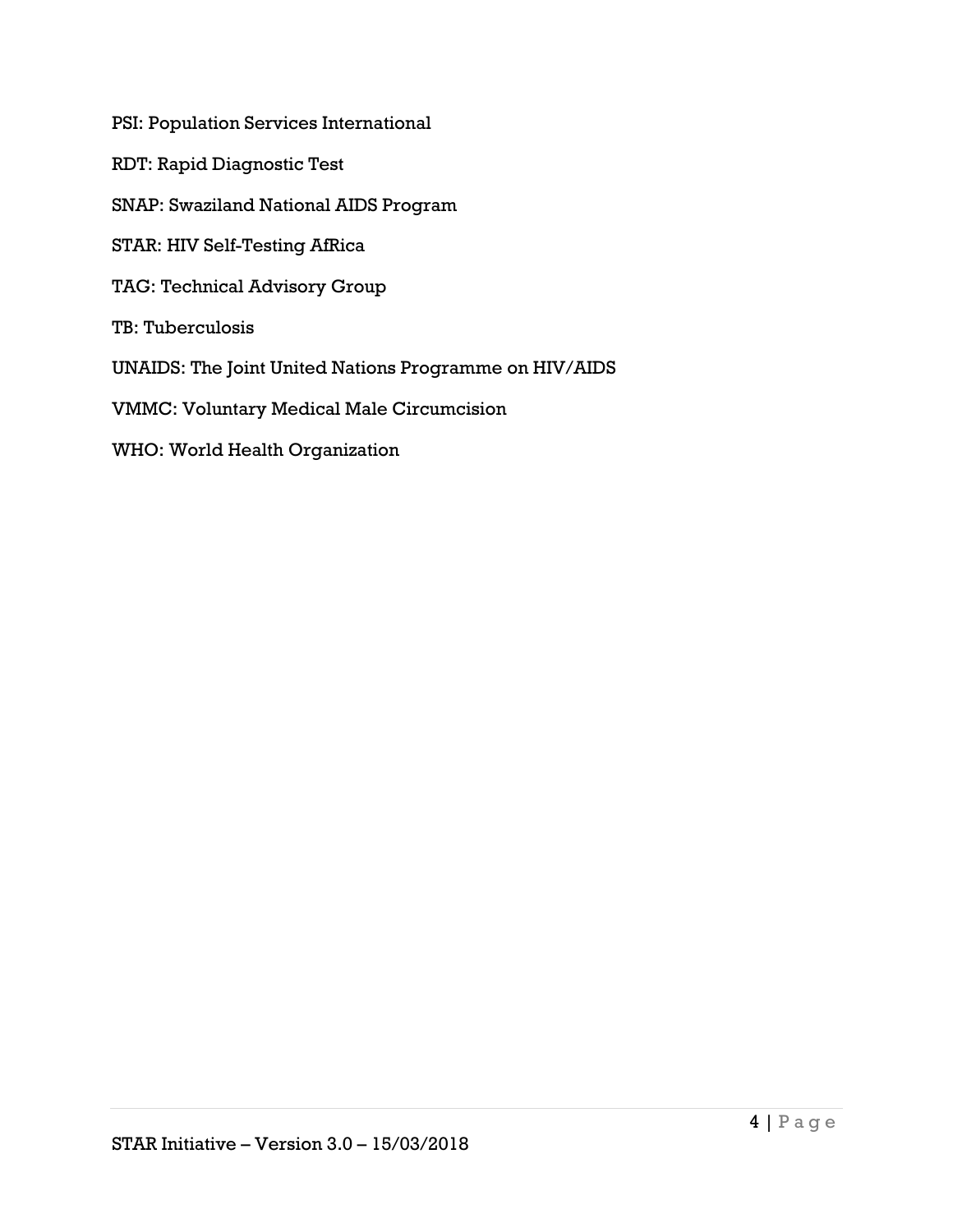# <span id="page-4-0"></span>**II. Project summary**

#### **Summary of the Cost analysis – Swaziland and Lesotho**

The HIV epidemic remains high in Swaziland and Lesotho with an estimated prevalence among those aged 15 to 49 years old of 27% and 25% respectively. While there have been tremendous efforts to close the HIV testing gap, only an estimated 62% of people living with HIV (PLHIV) in Southern Africa ( 84, 7% in Swaziland, 77.5% in men, 88.7% for women) know their status [\(1\)](#page-35-1). For those living with HIV who are still undiagnosed, this means further delaying their access to treatment and maintaining a substantial risk of transmission to others. Limited access to HIV testing also prevents high-risk HIV negative individuals from accessing effective HIV prevention services such as voluntary medical male circumcision (VMMC) and pre-exposure prophylaxis (PrEP). HIV self-testing (HIVST) is a relatively new approach that provides an opportunity to reach, test, and diagnose or prevent infection among populations who were previously considered unreachable. HIVST, when used as test for triage, also has the potential to reduce costs and time savings for the health delivery system and to the end use. Economic evaluations, costing by model of distribution and economic modelling of a mix of distribution models are needed to increase the evidence base on different programme implementation options for policymakers. The overall goal of this costing analysis is to estimate the costs associated with the distribution of HIVST kits through various delivery models. The project aims to determine the costs of introducing and running HIVST kits distribution for the following models:

- $\checkmark$  Swaziland:
	- 1. Secondary distribution through Antenatal clinic at public hospitals
	- 2. Fixed HTS "New Start" franchise and AIDS Health Foundation Centres
	- 3. VMMC fixed site
	- 4. VMMC community mobilisers
	- 5. Workplace distribution (through private public partnerships)
- $\checkmark$  Lesotho:
	- 1. Secondary distribution through Maternal Neonatal Child Health Services at public hospitals
	- 2. "New Start" franchise HTS centres
	- 3. "New Start" HTS outreach services
	- 4. Uniformed Forces Health facility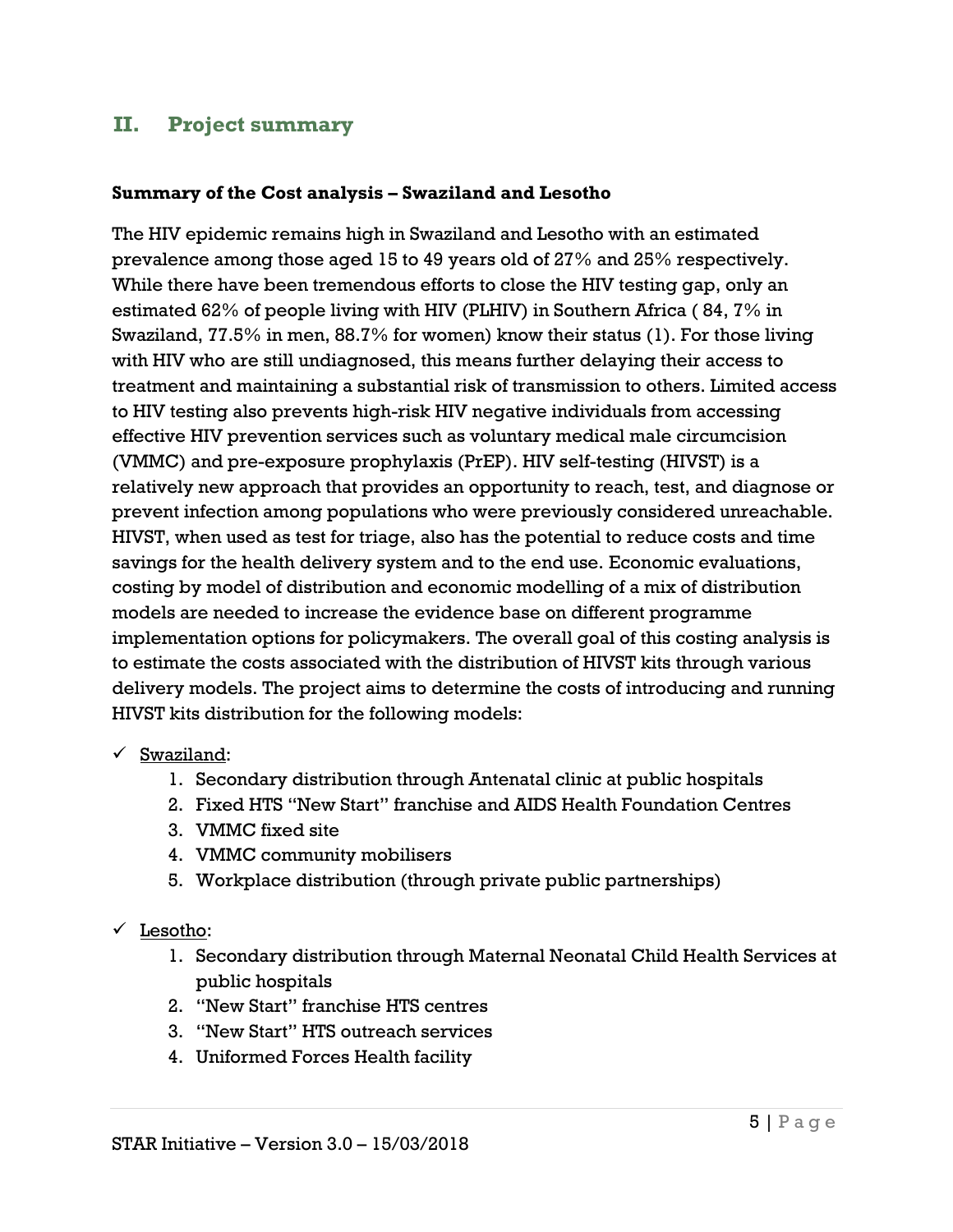We will conduct a full economic costing, using a provider perspective and capturing start up, capital and recurrent costs. The analysis aims to estimate the full cost of introducing HIVST and assess cost drivers within each distribution model. We will estimate total and unit costs per HIVST kit distributed and per HIV positive person linked to care. Our comparator will be the existing HIV testing services in these countries.

# <span id="page-5-0"></span>**III. General information**

# **Title**: HIV SELF-TESTING AFRICA (STAR) INITIATIVE - COSTS OF IMPLEMENTING HIV SELF-TESTING IN SWAZILAND AND LESOTHO

### **Date**: JANUARY 2018

**Funder**: The funding body for the UNITAID/PSI HIV STAR project is UNITAID, is a global health initiative housed within WHO that supports the development and optimisation of robust, high-quality and low-cost products specifically intended to meet the diagnostic and pharmaceutical needs of HIV, tuberculosis (TB) and malaria programmes in low-resource countries. The physical address is: Chemin de Blandonnet 10 – BIBC III – 8th Floor, 1214 Vernier, Switzerland.

Global and local investigators' role, institution and contact information are presented in **Table 1**.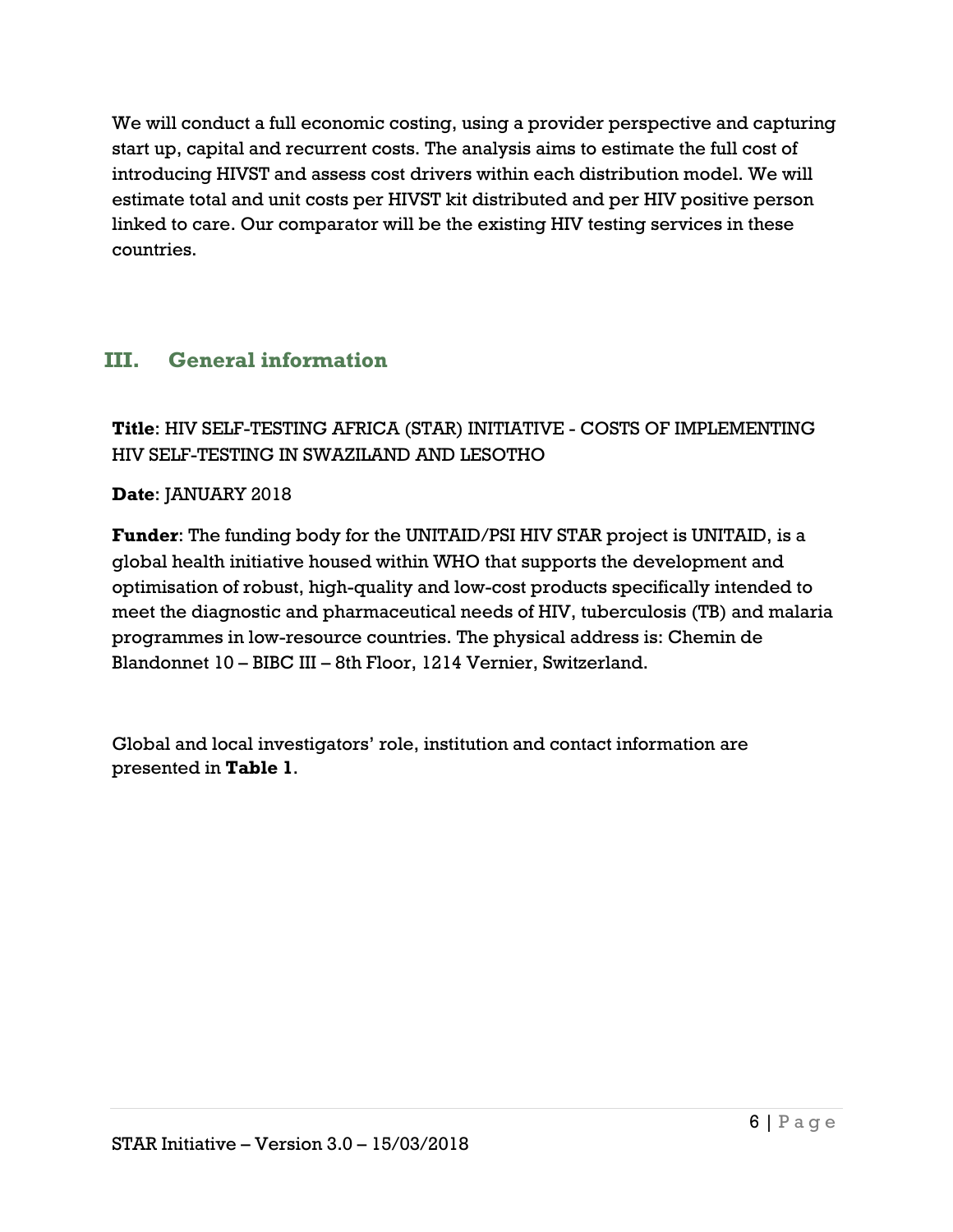# **Table 1.** Global and local investigators' role and contact information

| <b>Investigators</b>                                                | <b>Institution</b>                                                                                                                                                                         | Role                                                                                                                                                                                                                                                                                        |
|---------------------------------------------------------------------|--------------------------------------------------------------------------------------------------------------------------------------------------------------------------------------------|---------------------------------------------------------------------------------------------------------------------------------------------------------------------------------------------------------------------------------------------------------------------------------------------|
| Fern Terris-Prestholt.<br>$ {\rm PhD} $<br>(Principal Investigator) | London School of Hygiene and<br>Tropical Medicine, 15-17 Tavistock<br>Place, Kings Cross, London WC1H<br>9SH, United Kingdom                                                               | Responsible for the overall design and<br>supervision of cross country cost studies<br>including design, analysis and dissemination of<br>results                                                                                                                                           |
| <b>Karin Hatzold, PhD</b>                                           | <b>Population Services</b><br>International/Society for Family<br>Health<br>2nd Floor, Block B, Metropolitan<br>Office Park, 8 Hillside Road, Parktown,<br>Johannesburg 2193, South Africa | Principal Investigator on the multi-country<br>STAR Initiative and oversights research<br>implementation. Karin contributes to the<br>development of protocols, study design,<br>technical oversight and will coordinate data<br>collection, interpretation and dissemination of<br>results |
| Marc d'Elbée, Pharm.D.                                              | London School of Hygiene and<br>Tropical Medicine, 15-17 Tavistock<br>Place, Kings Cross, London WC1H<br>9SH, United Kingdom                                                               | Developed the research protocol and will<br>coordinate data collection, analysis and<br>dissemination of results.                                                                                                                                                                           |
| <b>Cheryl Johnson</b>                                               | <b>World Health Organization</b><br>Avenue Appia 20, 1202 Genève,<br>Switzerland                                                                                                           | WHO lead for the STAR project                                                                                                                                                                                                                                                               |
| <b>Professor Liz Corbett</b>                                        | Queen Elizabeth Central Hospital<br><b>College of Medicine</b><br>P.O. Box 30096<br>Chichiri<br>Blantyre 3, Malawi                                                                         | STAR Research Director                                                                                                                                                                                                                                                                      |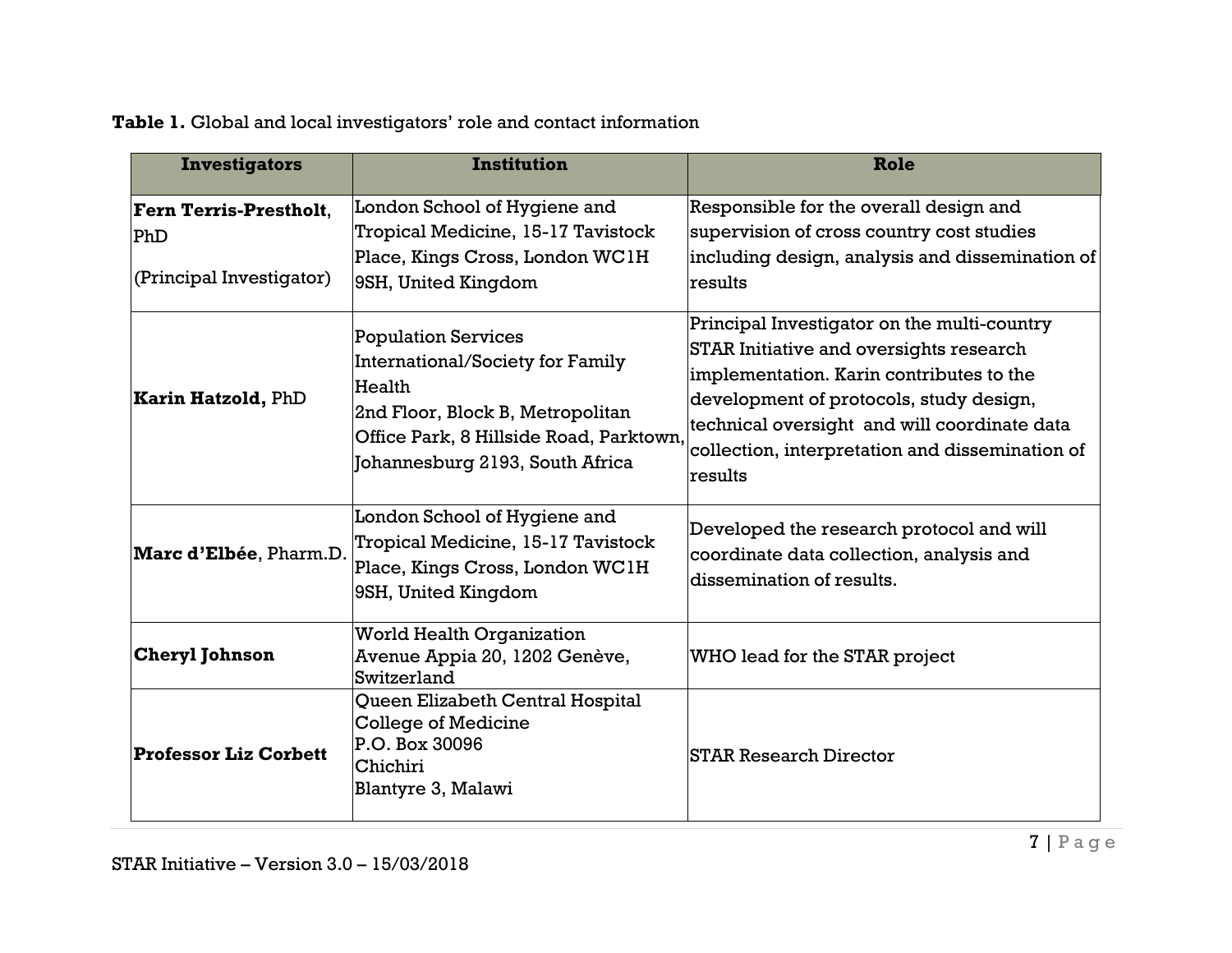| <b>Investigators</b>                                                   | <b>Institution</b>                                                                                   | Role                                                                                                                                                                                                           |
|------------------------------------------------------------------------|------------------------------------------------------------------------------------------------------|----------------------------------------------------------------------------------------------------------------------------------------------------------------------------------------------------------------|
| <b>Ayanda Sikhondze (Co-</b><br>Principal Investigator -<br>Swaziland) | Population Services International,<br>Mbabane PO Box 170, Swaziland                                  | Contributed to the development of the<br>research protocol, study design and will<br>support coordination of data collection,<br>interpretation of results and dissemination.                                  |
| <b>Makhosazana Dlamini</b>                                             | Population Services International,<br>Mbabane PO Box 170, Swaziland                                  | Overall supervisor of the HIVST program in<br>Swaziland                                                                                                                                                        |
| <b>Alysha Beyer</b>                                                    | Population Services International,<br>Mbabane PO Box 170, Swaziland                                  | PSI Swaziland Country representative                                                                                                                                                                           |
| Munyaradzi<br>Pasipamire                                               | Swaziland National AIDS Program, PO<br>Box 1119, Mbabane, Cooper Centre<br>Building, H100, Swaziland | Head of research and coordinates all research<br>activities                                                                                                                                                    |
| <b>Lenhle Dube</b>                                                     | Swaziland National AIDS Program, PO<br>Box 1119, Mbabane, Cooper Centre<br>Building, H100, Swaziland | Focal for National HTS activities and is the point<br>of contact for the Ministry and for facility entry<br>for data collection                                                                                |
| <b>Knowledge Chipango</b><br>(Co-Principal<br>Investigator - Lesotho)  | Population Services International, 138<br>Moshoeshoe Road Maseru, Lesotho<br>100                     | Focal point STAR Initiative in Lesotho.<br>Contributed to the development of the<br>protocol, study design and will support<br>coordination of data collection, interpretation<br>of results and dissemination |
| <b>Makhahliso Jubilee</b>                                              | Population Services International, 138<br>Moshoeshoe Road Maseru, Lesotho<br>100                     | Contributed to development of the protocol,<br>study design and will support coordination of                                                                                                                   |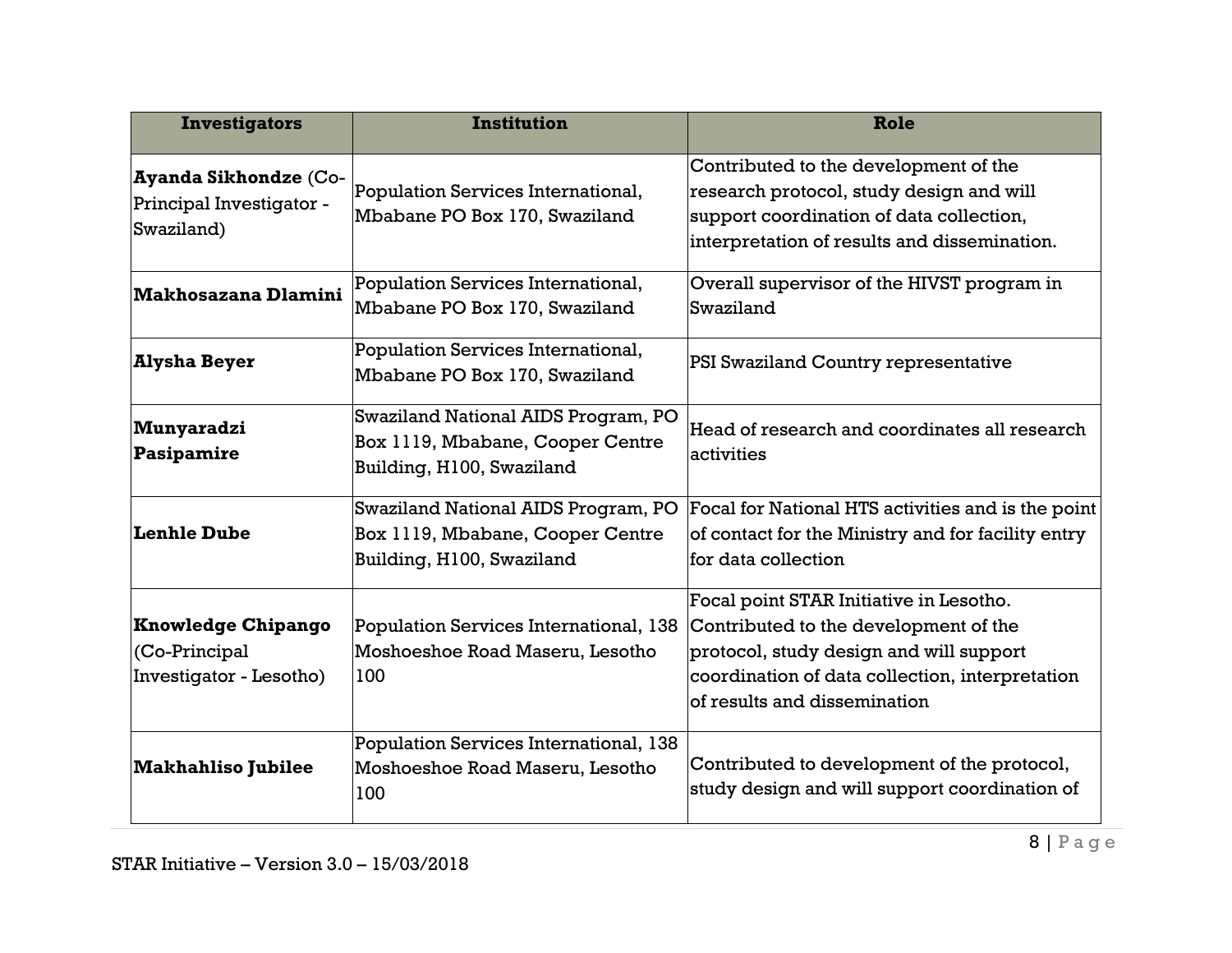| <b>Investigators</b> | Institution | Role                                           |
|----------------------|-------------|------------------------------------------------|
|                      |             | data collection, interpretation of results and |
|                      |             | dissemination                                  |
|                      |             |                                                |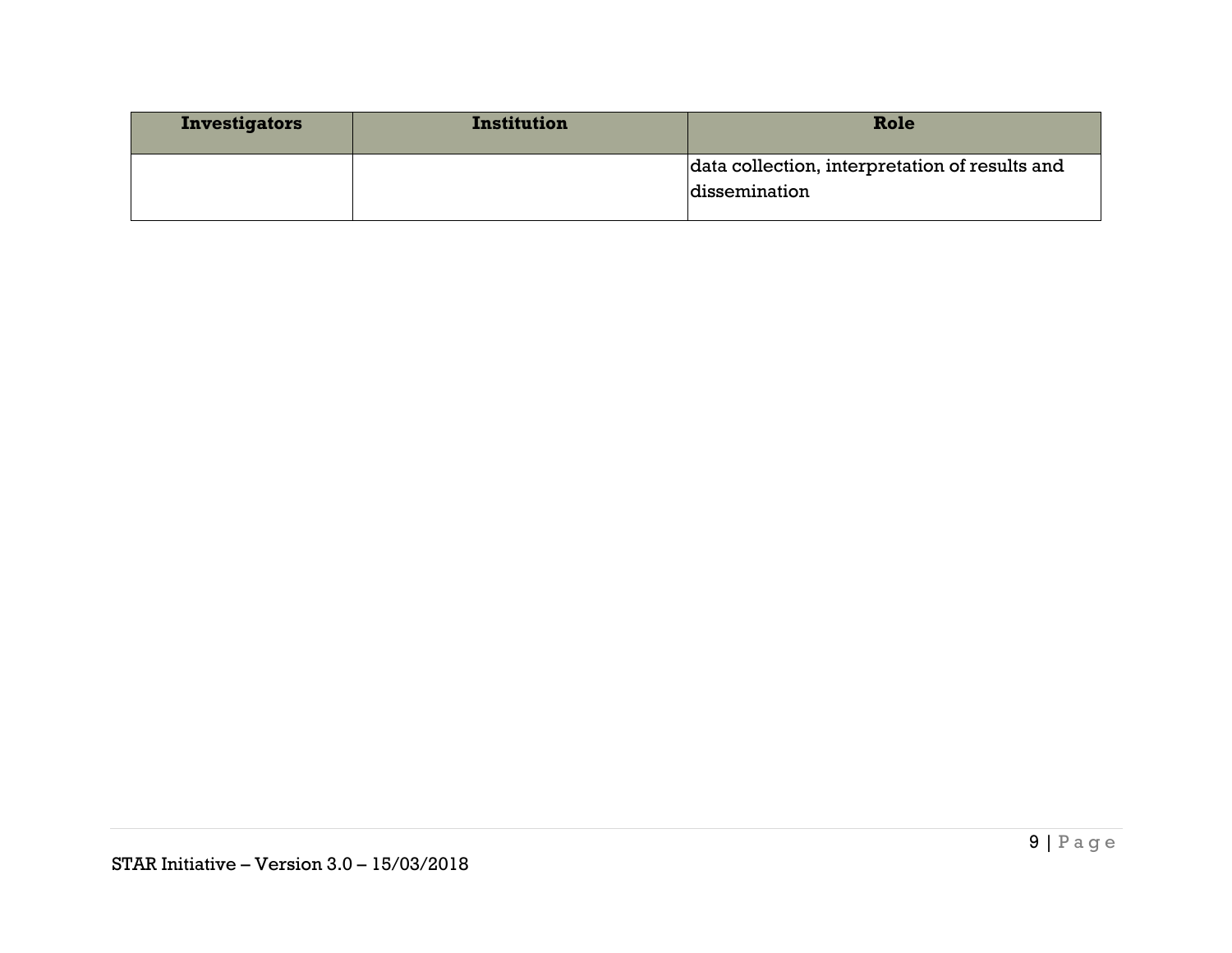# <span id="page-9-0"></span>**IV. Rationale & background information**

#### HIV context in Swaziland and Lesotho

An estimated 220,000 people are living with HIV in Swaziland. The national population level HIV prevalence is 27.2% among those aged 15-49 years old [\(2\)](#page-35-2). Of those who are HIV positive, 79% are on Antiretroviral Therapy (ART) [\(2\)](#page-35-2). Populations greatest affected by HIV in Swaziland include women (35% of all women are living with HIV, compared to 20% of men), orphans due to AIDS (24% of all children aged 0-17 years are orphans and 45% are either orphans or vulnerable) and key populations [\(3\)](#page-35-3). HIV Testing Services (HTS) are outlined as one of the critical priority interventions aimed at addressing HIV/AIDS to reduce the HIV incidence rate to a threshold level. Currently 84% of PLHIV in Swaziland know their HIV status; there are gender discrepancies with only 77.8% of male PLHIV and 84.8% of females knowing their status. As Swaziland is intending to reach its 95/95/95 to end the epidemic in Swaziland, HIVST has been seen an important game changer in achieving these ambitious goal. Swaziland now includes HIV self-testing (HIVST) as one of the options for HIV testing and has incorporated HIVST in its national policy  $(4).$  $(4).$ 

In Lesotho, the latest HIV estimates show that the HIV epidemic stabilized at 25% while the epidemic is higher in urban than rural areas with the prevalence at 27% and 21%, respectively [\(5\)](#page-35-5). Lesotho is characterized by low uptake of HIV testing among men. Amongst women, 85% have ever been tested for HIV and received their results as opposed to 65% of men [\(5\)](#page-35-5). Disclosure is very low. During this survey, only 25% of HIV+ individuals reported disclosing their status to significant others, often attributed to very high levels of stigma and discrimination [\(5\)](#page-35-5). Innovative strategies are needed to reach those with low diagnoses, particularly the undiagnosed 25% of the male population. The country has therefore adopted HIV Self Testing and Assisted Partner Notification strategies as strongly recommended by WHO to complement and strengthen existing HTS and achieve even higher coverage [\(4\)](#page-35-4).

#### HIV self-testing

Historically most countries implement a provider-based approach to HTS [\(6\)](#page-35-6). The provider-based model requires that individuals present at an HIV screening location staffed by a dedicated provider either at the health facility, in the community, or in the home. The provider-based model for HIV testing is therefore costly [\(7\)](#page-35-7). The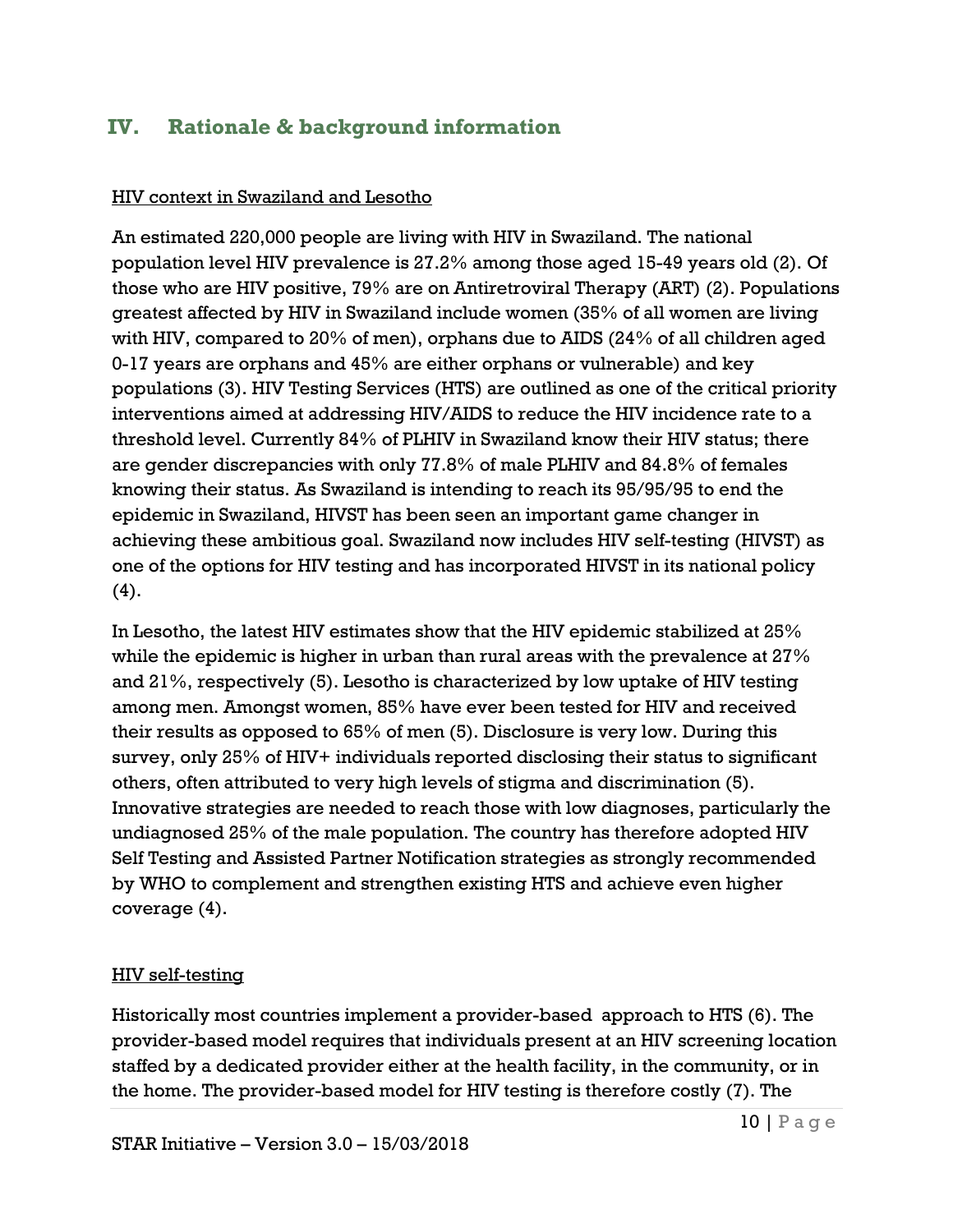development of HIV rapid diagnostic tests (RDT) has enabled highly accurate results from HIVST even carried out by untrained lay clients [\(8\)](#page-35-8). As HIVST requires lower human resource requirements, it could provide more cost-effective communitybased HTS in comparison to current community-based models [\(9\)](#page-35-9).

HIVST kits are already available for purchase over-the-counter in several countries, including the United States, United Kingdom and Kenya and have recently been introduced in Malawi, Zambia and Zimbabwe [\(10\)](#page-35-10). Since December 2016, WHO has provided guidelines on HIV self-testing and partner notification to facilitate HIVST inclusion in national policies [\(11\)](#page-35-11). National HIV programmes have adapted policy and programme documents, including algorithms and training materials, to fully accommodate HIVST.

# Costs and cost-effectiveness of HIV testing and HIV self-testing

HIV self-testing is an emerging technology in Swaziland and Lesotho, and it is important to determine cost and cost-effectiveness to inform the national strategy and identify potential financial savings and efficiencies. First, it is crucial to assess previous studies' findings on costs and cost-effectiveness analyses of HTS. Multiple studies assessed facility-based HTS and reported cost per person tested and cost per HIV positive case detected. From studies conducted in Nigeria, South Africa, Kenya, Rwanda, Zambia, Malawi, Uganda, Swaziland and Zimbabwe, the facilitybased HTS cost per person tested and cost per HIV positive case detected ranged between \$7.40 to \$12.18 and \$22.78 to \$1057, respectively [\(12-21\)](#page-35-12). In 2015, a study in Swaziland reported on costs per person tested of \$34.10 and cost per HIV positive detected of \$133.01 when testing was delivered through integrated HIV and sexual reproductive health services [\(18\)](#page-36-0).

Regarding HIVST costs, a cluster randomised trial study in Malawi showed the health provider cost for attending HIV positive individuals for ART initiation were lower for HIV self-testers (\$19.92) compared to facility-based HTS (\$22.79) [\(21\)](#page-36-1). A cost analysis study in Malawi showed that though the provider cost per individual HIV self-tested (\$8.78) was higher than the regular facility-based HIV testing service (\$7.53), the mean societal costs, which includes users' costs, for HIV self-testers (\$9.23) was lower than facility-based HTS \$11.84 [\(15\)](#page-36-2).

Cost-effectiveness studies on HIV testing have also been carried out. One study in South Africa applied the costing study in high and low HIV prevalence areas, and findings showed the cost of \$522 per person tested and 4 gained QALYs in high HIV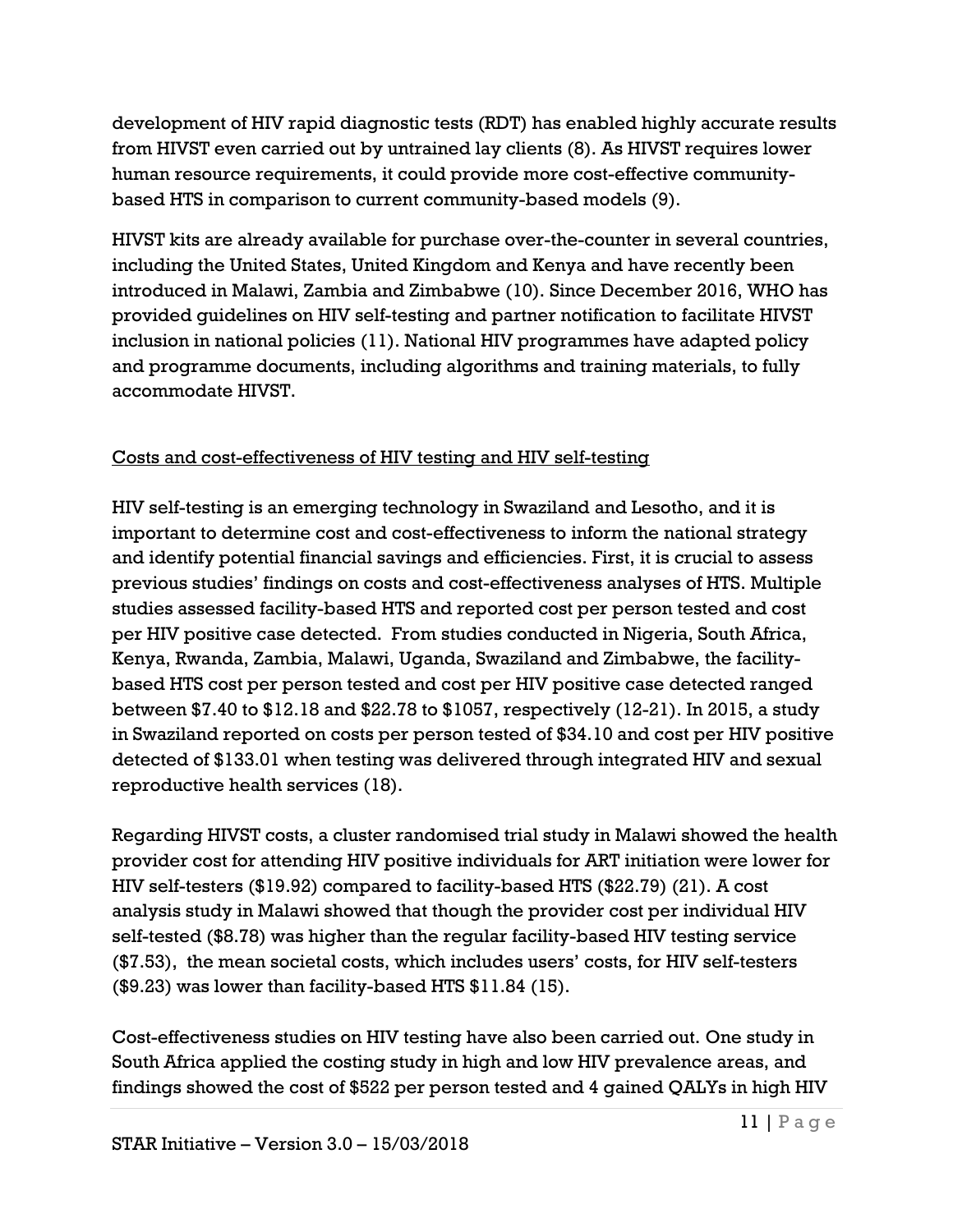prevalence areas, and cost of \$635 per person tested and 5 gained QALYS in low HIV prevalence areas [\(22\)](#page-36-3). A clinical impact study in South Africa showed the incremental cost-effectiveness ratios of \$1570/QALY for HIV screening every five years and \$1720/QALY for annual screening [\(23\)](#page-36-4). A recent model-based study showed 20-year net saving of \$75 million from introducing a \$3 HIVST in Zimbabwe [\(24\)](#page-36-5).

These results show that decentralisation of HTS by bringing HIVST to the community has the potential to reduce societal costs for accessing HIV testing, increase efficiency gain by not having to pay for provider costs of conducting the test and to reach people who would otherwise not test. However, there is a need to better understand how estimated costs per person tested for HIV and person identified HIV positive compares between HIVST and HIV standard of care. Provider costs for distributing HIVST need to be evaluated to inform Swaziland and Lesotho national HIV prevention strategy. Our study aims to fill these gaps by estimating incremental costs of providing HIVST in addition to existing HTS services at the various distribution channels in both countries.

# <span id="page-11-0"></span>**V. Study goals and objectives**

Between 2015 and 2017, the UNITAID/PSI HIV STAR project conducted HIVST implementation research in Malawi, Zambia and Zimbabwe to generate the evidence base required for WHO to introduce its guidelines on HIVST [\(10\)](#page-35-10). As part of phase 2, the STAR Initiative, this study will investigate different models for distributing oral and blood based HIVST kits in Swaziland and Lesotho and their costs. Collaborators include Population Services International (PSI), the London School of Hygiene and Tropical Medicine (LSHTM), the Ministry of Health in Swaziland, the Ministry of Health and Social Welfare in Lesotho and WHO. PSI is responsible for HIVST implementation, while LSHTM is responsible for the economic evaluation and costing.

The funding body for the UNITAID/PSI HIV STAR project is UNITAID, a global health initiative housed within WHO that supports the development and optimisation of robust, high-quality and low-cost products specifically intended to meet the diagnostic and pharmaceutical needs of HIV, tuberculosis (TB) and malaria programmes in low-resource countries.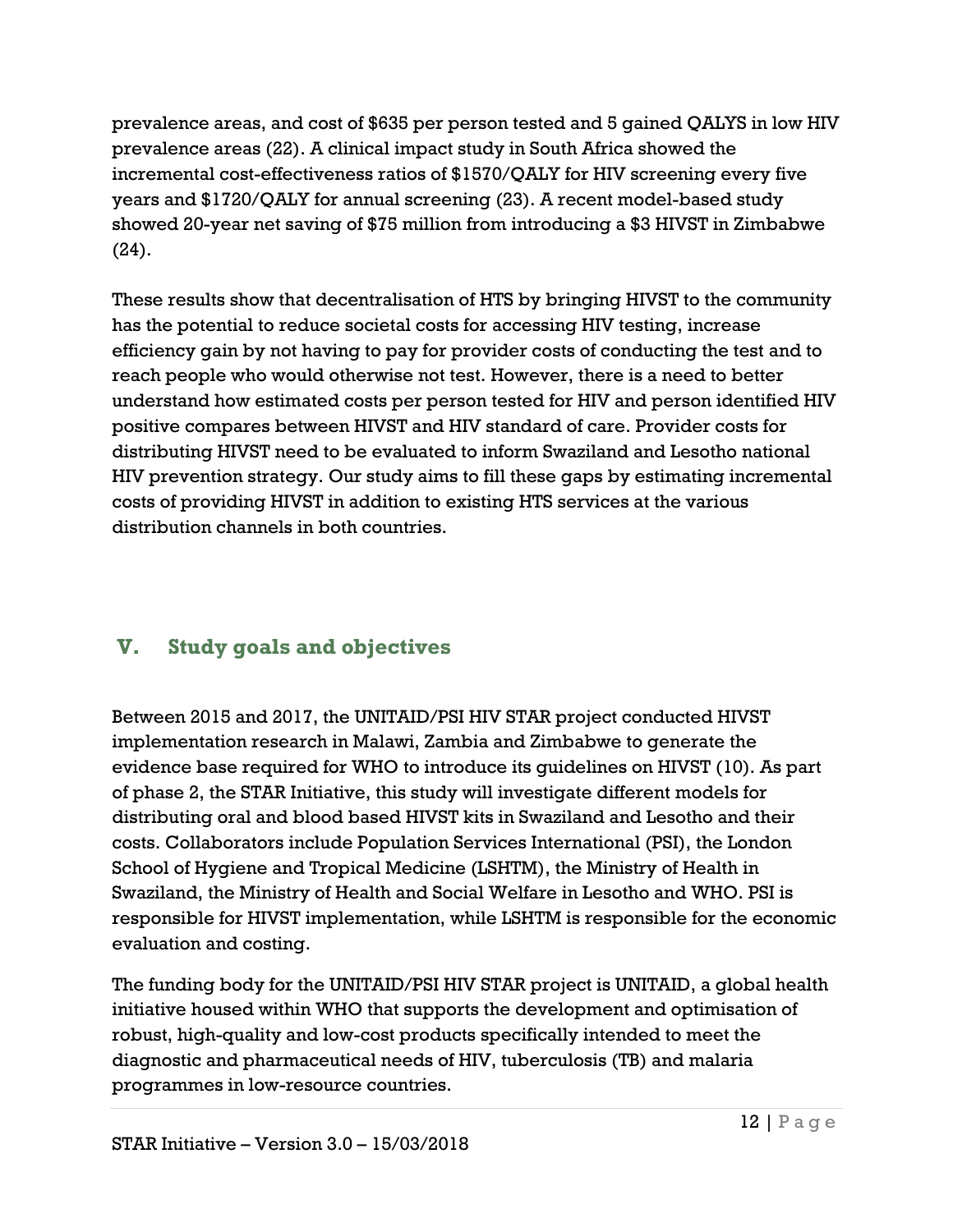# <span id="page-12-0"></span>**1. Overall project goal**

Swaziland and Lesotho are preparing to introduce HIVST to their national HIV prevention strategy in order to reach the UN 90/90/90 and 95/95/95 goals. Cost estimates from program initiation and scale up are needed to increase the evidence base on different implementation options for policymakers. In a context with scarce resources, this costing study aims to present the total and unit costs incurred in routine HTS as compared with delivering HIVST at the distribution channels presented in **Table 2**.

| <b>Swaziland</b>                                                                                                                           | Lesotho                                                                                         |
|--------------------------------------------------------------------------------------------------------------------------------------------|-------------------------------------------------------------------------------------------------|
| Secondary distribution through<br>Antenatal clinic at public hospital                                                                      | Secondary distribution through<br>Maternal Neonatal Child Health<br>Services at public hospital |
| Fixed HTS "New Start" franchise and<br>AIDS Health Foundation Centres                                                                      | "New Start" franchise HTS centres                                                               |
| Integration of HIVST with VMMC<br>services offered at a fixed site                                                                         | "New Start" HTS outreach services                                                               |
| HIVST offered as part of VMMC<br>community mobilisation                                                                                    | Uniformed Forces Health facility<br>(Military personnel and police<br>officers)                 |
| Workplace distribution (through<br>private public partnerships) - mining<br>and manufacture industry, labour and<br>corporate institutions |                                                                                                 |

**Table 2.** HIVST distribution models in Swaziland and Lesotho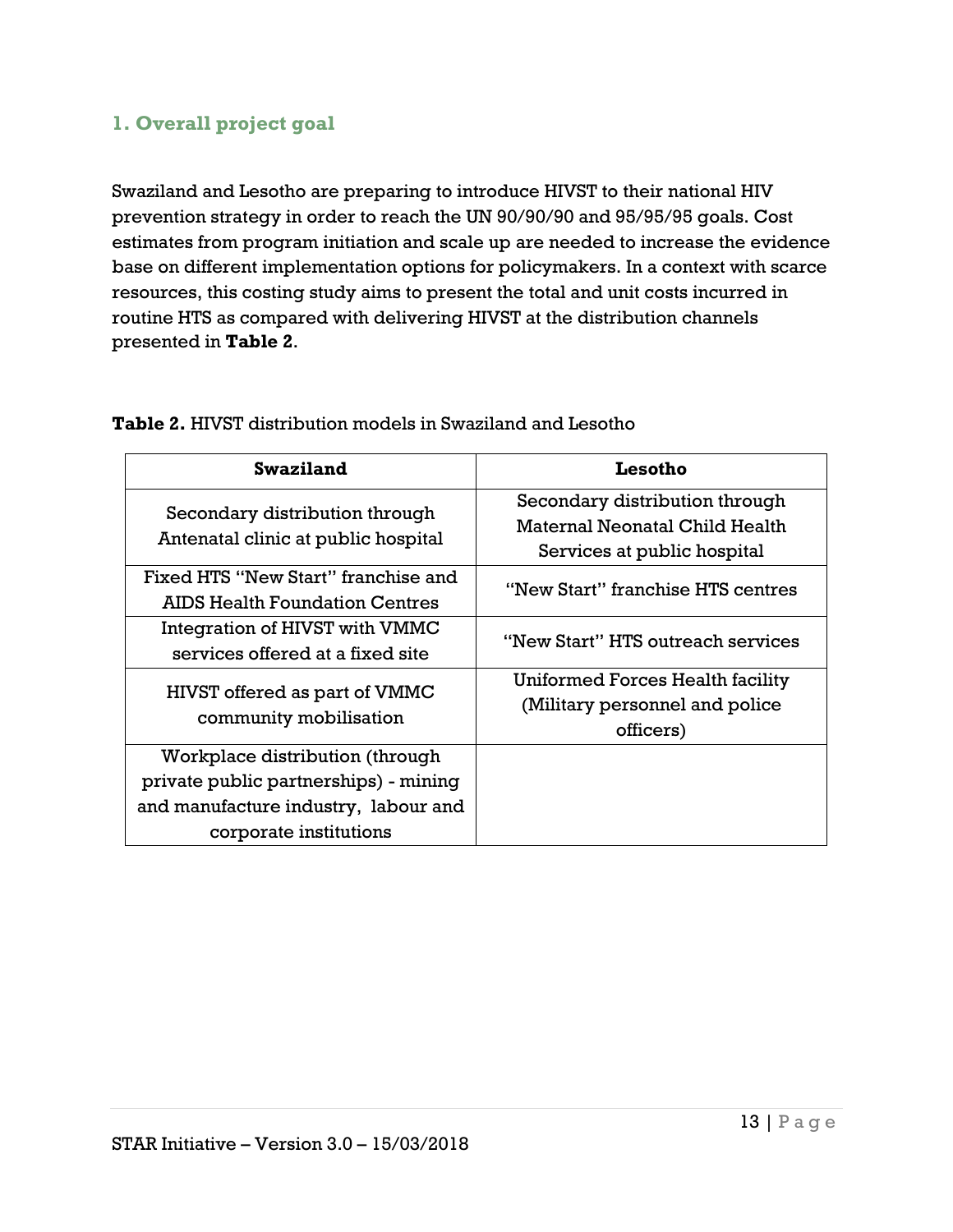# <span id="page-13-0"></span>**2. Overall project objectives and research questions**

#### *Research question*

What are the costs of introducing and scaling up different delivery models of oral and blood based HIVST compared to the conventional HTS approaches at facility and district level?

#### *Research objective*

The primary objective of this activity is to estimate the incremental costs of distributing HIV self-testing to the general population in Swaziland and Lesotho.

This secondary objective is to model scale up costs of a combination of cost-effective models of HIVST distribution in the medium term (3 to 5 years) and longer term for purposes of financial planning, based on observed programme costs.

## <span id="page-13-1"></span>**3. Summary of UNITAID/PSI HIV STAR activities**

Between 2018 and 2020, PSI plans to provide a total of 72,224 HIVST kits to general population adults in Swaziland using multiple distribution channels in all four regions (Manzini, Hhohho, Lubombo and Shiselweni) where HIVST is currently being piloted and at provider-initiated sites in all four regions. In Lesotho, PSI plans to provide a total of 60,025 HIVST kits to general population adults using multiple distribution channels. **Table 3** provides a summary of the HIVST distribution activities in Swaziland and Lesotho. Standard operating procedures (SOP) for each HIVST distribution model can be found in **Appendix**.

| <b>Swaziland</b> |                                               |       |       |              |                  |                                           |  |
|------------------|-----------------------------------------------|-------|-------|--------------|------------------|-------------------------------------------|--|
| <b>Target</b>    | <b>Target Number of Self-</b><br><b>Tests</b> |       |       |              | <b>Districts</b> | <b>Distribution model</b>                 |  |
| populations      | 2018                                          | 2019  | 2020  | <b>Total</b> |                  |                                           |  |
| Adult men        | 3,500                                         | 3,411 | 4,400 | 11,311       | Shiselweni       | l- Antenatal clinic at<br>public hospital |  |

**Table 3.** Summary of HIVST kits distribution in Swaziland and Lesotho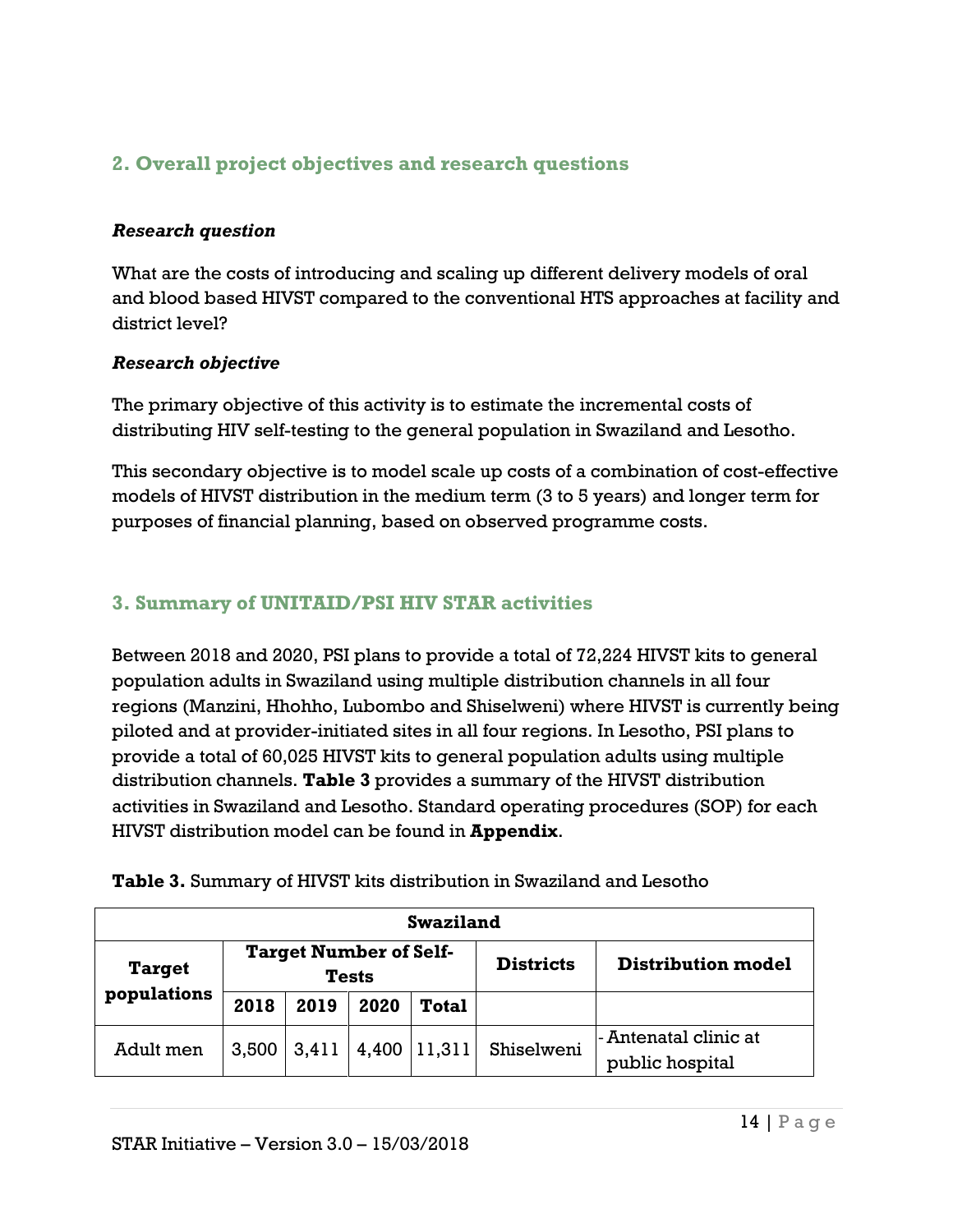| All target<br>groups                                                                 | 8,400  |                               |              | 10,500 12,800 31,700        | Manzini,<br>Hhohho                                             | Fixed HTS "New Start"<br>franchise<br><b>AIDS Health Foundation</b><br>Centres |
|--------------------------------------------------------------------------------------|--------|-------------------------------|--------------|-----------------------------|----------------------------------------------------------------|--------------------------------------------------------------------------------|
| Adult men                                                                            | 3,000  | 3,200                         | 3,500        | 9,700                       | Manzini                                                        | PSI VMMC fixed sites                                                           |
| Adult men                                                                            | 3,641  | 4,800                         | 4,600        | 13,041                      | Manzini                                                        | - PSI VMMC mobile team<br>in demand creation<br>activities                     |
| Workers                                                                              | 2,400  | 2400                          | 1,672        | 6,472                       | Manzini                                                        | Workplace through<br>public and private<br>partnership                         |
| <b>TOTAL</b>                                                                         |        |                               |              | 20,941 24,311 26,972 72,224 |                                                                |                                                                                |
|                                                                                      |        |                               |              | Lesotho                     |                                                                |                                                                                |
| <b>Target</b>                                                                        |        | <b>Target Number of Self-</b> | <b>Tests</b> |                             | <b>Districts</b>                                               | <b>Distribution model</b>                                                      |
| populations                                                                          | 2018   | 2019                          | 2020         | <b>Total</b>                |                                                                |                                                                                |
| Pregnant<br>women and<br>their male<br>partners                                      | 3,933  | 2,045                         | 2,289        | 8,267                       | Thaba-<br>Tseka,<br>Maseru                                     | - Maternal Neonatal<br><b>Child Health Services</b><br>at public hospital      |
| All target<br>groups                                                                 | 6,554  | 4,091                         | 4,578        | 15,223                      | Maseru,<br>Berea,<br>Leribe,<br>Mafeteng &<br>Mohale's<br>Hoek | - "New Start" franchise<br>HTS centres                                         |
| Young people<br>$(15-24)$ , adult<br>men and<br>other highly<br>vulnerable<br>groups | 10,487 | 6,136                         | 6,867        | 23,490                      | Maseru,<br>Berea,<br>Leribe,<br>Mafeteng &<br>Mohale's<br>Hoek | - "New Start" HTS<br>outreach services                                         |
| Adult men                                                                            | 5,243  | 3,682                         | 4,120        | 13,045                      | Maseru,<br>Mafeteng,<br>Qacha's Nek,<br>Mokhotlong,<br>Leribe, | <b>Uniformed Forces</b><br>Health facility                                     |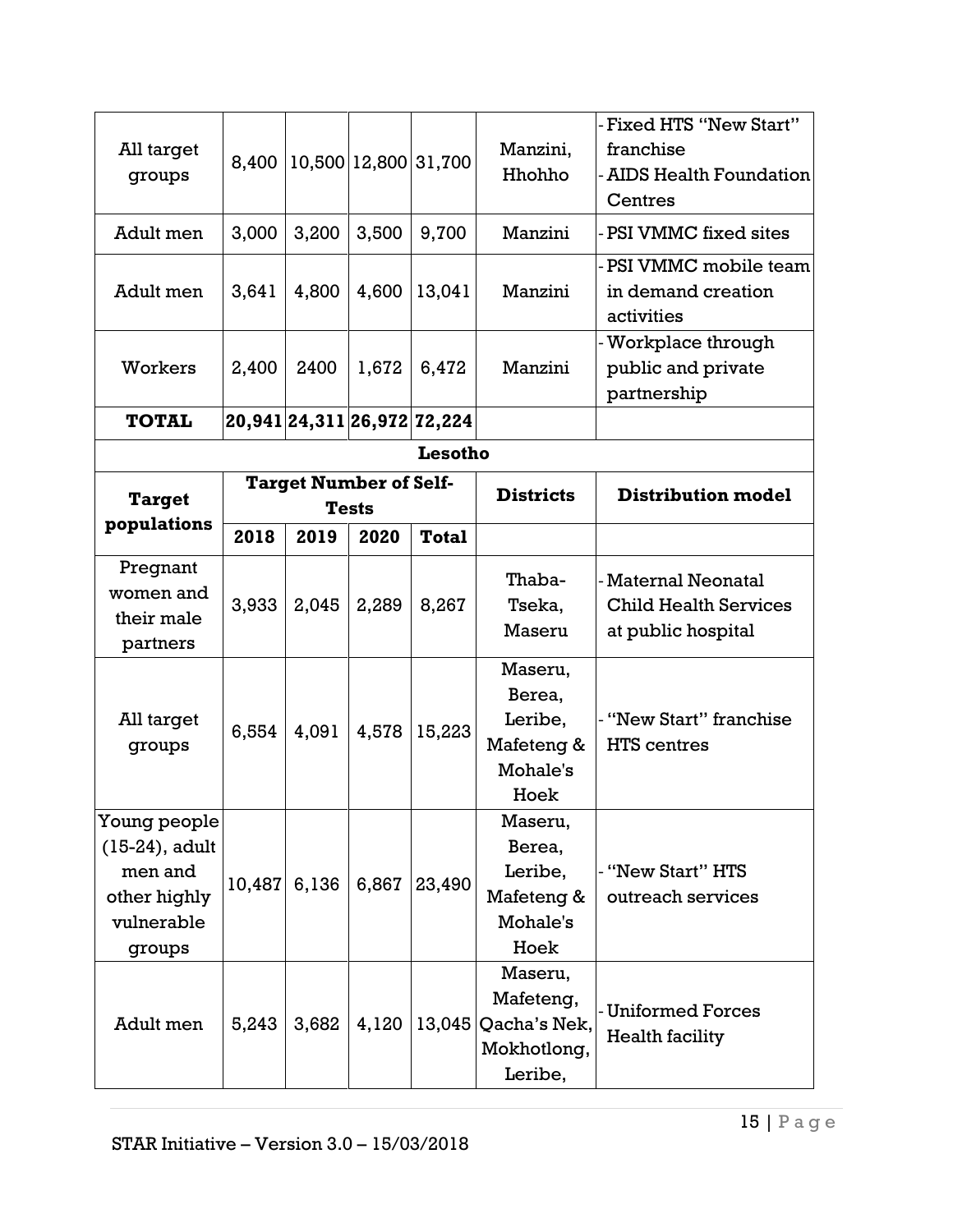|              |  |                             | Butha Buthe, |  |
|--------------|--|-----------------------------|--------------|--|
|              |  |                             | Quthing      |  |
| <b>TOTAL</b> |  | 26,217 15,954 17,854 60,025 |              |  |

## <span id="page-15-0"></span>**VI. Study processes**

#### *Training and study initiation*

The LSHTM team will conduct a follow-on visit as soon as IRB approval is obtained to support the local team to pilot instruments and train data collectors. This will be a 1-2 week visit. Thereafter the LSHTM team will start data collection with the local partner. This will include 2 to 3 in country visits to supervise and participate in data collection which may take up to six months and 3 months for data cleaning. One local research assistant will be hired by PSI in each country to collect cost data. The research fellow based in London will coordinate and support the data collection between Lesotho and Swaziland.

#### *Analysis of results*

The analysis of results will be done collaboratively between the Swazi, Lesotho and the LSHTM based economist via Skype call and workshops where the LSHTM and local teams will meet and analyse the data together. These workshops will likely be attached to wider STAR Consortium meetings expected to happen once or twice a year. Additional workshops will be planned as necessary. Data analysis will be completed at the end of the first year. The scale up cost model will be developed during the second year of the study.

# <span id="page-15-1"></span>**VII. Study Design and Methodology**

### <span id="page-15-2"></span>**1. Study design**

The cost analysis follows the Global Health Costing Consortium (GHCC) reference case which sets standards for global health costing studies [\(25\)](#page-36-6). The purpose of this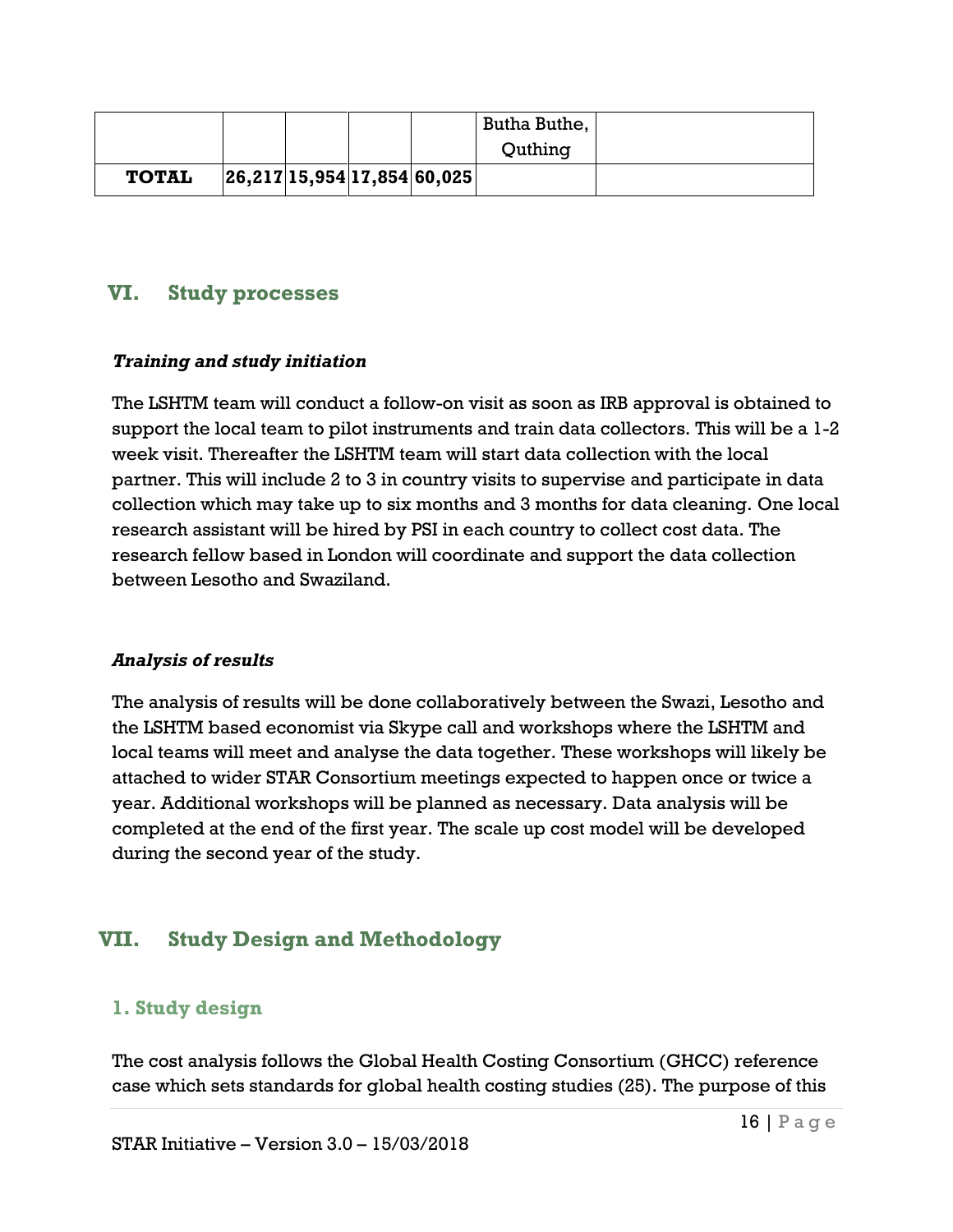costing is to estimate the incremental economic costs of introducing HIVST to existing health promotion services using alternative delivery model.

Estimated costs will be incremental to existing HIV testing services (PITC and CITC) which is our comparator. Incremental costs will be measured at public hospital, "New Start" and AHF centres and VMMC fixed sites. Full costing will be conducted when no HTS services exists such as the workplace and VMMC community mobilisation. The primary outcome is the total and unit cost per HIVST kit distributed among the various distribution channels.

The perspective describes which payers' costs are included in the estimate. For our analysis, to inform budget consideration, we will estimate the costs that fall on the government as payer (provider perspective). Both government and nongovernment providers are included. The main non-government provider will be PSI.

#### *Costing period – HIVST kits distribution*

The costing study will analyse data expenditures for one year following HIVST kits distribution in each model.

In Swaziland, fixed site at New Start and workplace through private public partnership started distribution in November 2017 while AHF sites, ANC sites, VMMC centres and VMMC demand creation teams will be starting in February 2018.

In Lesotho, New Start distribution and mobile outreach started in November 2017, uniformed forces health facility started in January 2018 and secondary distribution through MNCH sites will be starting in February 2018.

# <span id="page-16-0"></span>**2. Cost data collection**

#### <span id="page-16-1"></span>**a. Scope of the costing**

We will estimate financial and economic costs for providing HIVST among the different models with a data analysis of overhead expenditures complemented by an ingredient-based approach (top-down and bottom-up costing).

The costing activities will include the three following activities: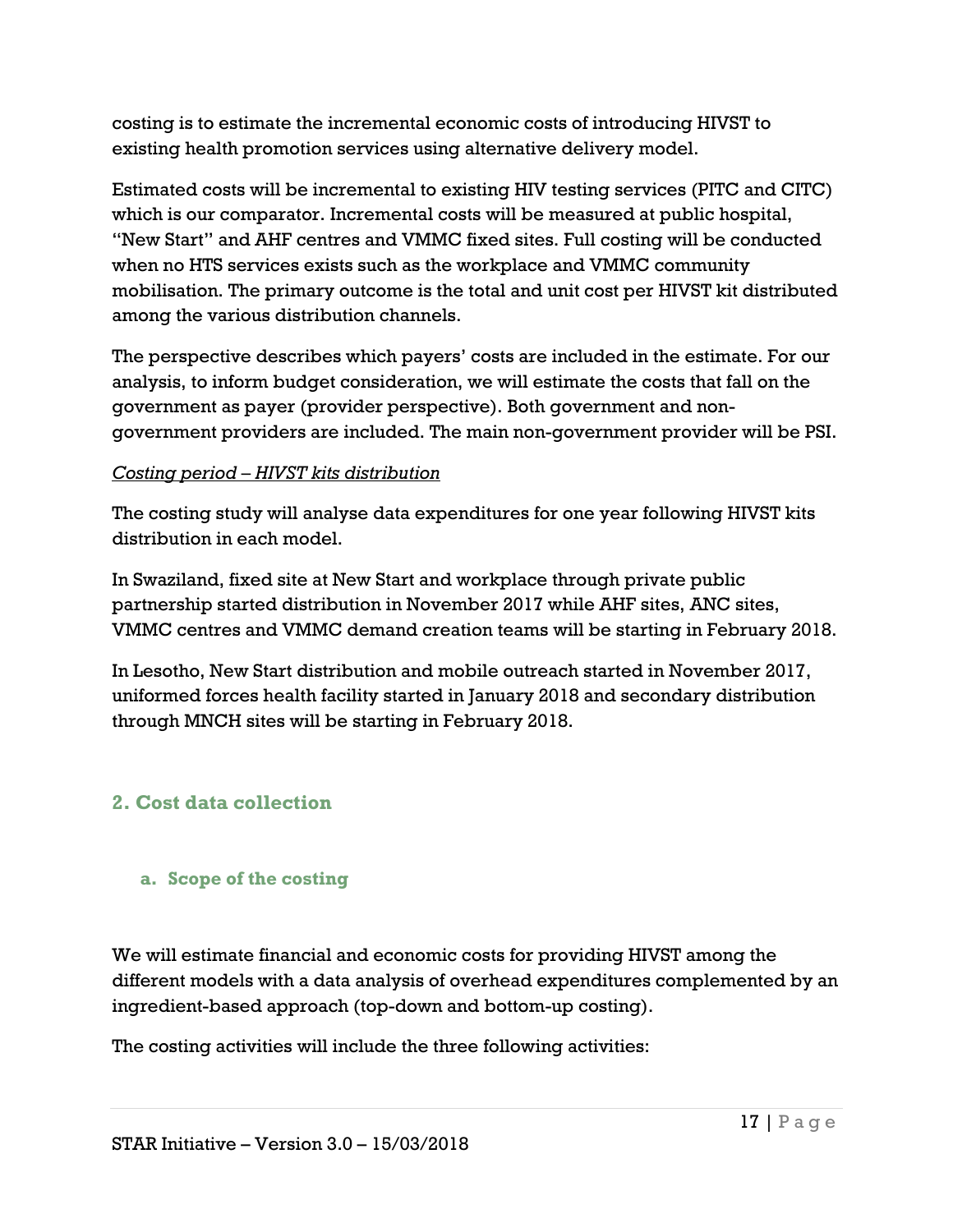**1/ Top down costing (macro-costing)** only applies to PSI expenditure data analysis and will ensure:

- All financial costs are captured
- High comparability with accounts

**2/ Bottom up costing (micro-costing)** for non-PSI and non-AHF run distribution sites to obtain costs data and allocation factors across distribution models as well as economic costs (donated goods and services).

**3/ Scale up modelling** to consider budget impact after scaling up.

| <b>Distribution model</b>              | Source of cost data               |  |  |  |  |
|----------------------------------------|-----------------------------------|--|--|--|--|
| <b>Swaziland</b>                       |                                   |  |  |  |  |
| "New Start" centres, PSI VMMC fixed    |                                   |  |  |  |  |
| sites,                                 | PSI expenditure data analysis     |  |  |  |  |
| VMMC Demand creation team,             | supplemented by site observations |  |  |  |  |
| workplace                              |                                   |  |  |  |  |
| AIDS Health Foundation site            | AHF expenditure data analysis     |  |  |  |  |
|                                        | supplemented by site observations |  |  |  |  |
| ANC site at public hospitals           | Micro-costing                     |  |  |  |  |
| Lesotho                                |                                   |  |  |  |  |
| "New Start" centres, PSI mobile        | PSI expenditure data analysis     |  |  |  |  |
| outreach                               | supplemented by site observations |  |  |  |  |
| Uniformed Forces Health facility, MNCH | Micro-costing                     |  |  |  |  |
| service at public hospitals            |                                   |  |  |  |  |

**Table 4** summarizes the sources of cost data for each model:

**Table 4.** HIVST distribution models - Source of cost data

Any costing data gap will be complemented by additional bottom-up costing data. AHF and PSI have a long experience of working together; we will obtain AHF expenditure data from our PSI partners in Swaziland.

#### <span id="page-17-0"></span>**b. Unit costs**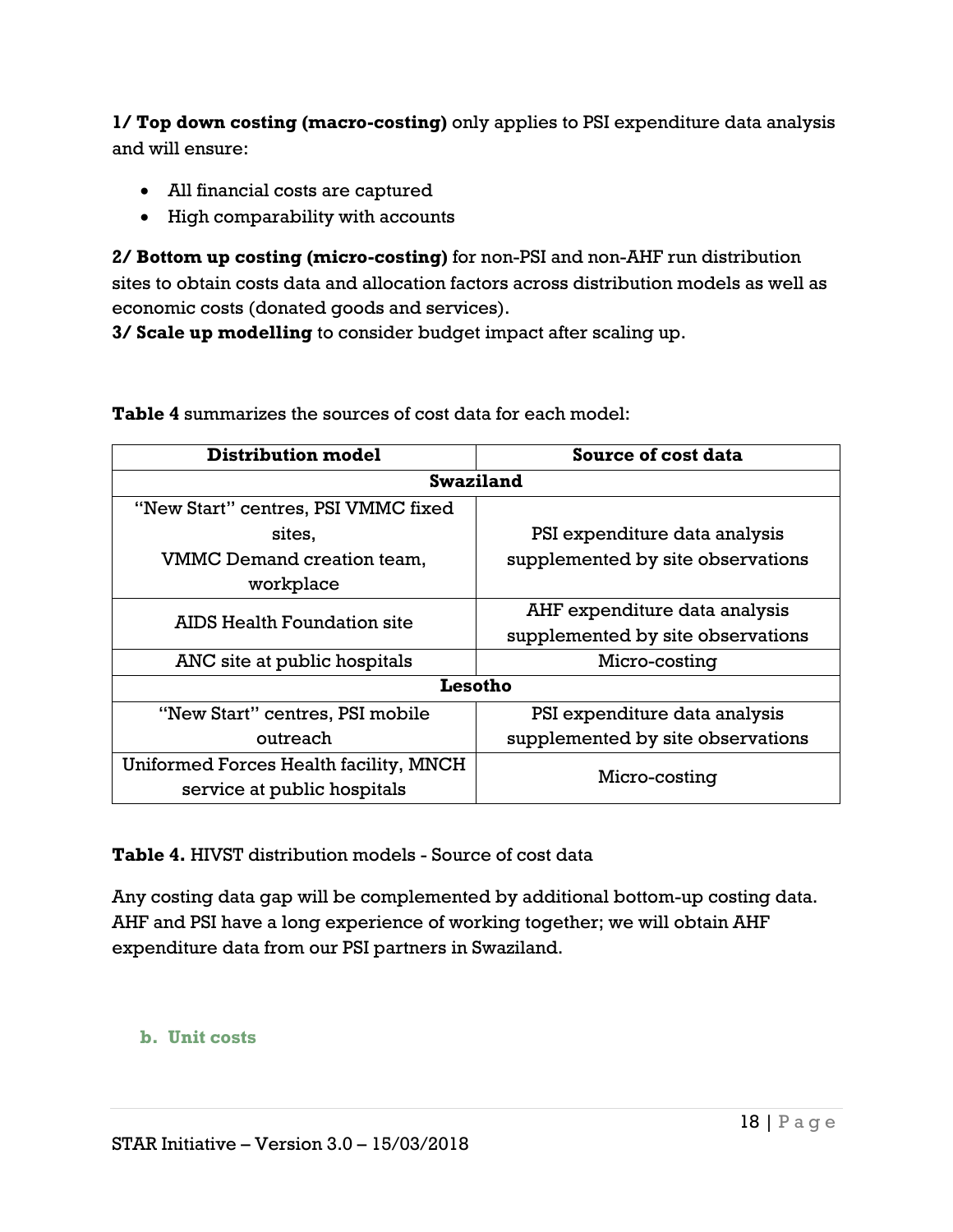In Swaziland and Lesotho, we will estimate total and unit cost per HIVST kit distributed and per HIV positive person identified and linked to care within the models presented below:

| <b>Models</b>                  | <b>Total and unit</b><br>costs | <b>Smart Indicator</b>        |
|--------------------------------|--------------------------------|-------------------------------|
| <b>Swaziland</b>               |                                |                               |
| ANC at public hospital         | Per HIVST kit                  | # of test kits distributed by |
| Fixed site HTS ("New Start"    | distributed                    | model                         |
| and AHF)                       | Per HIV positive               | # of people who test positive |
| VMMC fixed site                | person identified              | with an HIVST, enrolled into  |
| VMMC demand creation           | and linked to                  | treatment                     |
| Workplace                      | care                           |                               |
| Lesotho                        |                                |                               |
| MNCH services at public        | Per HIVST kit                  | # of test kits distributed by |
| hospital                       | distributed                    | model                         |
| "New Start" HTS fixed site     |                                |                               |
| "New Start" outreach           | Per HIV positive               | # of people who test positive |
| <b>Uniformed Forces Health</b> | person identified              | with an HIVST, enrolled into  |
| facility                       | linked to care                 | treatment                     |

**Table 5**. Total and unit cost estimates in Swaziland and Lesotho

The smart indicators will be reported by the PSI Monitoring & Evaluation team. Based on these cost estimates, we can model the budget impact of scaling up HIVST under the range of the distribution models part of the study.

These unit costs will be presented by distribution model to allow for comparison across the distribution strategy. Observed costs will be collected prospectively over year 1 and feed into the scale up cost model.

### <span id="page-18-0"></span>**c. Time horizon**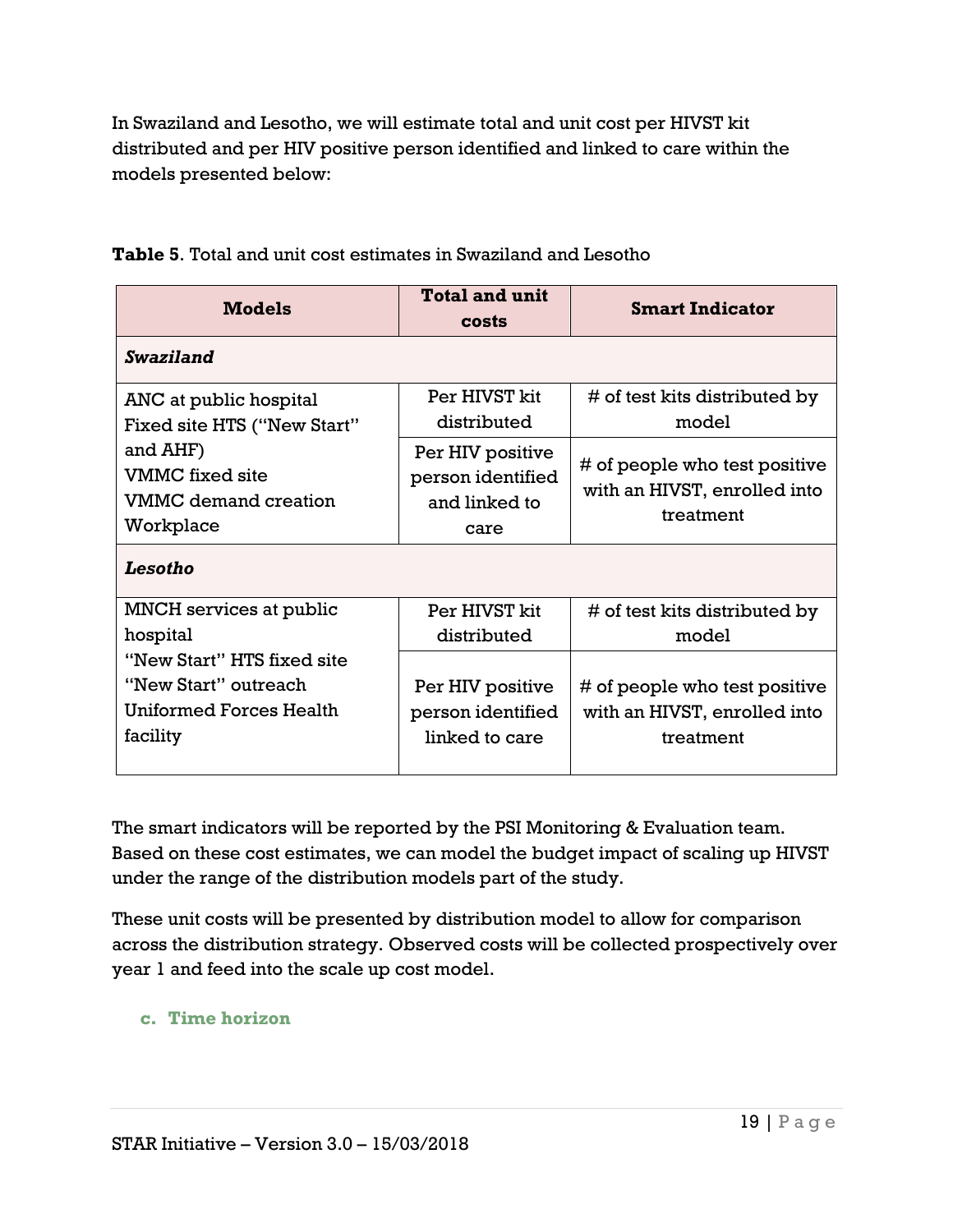The time horizon will be of 1 year following HIVST distribution, and will include both start-up and implementation phase of HIVST.

Costs will be disaggregated into those in the 'start-up' phase (all costs incurred before the first service is delivered) and those in the 'implementation' phase. The timeframe for the costs will be annual, with annualization of capital resources that provide benefits for more than one year.

The costing activities will run over 2018 (Year 1) and 2019 (Year 2):

- Year 1: We will use short term observed costs of HIVST distribution models, to estimate total and unit costs.
- Year 2: Longer term cost analysis for the duration of the project, which will be the full first year plus additional months depending on how long start up took. We will use the latest period of observed costs as input into the scale up cost model.

# <span id="page-19-0"></span>**d. Identification and measurement of resource use**

As a first step, we need to identify all the relevant providers and activities involved in the delivery process of HIVST. For each distribution model, this will include an analysis of expense records of each provider, interviews with key informants and observations of testing distribution. This in turn will guide the any adaptation of the cost data collection tools.

The research team will combine "top-down" and "bottom-up" costing approaches to estimate the overall costs of distributing HIVST. The main objective of the bottom-up costing is to identify cost allocation factors for PSI delivery systems. For government clinics, we will need to do the full micro-costing. We will also conduct time and motion studies with health care workers to estimate their allocated time to provide HIVST, where shared across various activities. We will then model scale-up costs nationally.

# *i. Extraction of financial data from expenditure reports – "top-down" costing*

The data analysis plan aims to ensure that all costs are identified. It will be fully transparent for programmes as all expenditures are tracked and will provide insights into programme budgeting. Due to the timelines, our costs analysis will capture early programme costs, thus requiring modelling to estimate changes attributable to economies of scale and programme learning.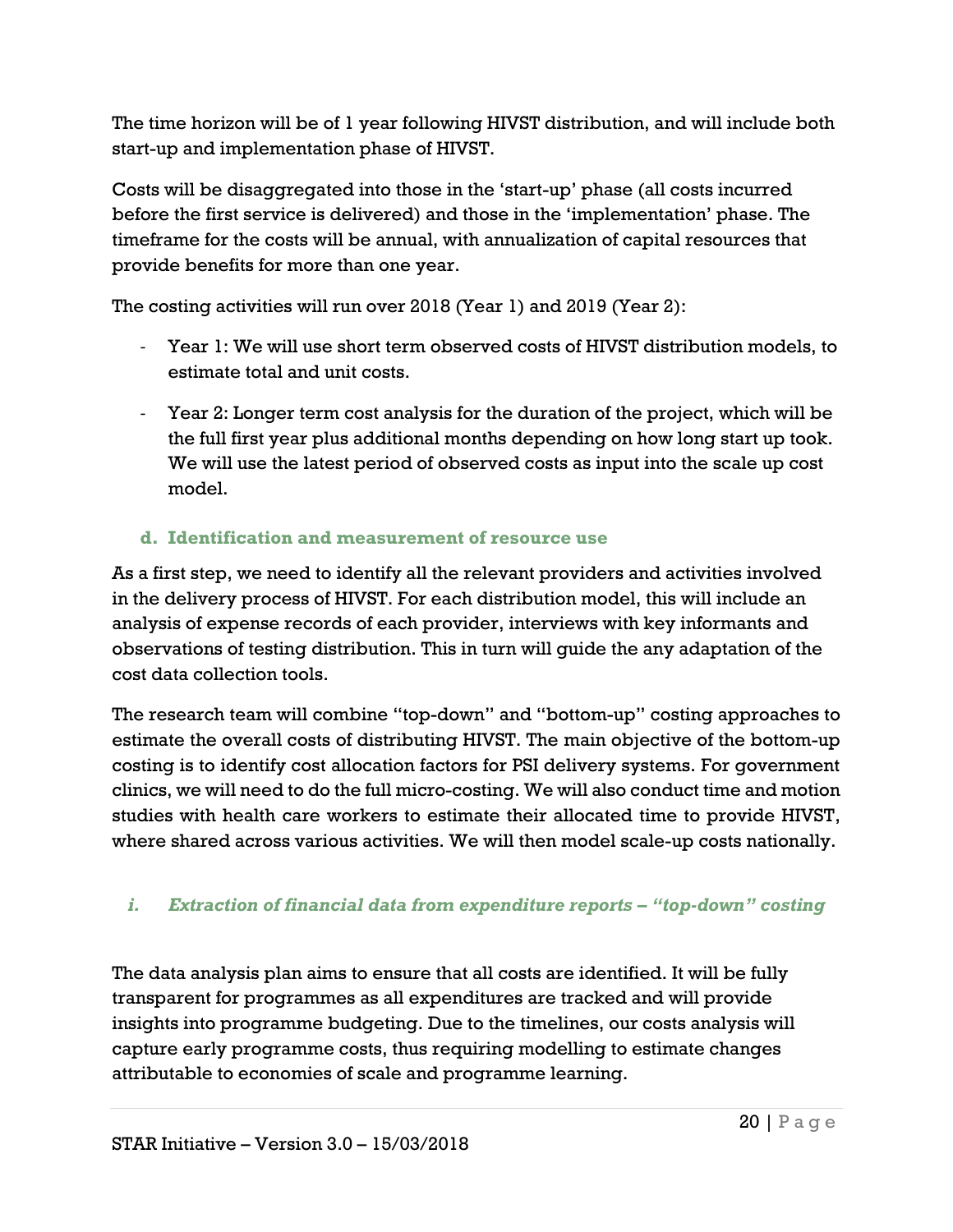Our expenditure analysis will follow 3 steps: by phase (1), by ingredient (2) by activity (3).

1. Project phase. All expenditures prior to the first training or implementation will be classified as start-up and treated as capital costs with a life span of the project.

2. Expenditure analysis by ingredients. Line items in expenditure data will be categorized by type of input used, e.g. supply, equipment, etc., staff. This is useful to understand the types of resources required for future role out.

3. Activity based costing. This refers to costing by HIVST distribution model disaggregated by cost category at different level ((distribution point and district level). This expenditure analysis will be complemented with the bottom-up costing method to collect quantities and prices of items that were not part of PSI expenditures.

Costs will be allocated across HIVST distribution models, cost category and level using:

- Overhead costs
- District level costs
- Number of HIVST kits distributed
- Number of HIVST distributor trained
- Geographical distance between storage and distribution points

A summary of the tentative allocation factors is presented in **Appendix.**

### *ii. Recording of resource use – "bottom-up" costing*

In collaboration with providers at distribution sites, resources quantities and unit costs will be assessed. Data to be collected include capital costs (building, vehicle, start-up (training and other)) and recurrent costs (staff, testing supplies, other supplies, etc.). The cost data collection tools presented in **Appendix** will be used for government facility costing; we will then adapt them for different model. These costs will be allocated based on the estimated proportion of visits for HIVST clients versus other clients. Each cost will be determined for the different categories as indicated in the following sections. Our comparator will be HIV standard of care.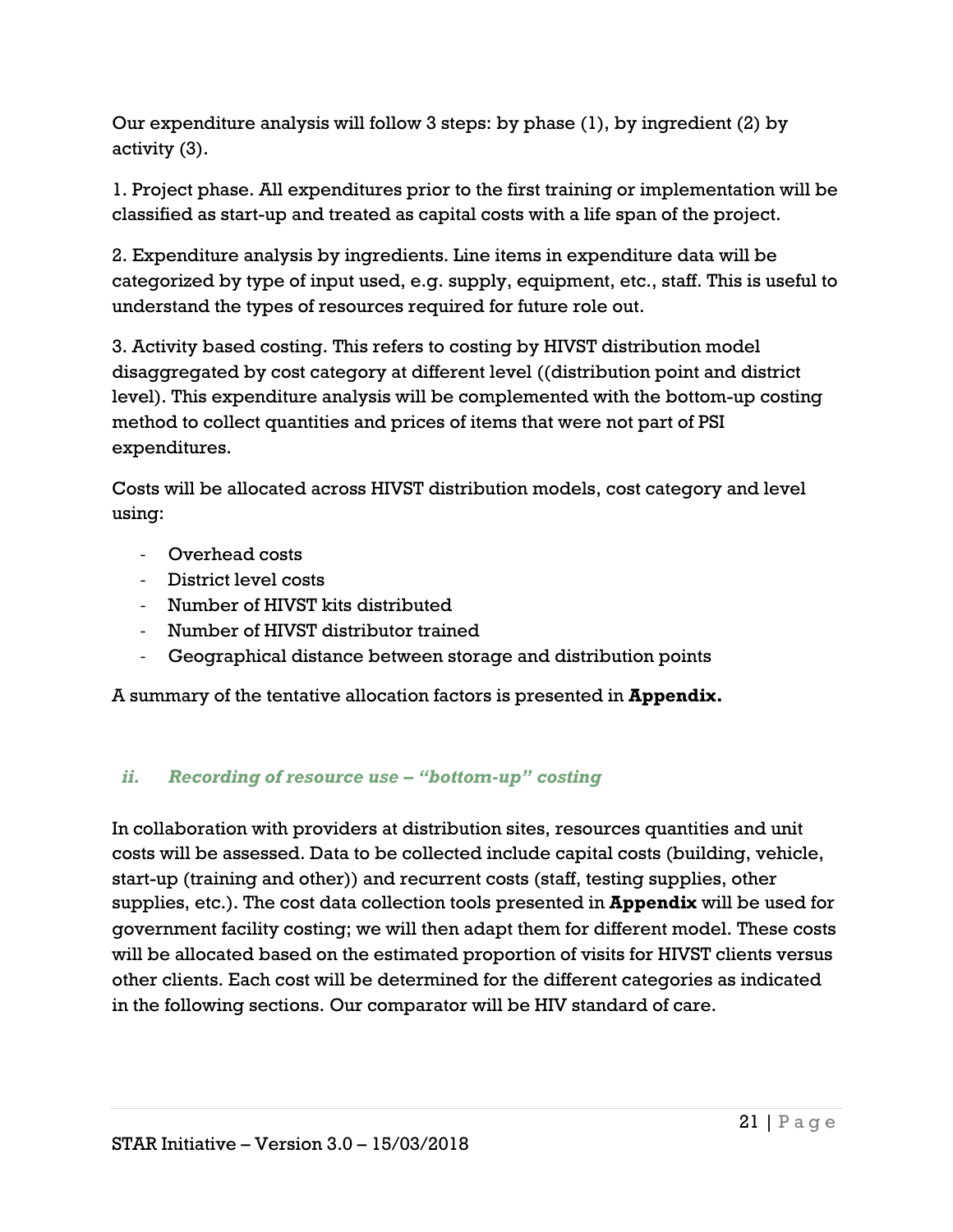#### Capital costs and start up

#### *Land and Buildings*

Buildings costs or annual rent equivalent, where applicable, will be estimated by using current replacement values based on Ministry of Health building costs. The information on annual rent equivalent will be obtained from facility managers or partners where applicable. If this information is not available, information will be collected locally about the cost of buildings and land. In addition, the physical space utilised by each department, including specific room allocated for HIVST, will be measured and allocated to HIVST according to use. For government clinics, the cost of building will be obtained from the MoH, private housing agents or estimated based on current housing rates. Specific information includes purchase price or construction cost of each capital good (such as facility buildings, generators, vehicles, etc.). This information will be used to estimate the cost of constructing the facility.

#### *Start up and training*

In addition, information on the cost of training of service providers, peer educators, counsellors and other personnel or volunteer involved in HIVST kits delivery will be obtained from PSI and Swaziland/Lesotho MoH supporting the training of service providers at the national and district level. This information will include the number of participants attending the training (opportunity cost of their time will be based on their salary), the total cost of organising a workshop and the number of workshops held. The cost per person trained should take into account expenses related to refreshments, office supplies, facilitator, etc.

### *Furniture and Equipment*

The furniture, equipment and other asset data will be obtained from the asset register of the service providers. The cost of each piece of equipment, medical and non-medical, will be obtained from the price lists from PSI, the partner supporting HIVST distribution. Alternatively, the cost of furniture and equipment will be obtained from local markets. The locally appropriate life of each item will be applied to calculate annual costs.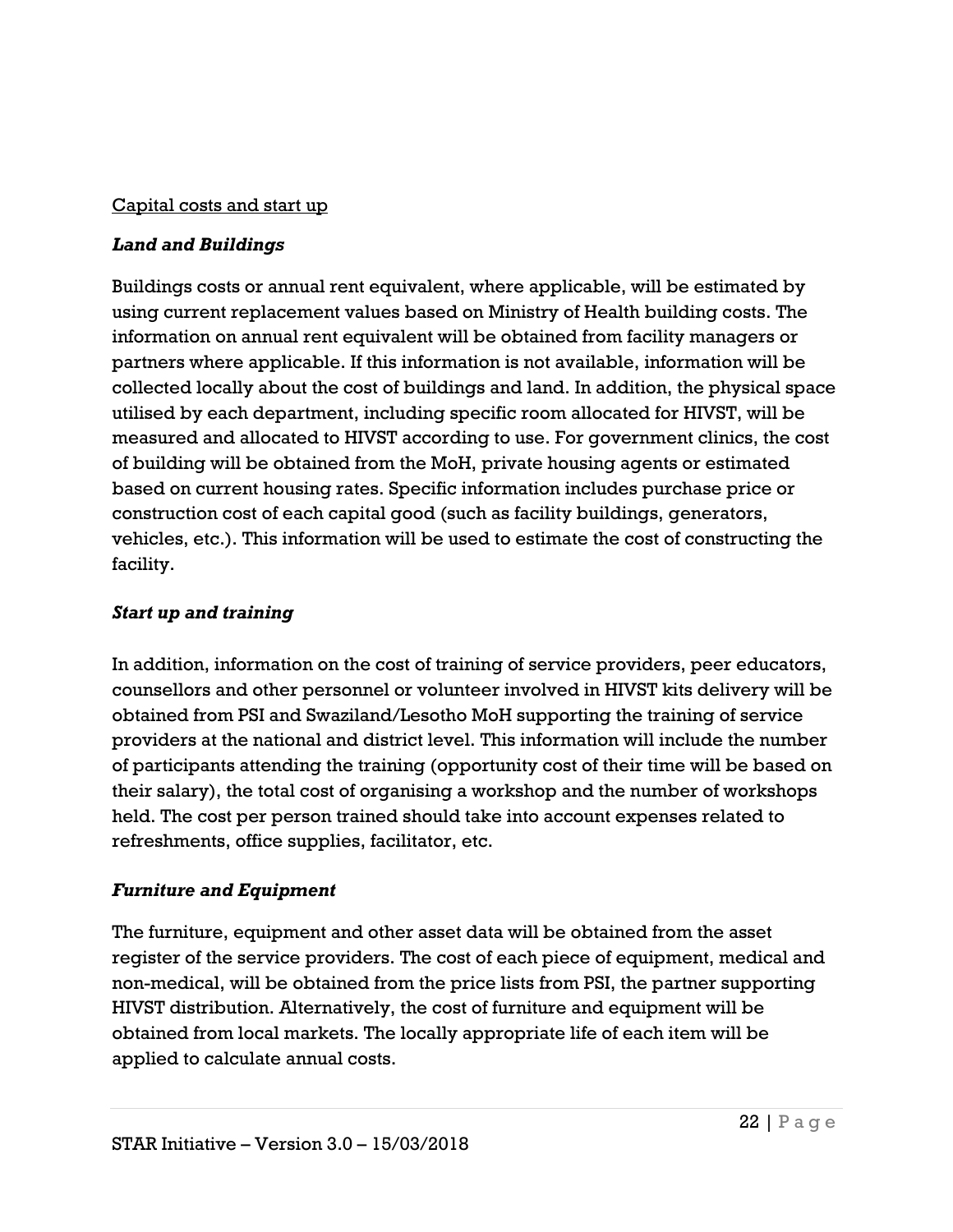#### *HIVST kits and other supplies*

Information on the HIV self-test kits, including kits price, will be obtained from PSI as actual purchase price. The full list of supplies used for HIVST will be included in the data collection form.

#### *Recurrent Utilities and recurrent transport costs*

Utility costs include telephone, water, gas and electricity, maintenance of vehicles, and transport costs. The invoices for each utility will be obtained from the accounts or the in-charge on site where applicable.

#### *Volume of services*

Information on volume of kits distributed in different sites will be obtained from the PSI and from Swaziland and Lesotho MoH facility outpatient registers.

#### *Personnel and time and motion study*

#### *Personnel*

Personnel salaries will be obtained from PSI accounts as well as national salary scales and will be used to value staff time. Any contribution to living allowance, subsidies as well as number of working day per year will be collected during the site visit. Staff time allocated to providing HIVST services will be captured in the time and motion study.

#### *Time and motion study*

Time and motion studies will be completed in all distribution models. The aim of this sub-study is to observe how much time HIVST distributors (health care workers and VMMC demand creation team) spend on delivering HIV testing services to their clients, differentiating time allocated to HIVST and to standard HTS. This usually includes activities such as time to ask previous HIV testing history and last HIV test results, explain how the self-testing device work and other type of counselling on HIV prevention, STI prevention or family planning depending on the provider and distribution model. Results from the time and motion study will be used to allocate direct personnel costs in settings where HIVST is provided along with other health care services.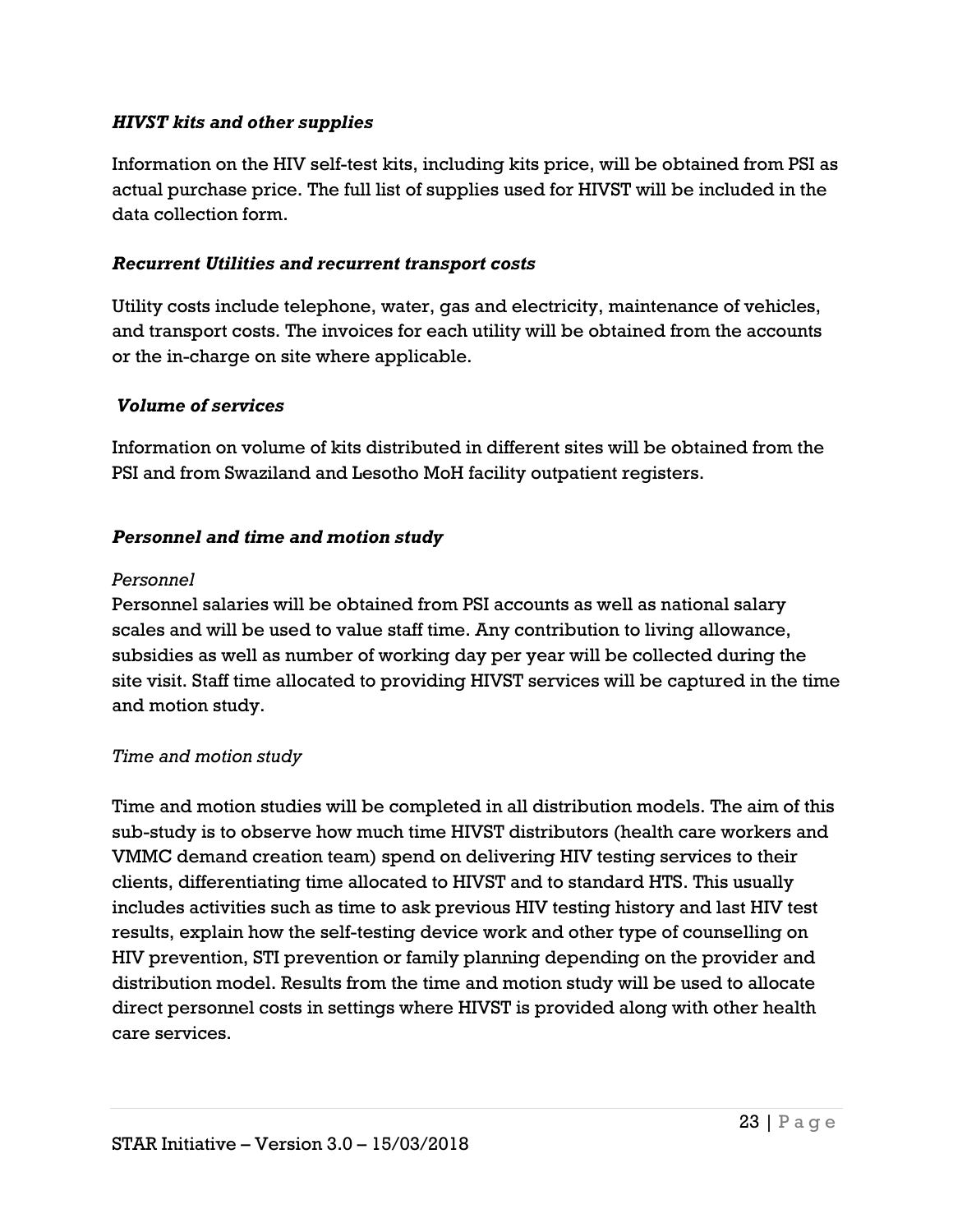The time and motion data collection form is presented in **Appendix**. To collect time on the provision of HIV services, the data collector will be waiting outside of the room and will time the length of the consultation. The consent forms and participant information sheet for the HIVST distributor can be found in **Appendix**. A summary of the data resource is presented in the **Table 6** below.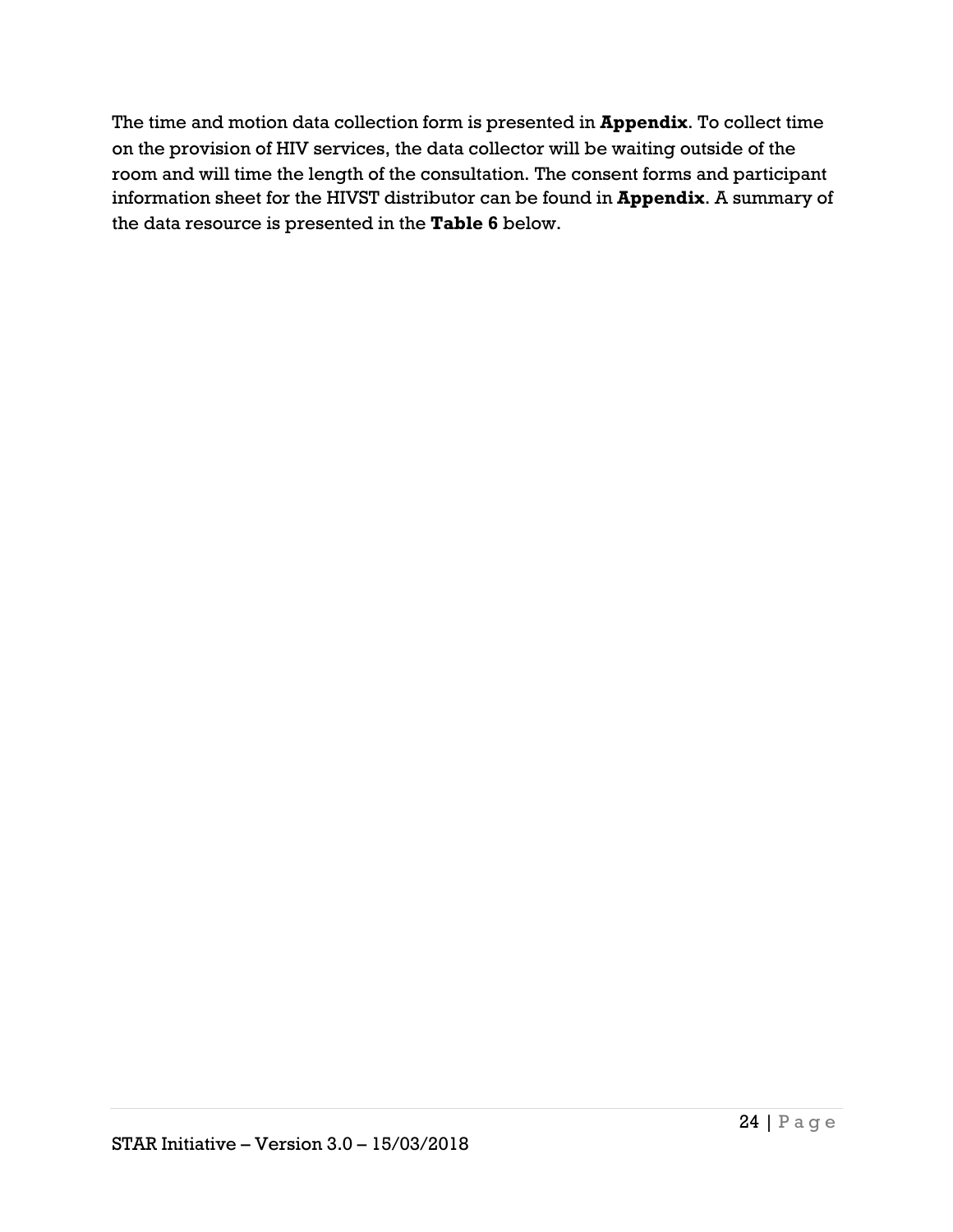## **Table 6.** Cost data sources

| <b>Type of Data</b>                                                             | <b>Source of Data</b>                                                                                                                                                                                                                                                                                                                                                                                                                                                                                   |
|---------------------------------------------------------------------------------|---------------------------------------------------------------------------------------------------------------------------------------------------------------------------------------------------------------------------------------------------------------------------------------------------------------------------------------------------------------------------------------------------------------------------------------------------------------------------------------------------------|
| Direct project<br>resources                                                     | Project Expenditures: The starting point for the analysis will be the PSI project expenditures, extracted from<br>the financial accounts. These accounts contain project codes as well as input type and location.                                                                                                                                                                                                                                                                                      |
| Programmatic<br>and non-financial<br>operational data                           | Programme data will be collected from routine M&E data as well as data on numbers of staff for service<br>delivery. This will be supplemented through key informant interviews at the service delivery sites.<br>Informants will include the facility managers, doctors and nurses responsible for HIVST service delivery. In<br>all the sites, the number of clients receiving HIVST will be obtained from the HIVST/HTS register at the site,<br>if not already obtained from central level M&E data. |
| Staffing and time<br>spent                                                      | Information on time taken in providing HIVST with counselling will be obtained through the time and motion<br>study, evaluating time required to deliver HIVST.<br>Staff salaries will be obtained from PSI expenditures and official Government pay scales for each cadre (in<br>the case of public health facilities), while salary for workers at New Start and AIDS Health Foundation clinics<br>will be obtained from the head offices directly.                                                   |
| Equipment,<br>commodities, and<br>consumables and<br>supply chain<br>management | The cost of equipment, commodities, and consumables will be extracted from official invoices provided by<br>partners supporting HIVST in each site. Alternatively, the information including the cost of supply chain<br>management (e.g., logistics, warehousing, and distribution to the sites) will be obtained from PSI, AHF or<br>MoH.                                                                                                                                                             |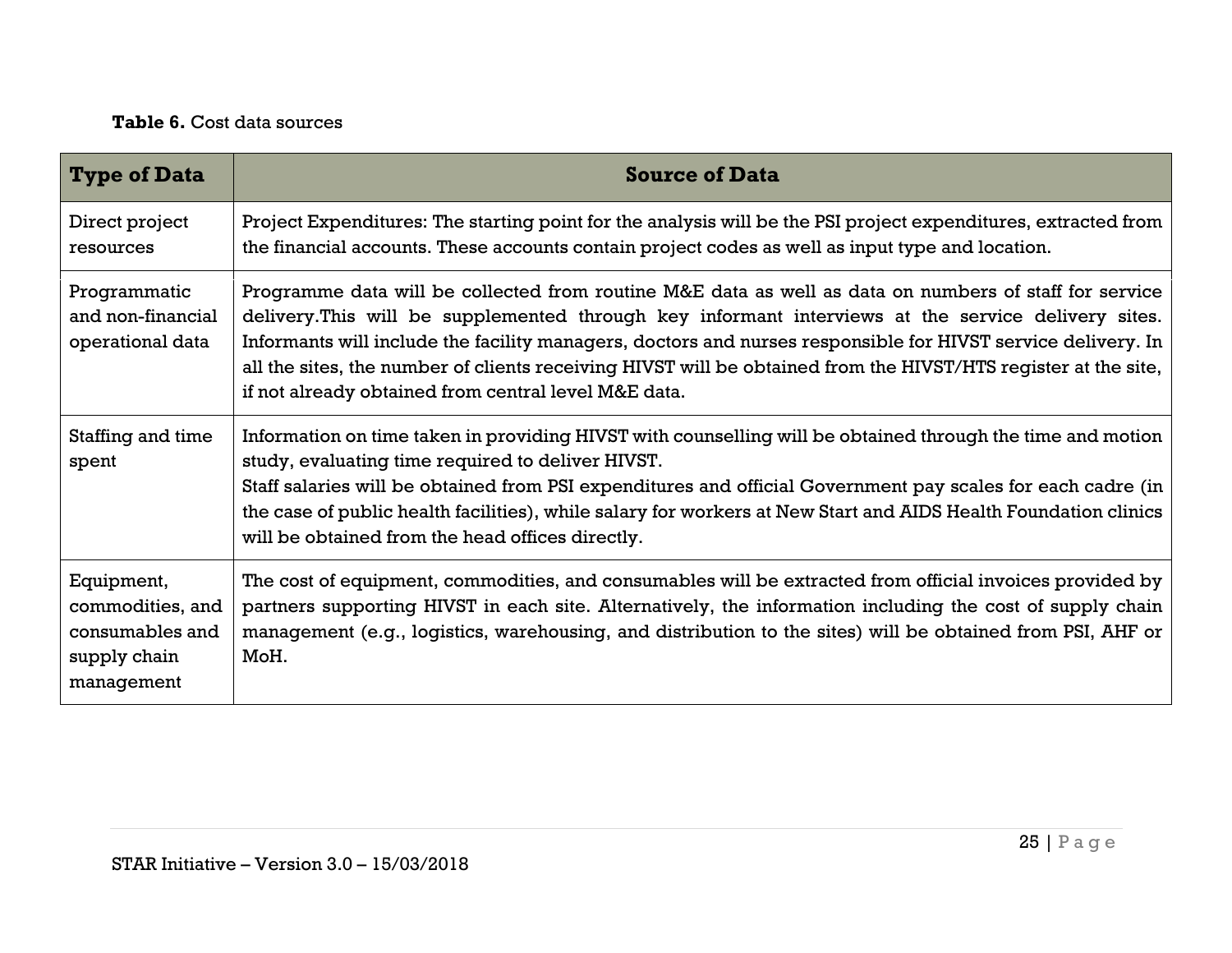| <b>Type of Data</b>                           | <b>Source of Data</b>                                                                                                                                                                                                                                                                                                                                                                                                                                                                                                                                                                                                  |
|-----------------------------------------------|------------------------------------------------------------------------------------------------------------------------------------------------------------------------------------------------------------------------------------------------------------------------------------------------------------------------------------------------------------------------------------------------------------------------------------------------------------------------------------------------------------------------------------------------------------------------------------------------------------------------|
| <b>Training costs</b>                         | The training costs will be the actual training expenditure for HIVST service providers including doctors,<br>nurses, counsellors or peer educators. Information to be collected include per diems for the trainers,<br>trainees, and counsellors; training materials; cost of the training venue; transport reimbursement for the<br>trainees and trainers; and the cost of refreshments. The cost per person will be obtained by dividing the total<br>cost of training HIVST providers by the number of participants.                                                                                                |
| Overhead and<br>operational costs             | The overhead and operational costs (utilities and maintenance) for each distribution site will be derived from<br>the facility general ledger or summary ledger reports. In addition, information on the type and number of<br>support staff will be obtained through interviews with key informants at each site or managers of<br>organizations supporting HIVST.                                                                                                                                                                                                                                                    |
| <b>Administrative</b><br>and program<br>costs | This expenditure item refers to facility overhead costs. We assume that each medical officer (in the case of<br>public health facilities) or manager/in-charge in the other service delivery models, though not directly<br>involved in the provision of HIVST, plays a key role in overseeing the delivery of services including HIVST<br>in the facility. In each site, the team will collect information on the salaries of the medical officer in charge<br>and the hospital administrator. Their contribution will be based on the facility share of HTS/HIVST to the other<br>services provided at the facility. |
| Land and<br>buildings                         | The cost of each facility or site will be estimated using information from the MoH. The ministry has estimates<br>of the cost of construction per square meter. Information on land and buildings will be obtained from the<br>county government relevant department. Information on the lifespan of the building will be based on<br>previous studies.                                                                                                                                                                                                                                                                |
| Volume of<br>services                         | Information on client services will be extracted from the facility registers. The nature of data to be collected<br>will include patient admission for the overall facility (where applicable), HTS and HIVST clients.                                                                                                                                                                                                                                                                                                                                                                                                 |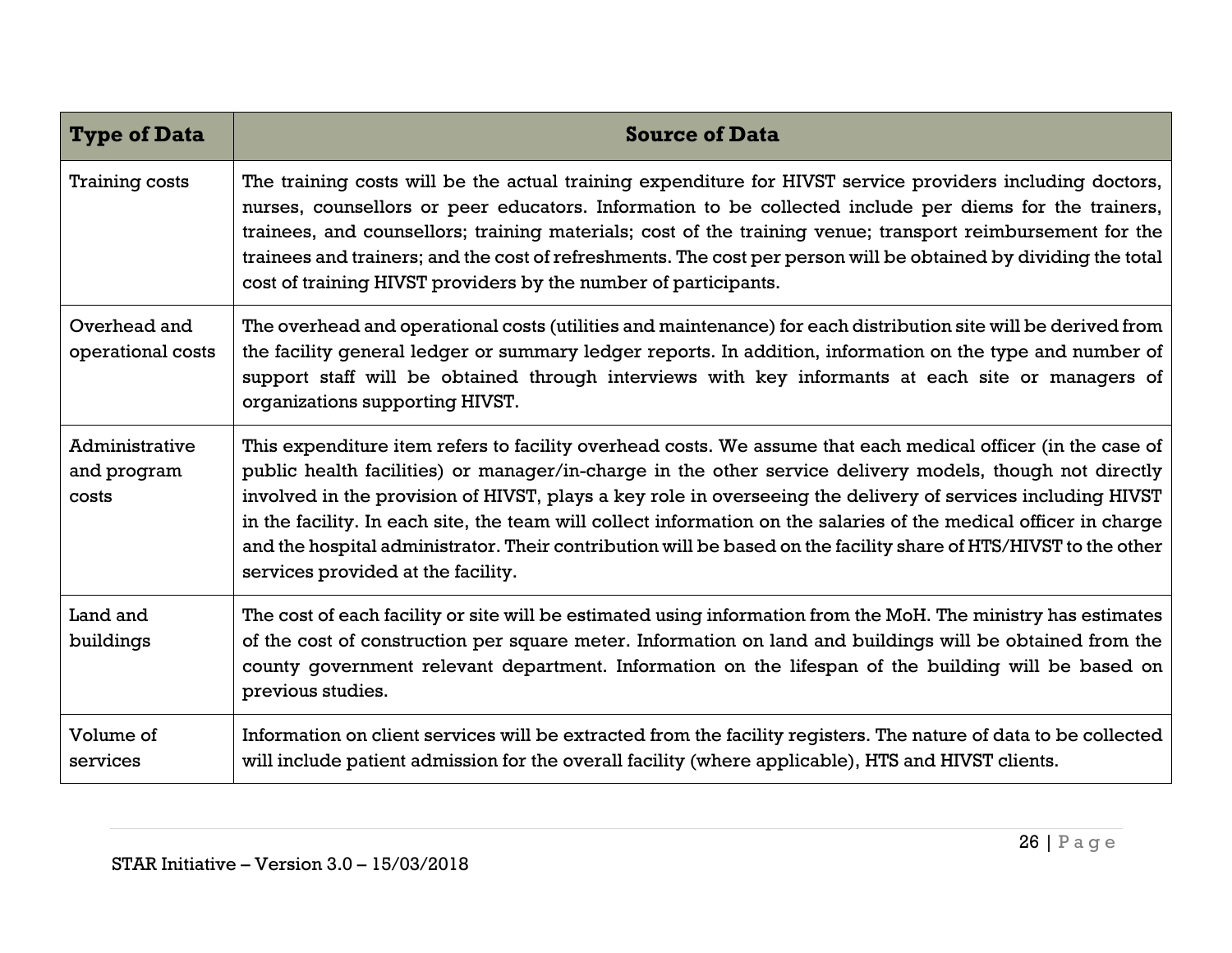| <b>Type of Data</b>      | <b>Source of Data</b>                                                                                 |
|--------------------------|-------------------------------------------------------------------------------------------------------|
| Demand-creation<br>costs | Information on demand-creation will be based on estimates to be obtained from PSI for the VMMC model. |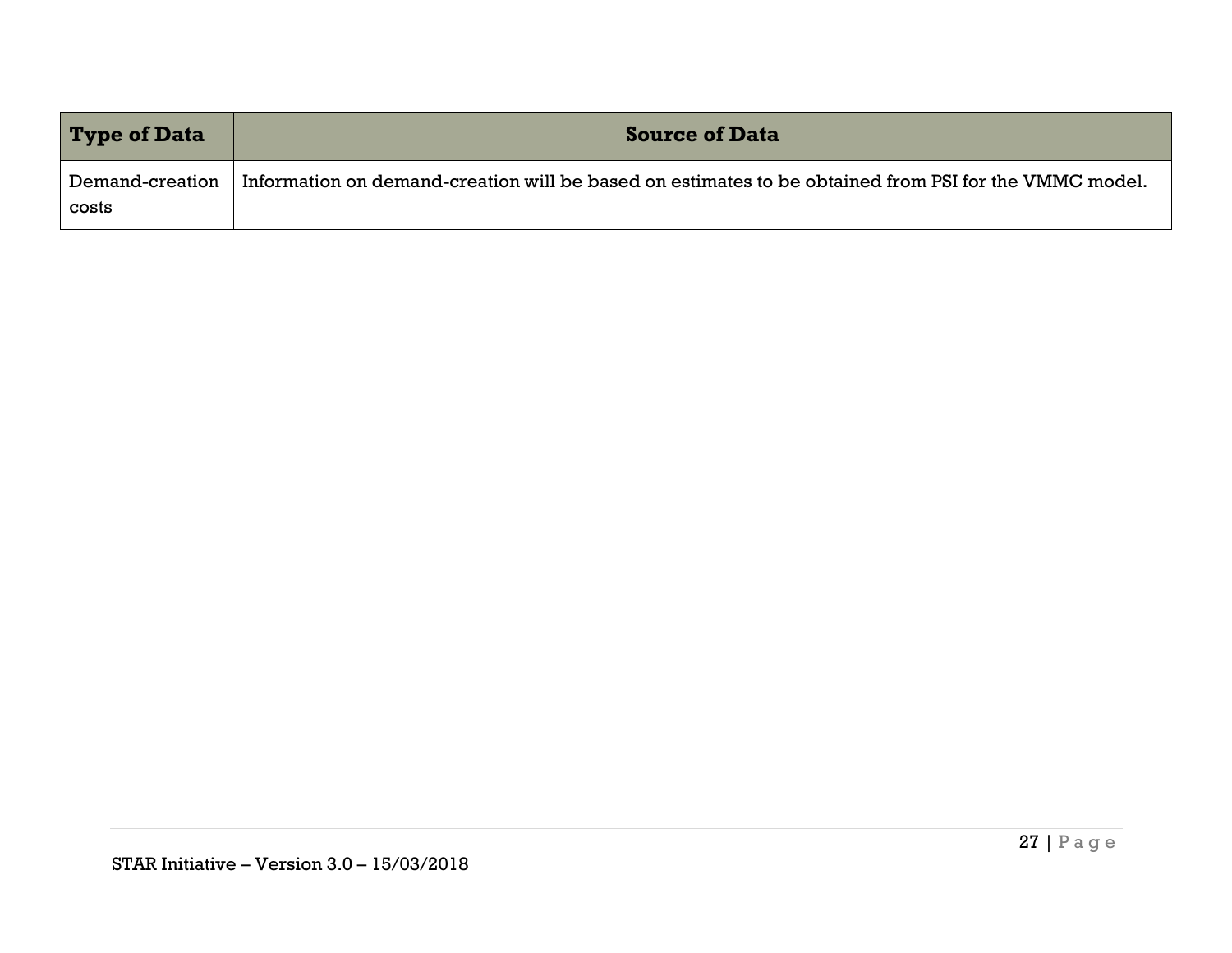#### *Data on logistics*

The costs both within the PSI supply chain management as well as the government system will be estimated. The following information will be collected from PSI or from service delivery points when government services are being utilized: cost of transporting the HIVST commodities, cost of storage (warehousing), cost of waste disposal and cost of personnel for supply chain management.

#### *Data on waste disposal*

To obtain the unit cost of waste disposal that accrues to services related to HIVST delivery, the following information will be collected: 1) total cost of waste disposal in the site delivery points, 2) the number of sharp bins disposed of in each department and the total number of clients receiving services in the site. In this way data on waste disposal can be allocated proportionally to the HIVST services.

#### *Data collection on demand creation*

Information on demand creation will be obtained from PSI and other partners supporting demand creation and advocacy. The specific information, education and communication (IEC) data to be obtained will include the cost of IEC communication strategy as well as cost of IEC campaigns in the selected sites.

<span id="page-27-0"></span>**e. Valuation of resource use**

### *Capital goods*

We will take into account depreciation of equipment and building (cost allocation of a tangible asset over its useful life) using a discount rate of 3% following guidelines, while using country specific discount rates in the sensitivity analysis.

#### *Currency conversion*

We will report total costs in USD2018 –i.e. US dollars valued at 2018 prices— and in Swazi Lilangeni/Lesotho Loti, using a 3% discount rate where costs need to be adjusted over time. Costs incurred in Swazi Lilangeni/Lesotho Loti will be adjusted for local inflation, and converted in USD at the base year (2018) using the current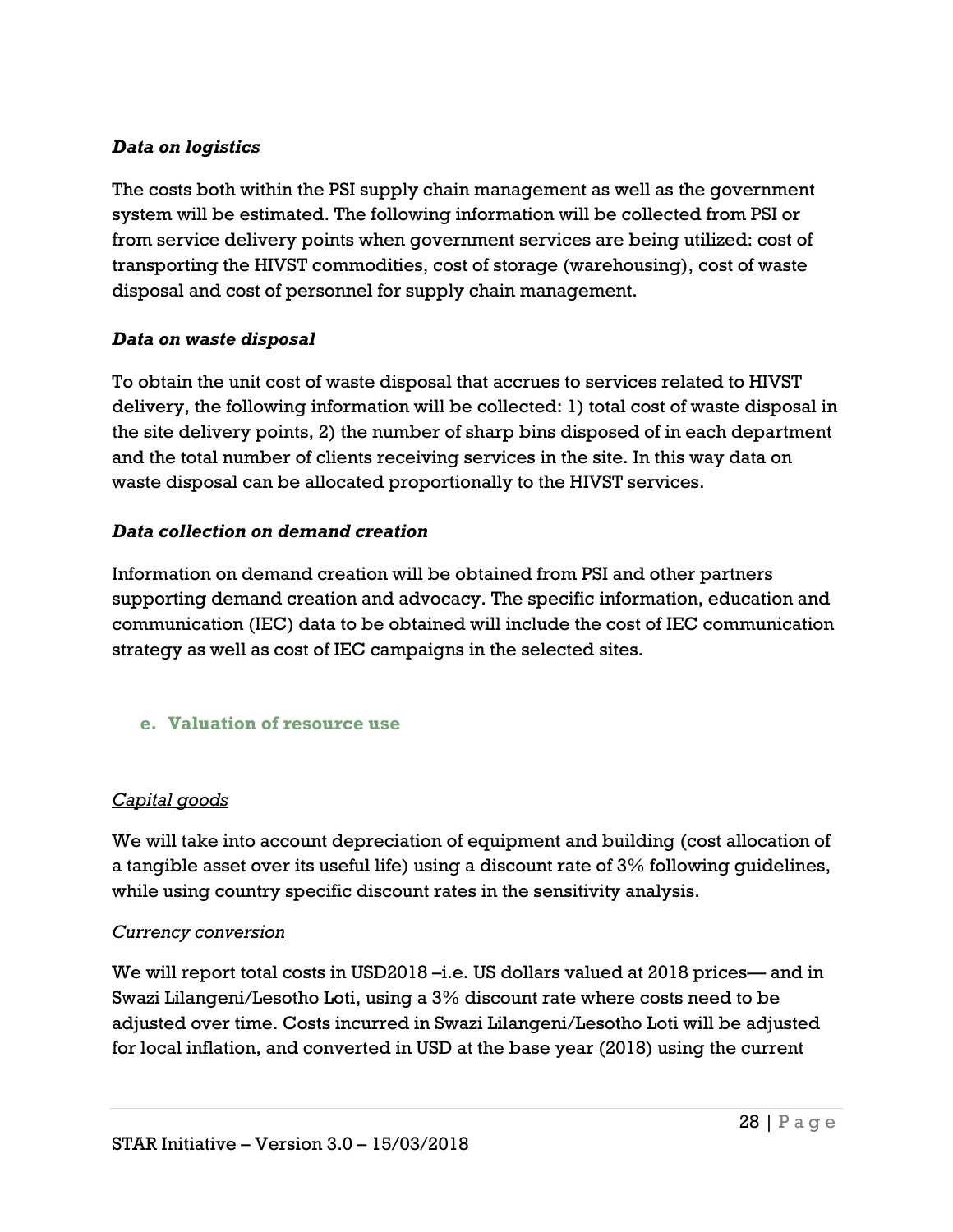exchange rate. PSI expenditure data are presented in USD reported in real time and will be used as this.

## <span id="page-28-0"></span>**3. Sampling method**

HIVST distribution sites are presented in **Appendix**. For the costing studies, if the number of clinical sites for the HIVST distribution model is less than six, then all sites will be cost. If a model has more than six sites, then purposive sampling of clinical sites will be done to capture a range of clinical characteristics, including rurality, catchment size, and if large variation in prevalence this will also be considered when developing a sampling frame. A maximum of six health care providers will be included in the time and motion study per HIVST distribution site.

## <span id="page-28-1"></span>**4. Cost data analysis**

#### *Cost analysis*

We will determine the unit costs per HIVST kit distributed and per HIV positive person linked into treatment or care within each model. This analysis will inform decisions on allocative efficiency for the distribution of the kits among the different models and the investment in HIV testing and HIVST distribution across model. We will report on cost breakdowns by intervention phases, input category, at facility and district level within each distribution model.

The table below present a summary of our cost data analysis for Lesotho:

**Table 7.** Example - Cost analysis summary table for unit cost estimation by alternative distribution models in Lesotho

|          | Overhead<br>S | <b>ANC</b><br>clinic | <b>New</b><br><b>Start</b><br>fixed<br>site | <b>New</b><br><b>Start</b><br>outreac<br>h | <b>Uniformed</b><br><b>Forces</b><br><b>Health</b><br>facility | <b>Total</b> |
|----------|---------------|----------------------|---------------------------------------------|--------------------------------------------|----------------------------------------------------------------|--------------|
| Capital  |               |                      |                                             |                                            |                                                                |              |
| Training |               |                      |                                             |                                            |                                                                |              |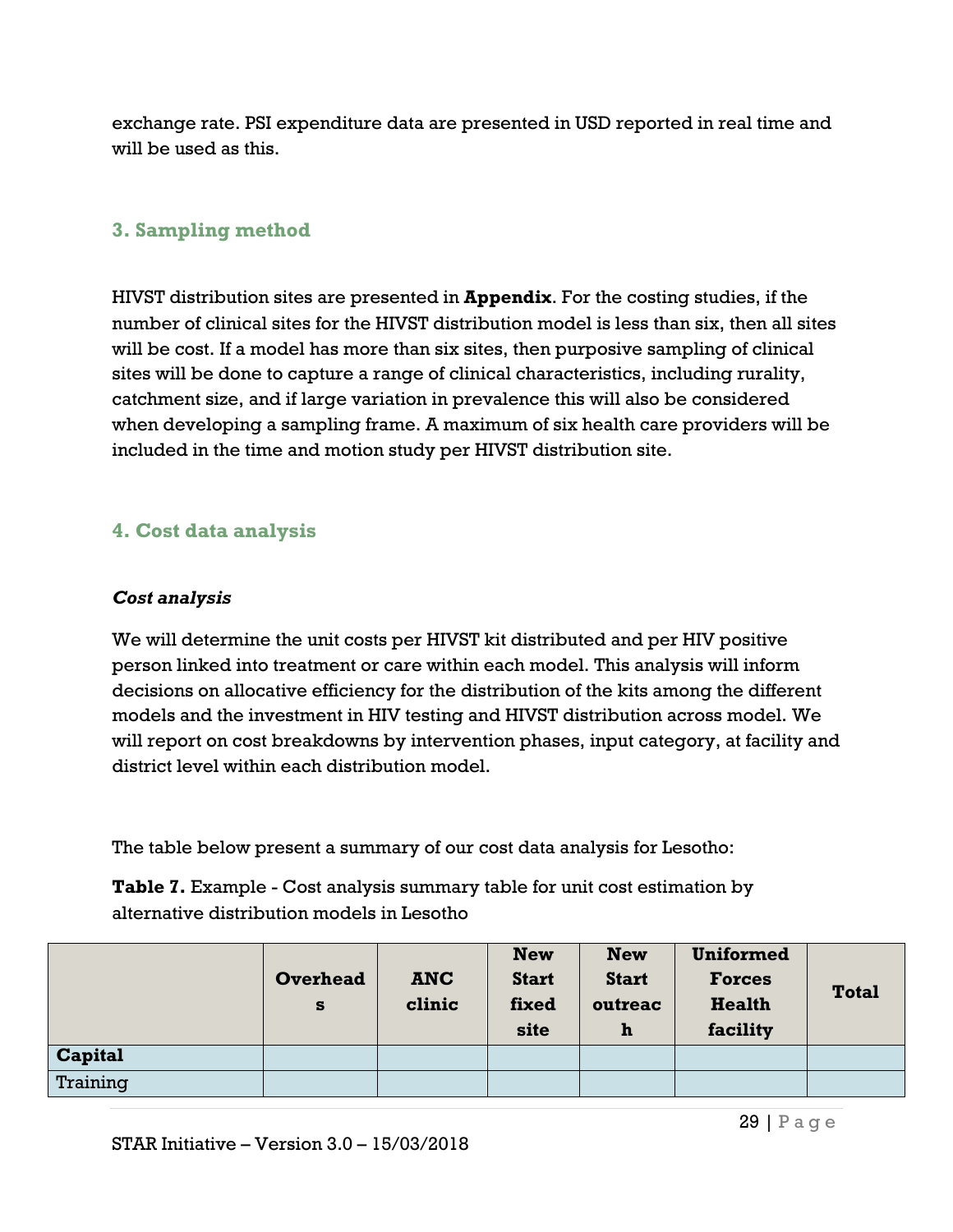| Sensitisation                 |  |  |  |
|-------------------------------|--|--|--|
| <b>Building &amp; storage</b> |  |  |  |
| Equipment                     |  |  |  |
| Personnel                     |  |  |  |
| Supplies                      |  |  |  |
| Vehicle                       |  |  |  |
| maintenance/transport         |  |  |  |
| ation                         |  |  |  |
| <b>Building</b>               |  |  |  |
| operation/maintenanc          |  |  |  |
| e                             |  |  |  |
| Other recurrent               |  |  |  |
| Not implementation            |  |  |  |
| Start-up other                |  |  |  |
| Other capital                 |  |  |  |
| <b>Total Capital</b>          |  |  |  |
| Recurrent                     |  |  |  |
| Recurrent training            |  |  |  |
| <b>HIVST</b> kits             |  |  |  |
| Sensitisation                 |  |  |  |
| <b>Building &amp; storage</b> |  |  |  |
| Personnel                     |  |  |  |
| <b>Supplies</b>               |  |  |  |
| Vehicle operation &           |  |  |  |
| maintenance                   |  |  |  |
| <b>Building</b>               |  |  |  |
| operation/maintenanc          |  |  |  |
| $\mathbf e$                   |  |  |  |
| Other recurrent               |  |  |  |
| Not implementation            |  |  |  |
| <b>Total recurrent</b>        |  |  |  |
| Over all total                |  |  |  |
| % cost by model               |  |  |  |
| <b>Total with overheads</b>   |  |  |  |
| distributed across            |  |  |  |
| models                        |  |  |  |
| Unit cost= (total by          |  |  |  |
| model distributed)            |  |  |  |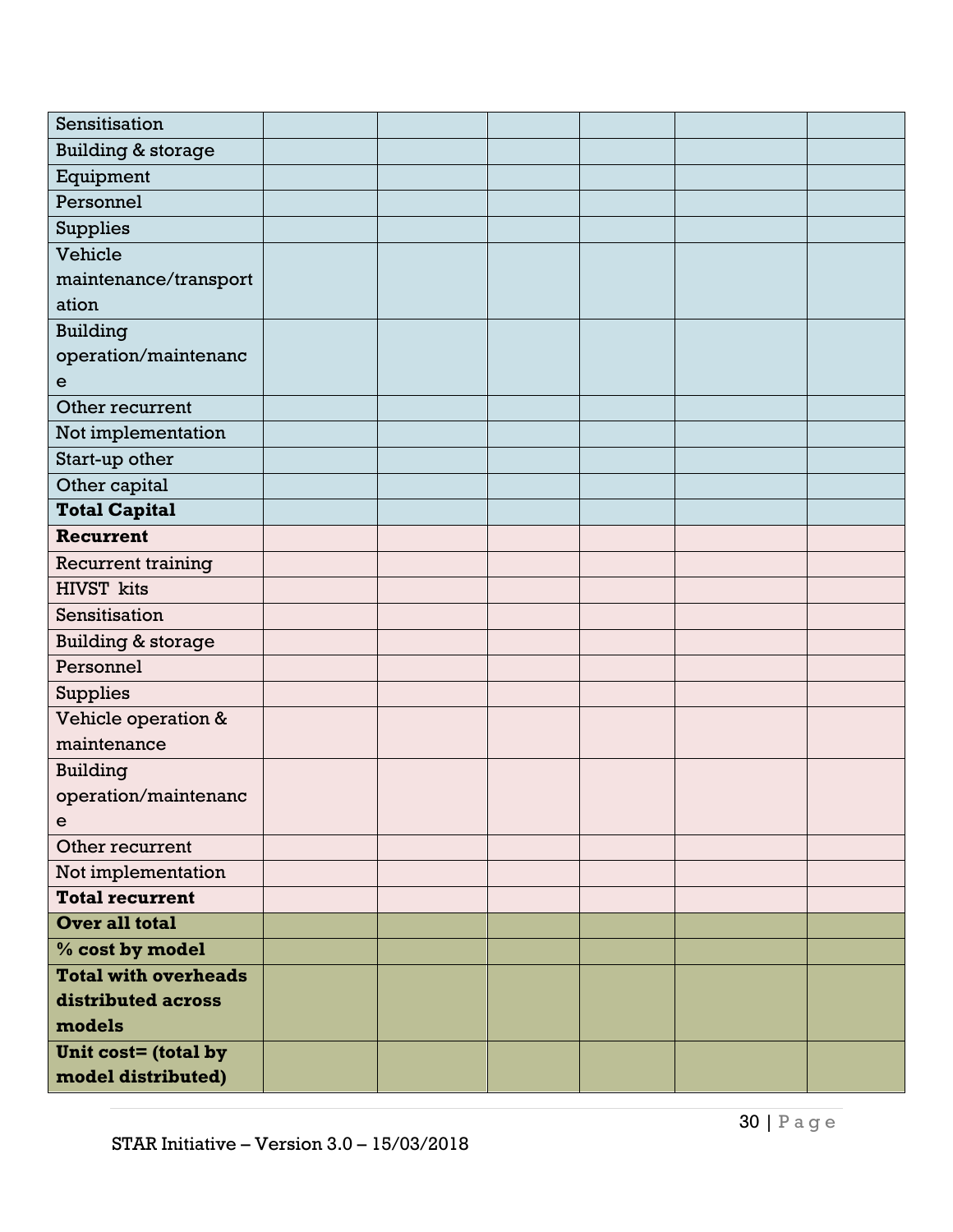# <span id="page-30-0"></span>**VIII. Data Management and Statistical Analysis**

Expenditure data will be received from relevant finance departments (PSI and AHF organizations), or collected on site and will be analysed in Microsoft Excel software by the LSHTM team. All expenses will be converted to US dollars 2018 for analysis, capital costs will be annualised. Data will be disaggregated per distribution site and per model.

M&E data will be provided by the coordinator responsible for data processing, analysis and reporting. The data will be managed and stored using the secured system District Health Information System 2 (DHIS2). Data from the M&E plan will answer the following question relevant for the costing studies and within the relevant distribution model:

- How many HIVST kits were distributed?
- What is the linkage to care rate after HIVST?

Further analysis of mean and median costs across sites will be estimated where there are multiple sites implementing the same model. Cross country analysis of unit costs and their drivers will be undertaken where possible, though full analyses of cost functions is not feasible due to sample size constraints.

# <span id="page-30-1"></span>**IX. Data Quality control and storage**

# *Data quality control*

Financial and other cost data will be validated on entry through a range of consistency checks. For instance, excel checks will identify where allocation factors do not add up to 100%, project accountant will be invited to jointly revise the analysis. Logical and consistency data checks will also be performed across data types, to ensure that the narratives reported in the interviews with the in-charges are consistent with the accounting data and that both form a realistic picture of activities. Errors will be reviewed and corrected on a quarterly basis.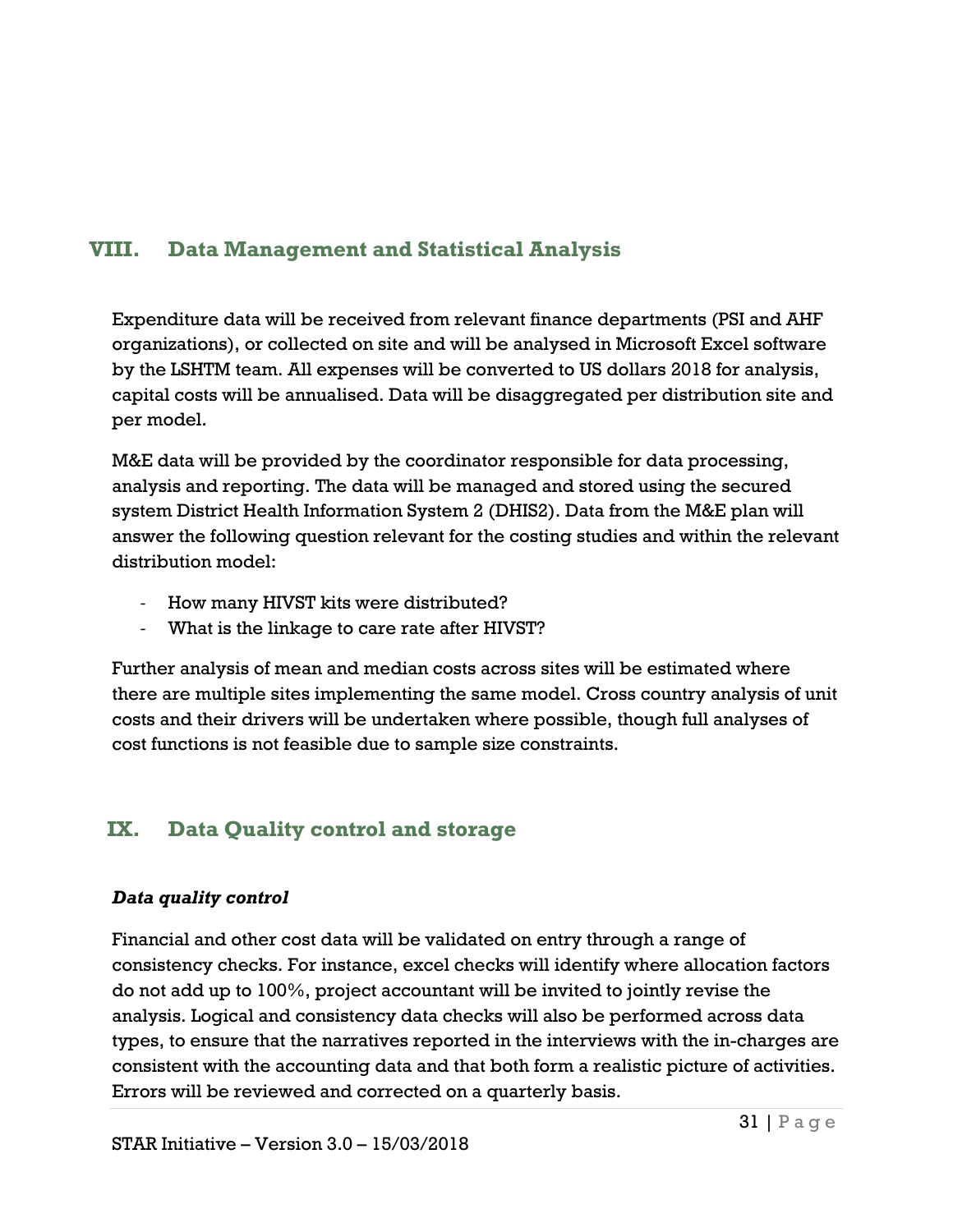For the time and motion study, the local research assistant will be timing the HIVST distributor. This will ensure there is no reporting bias regarding participants' time allocated to the delivery of HIVST.

The M&E team will conduct routine visits to sites to supervise data collection and compilation of reports. Data checks are conducted to verify correctness and completeness of data recorded on paper forms against data entered on the database (DHIS2). There will be dedicated staff to check on data quality. DHIS2 also has a mechanism for logical checks which are in built in DHIS2 to assist in data validation.

STAR has also formed a TAG to review data and provide expert opinion on ongoing and planned research studies.

## *Data storage*

Study records (consent forms, cost data spreadsheets, etc.) will be kept in a secure location accessible only to authorised study staff. All records will be archived in a secure storage facility for at least five years after the completion of the study. Security of data access and storage and discussed in more details in the "Ethical considerations" section.

All anonymised cost data will be analysed by a Swazi and Mosotho researcher and a research fellow at LSHTM, under the supervision of the principal investigators on the study. Results will be fed back to local team and discussed before inclusion in the final analyses. However costs will be identifiable by study site.

# <span id="page-31-0"></span>**X. Dissemination of Results and Publication Policy**

The results of this research will be used to guide the formation of national and international policies around HIVST. Findings will also be distributed internationally to global health policy makers, nationally to the Swazi and Lesotho governments, including HTS technical working groups. Research will be published in international journals and presented at international conferences.

STAR consortium partners have also established HIVST and STAR technical websites where updates and outcomes are shared on a regular basis as soon as new evidence is available. Research findings will be discussed with members of the STAR Technical Advisory Group (TAG), which brings together public health experts, scientists and policy makers to guide research and programme implementation as well as with the HIVST technical working group established by WHO.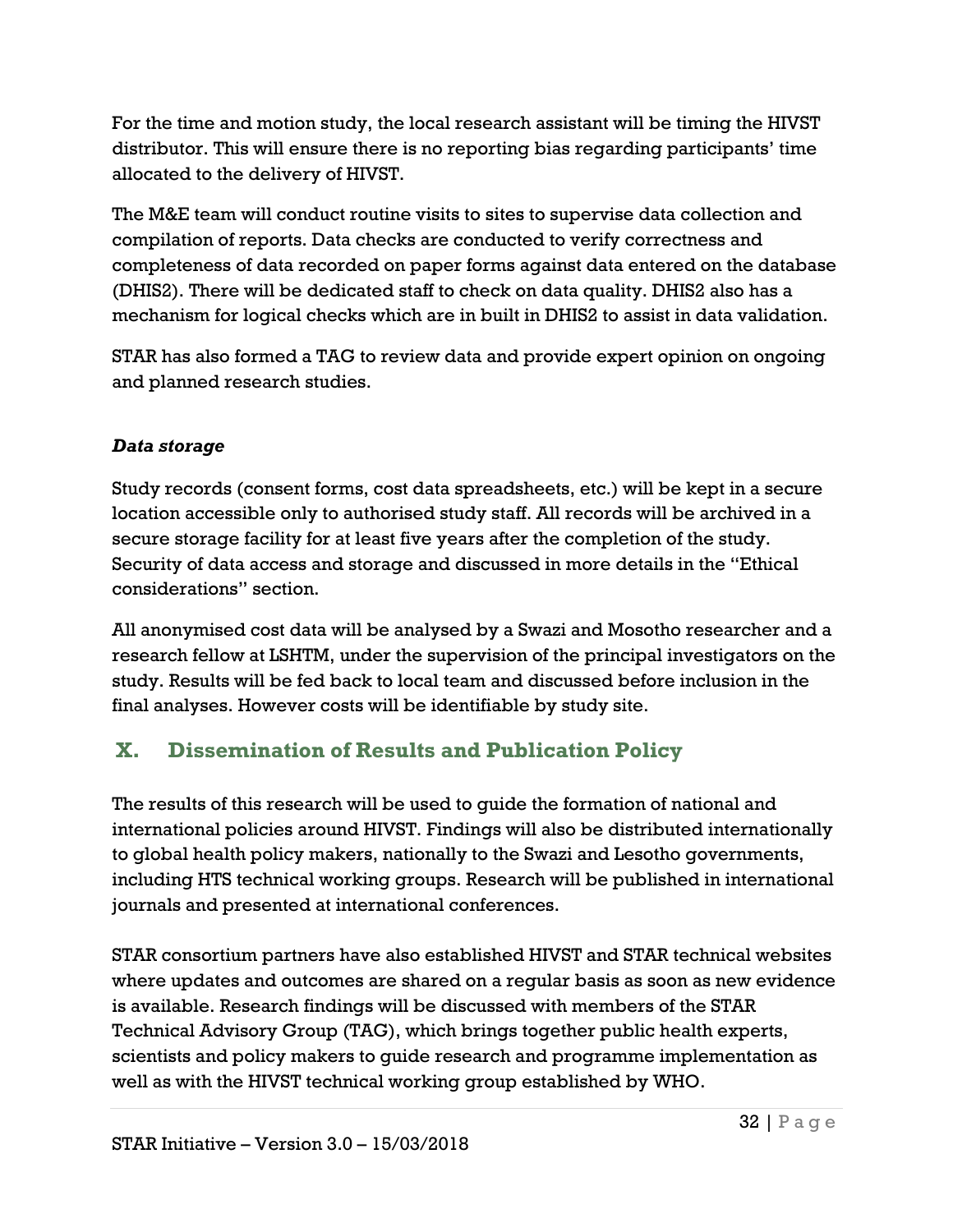# <span id="page-32-0"></span>**XI. Study timelines**

**Table 8** describes the expected timelines in both Swaziland and Lesotho. The study will be implemented in the second quarter of 2018.

| Quarters (2018-2019)        |   | Q <sub>1</sub> |              |             | Q <sub>2</sub> |              |              | Q <sub>3</sub> |              |              | Q4           |              |              | Q <sub>5</sub> |              |                         | Q <sub>6</sub> |             |             |
|-----------------------------|---|----------------|--------------|-------------|----------------|--------------|--------------|----------------|--------------|--------------|--------------|--------------|--------------|----------------|--------------|-------------------------|----------------|-------------|-------------|
| Month (2018-2019)           | L | F              | $\mathbf{M}$ |             | A M            | $\mathbf{J}$ | $\mathbf{I}$ | ${\bf A}$      | S            | $\mathbf{o}$ | N            | D            | $\bf{I}$     | F              | $\mathbf{M}$ | $\overline{\mathbf{A}}$ | M              |             |             |
| Ethical approval of         |   |                | $\mathbf{x}$ | $\mathbf x$ |                |              |              |                |              |              |              |              |              |                |              |                         |                |             |             |
| the study                   |   |                |              |             |                |              |              |                |              |              |              |              |              |                |              |                         |                |             |             |
| <b>Costing: data</b>        |   |                |              |             | $\mathbf x$    | $\mathbf{x}$ | $\mathbf{x}$ | $\mathbf x$    |              |              |              |              |              |                |              |                         |                |             |             |
| collection-start up         |   |                |              |             |                |              |              |                |              |              |              |              |              |                |              |                         |                |             |             |
| and training                |   |                |              |             |                |              |              |                |              |              |              |              |              |                |              |                         |                |             |             |
| <b>Costing: ongoing</b>     |   |                |              |             | $\mathbf{x}$   | $\mathbf x$  | $\mathbf{x}$ | $\mathbf x$    | $\mathbf x$  | $\mathbf x$  | $\mathbf{x}$ | $\mathbf{x}$ | $\mathbf x$  | $\mathbf x$    | $\mathbf x$  | $\mathbf x$             |                |             |             |
| prospective data            |   |                |              |             |                |              |              |                |              |              |              |              |              |                |              |                         |                |             |             |
| collection                  |   |                |              |             |                |              |              |                |              |              |              |              |              |                |              |                         |                |             |             |
| <b>Costing: data</b>        |   |                |              |             |                |              |              |                | $\mathbf x$  | $\mathbf x$  | $\mathbf x$  | $\mathbf{x}$ | $\mathbf x$  | $\mathbf x$    | $\mathbf x$  | $\mathbf x$             |                |             |             |
| cleaning                    |   |                |              |             |                |              |              |                |              |              |              |              |              |                |              |                         |                |             |             |
| <b>Costing: expenditure</b> |   |                |              |             | $\mathbf{x}$   | $\mathbf{x}$ | $\mathbf x$  | $\mathbf{x}$   | $\mathbf{x}$ | $\mathbf{x}$ | $\mathbf x$  | $\mathbf x$  |              |                |              |                         |                |             |             |
| primary analysis            |   |                |              |             |                |              |              |                |              |              |              |              |              |                |              |                         |                |             |             |
| <b>Cost modelling:</b>      |   |                |              |             |                |              |              |                |              |              |              |              | $\mathbf{x}$ | $\mathbf x$    | $\mathbf x$  | $\mathbf x$             | $\mathbf{x}$   | $\mathbf x$ | $\mathbf x$ |
| model scale up &            |   |                |              |             |                |              |              |                |              |              |              |              |              |                |              |                         |                |             |             |
| unit costs                  |   |                |              |             |                |              |              |                |              |              |              |              |              |                |              |                         |                |             |             |
| <b>Dissemination at</b>     |   |                |              |             |                |              |              |                |              |              |              | $\mathbf x$  | $\mathbf x$  | $\mathbf x$    | $\mathbf x$  | $\mathbf x$             | $\mathbf{x}$   | $\mathbf x$ | $\mathbf x$ |
| conferences and             |   |                |              |             |                |              |              |                |              |              |              |              |              |                |              |                         |                |             |             |
| publications                |   |                |              |             |                |              |              |                |              |              |              |              |              |                |              |                         |                |             |             |

**Table 8.** Study timelines in Swaziland and Lesotho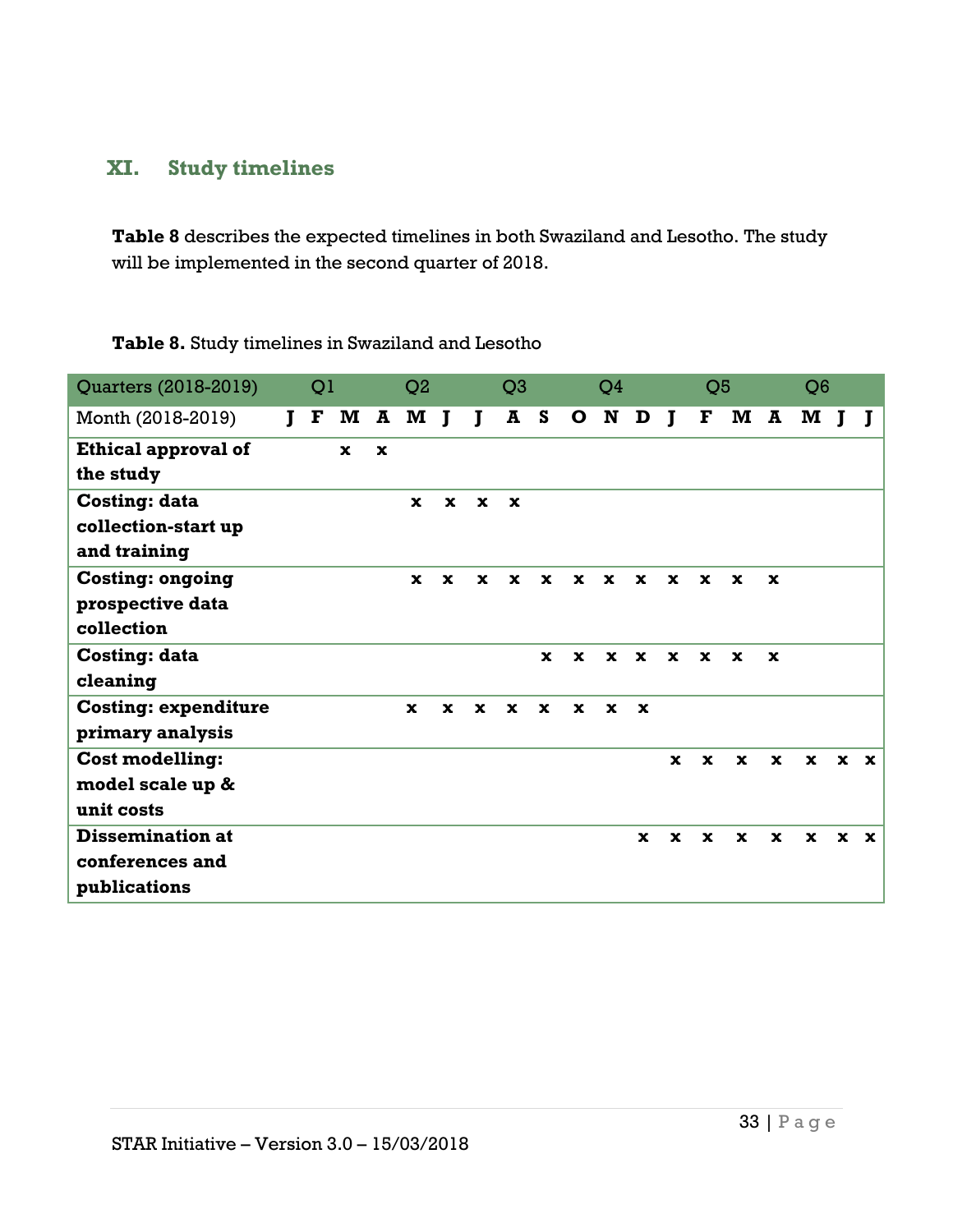# <span id="page-33-0"></span>**XII. Limitations and Problems Anticipated**

Data collection progress at the various distribution sites can sometimes be delayed due to logistical issues (e.g. planning of the visit, absence of the key staff personnel at the clinic, etc.). In this situation, members of the team (from LSHTM or in-country team) will support each other, for example by providing additional human resources to help with the data collection. Delay in starting of models will reduce the costing follow up period, which may make generalisation from some models less valid. Problems with surveys capturing testing and linkage to care would reduce our ability to estimate cost per person linked and reduce the ability of estimating cost effectiveness.

# <span id="page-33-1"></span>**XIII. Ethical considerations**

Ethical approval for the study will be sought from the National Health Research Review Board Ethics Committee in Swaziland, Lesotho Ministry of Health Ethics Committee and the Research Ethics Committees of the London School of Hygiene and Tropical Medicine. The study has been discussed with and has the support of senior staff at the implementing partner organization Population Services International.

The study may be subject to audit by UNITAID, the funding body for the STAR project, and inspection by regulatory authorities, to ensure compliance to the protocol, and all applicable regulatory requirements.

### *Confidentiality of data*

Sensitive information from individual provider resource use (e.g. salary information) and information collected from the time and motion study will be kept confidential. All hard copies of the records will be stored by the local health economist in locked filing cabinets. Electronic copies data will be stored in password protected computers on the LSHTM approved secured server "OneDrive". Access to the records will be restricted to the local health economist, and to STAR team members as required.

Data on patient linkage to care will be obtained from our partner implementer Society for Family Health as part of their M&E reporting system. M&E data will be provided by the coordinator responsible for data processing, analysis and reporting. The data will be managed and stored using the secured system District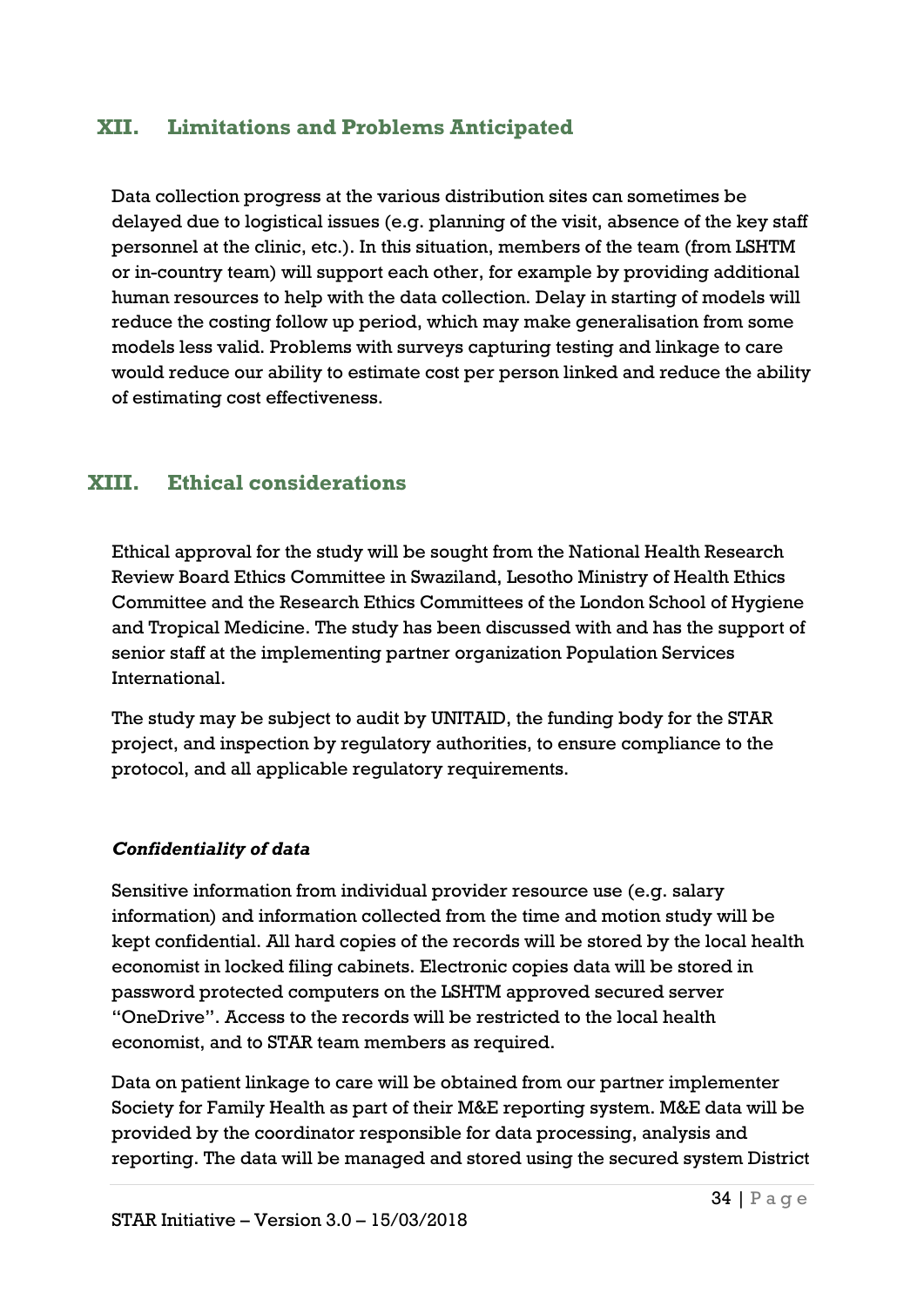Health Information System 2 (DHIS2). The research team will not have access to individual level patient information and data on linkage to care will be obtained at distribution site level. Therefore, there is no risk for breach of patient anonymity.

### *Time and motion study*

Sensitization of district health officers and clinic heads will be done by the local project team prior to the time and motion study. No incentive will be given to compensate the time of health care workers and PSI staff taking part in the study as the Swaziland and Lesotho MoH do not allow that and it is not part of PSI policy.

The health care workers willing to participate in the time and motion study will give a written consent.

An information sheet describing the purpose of the study globally and the time and motion study will be provided to the participant. It clearly states why we ask them to participate in the study, what it entails, and is free of technical language. The information sheet clearly states that there will be no consequences if providers decide not to participate in the study and that they can withdraw at any time during the study. The information sheets will be translated into local languages (isiZulu and Sesotho). The data collector will allow time to answer any questions the participant may have. If the HIVST provider does not wish to participate in the time and motion study, the data collector will only proceed to cost data collection at the distribution site.

To collect time on the provision of HIV services, the data collector will be waiting outside of the room and will time the length of the consultation. The patients of the health care worker taking part in the time and motion study will be informed that their consultation has been timed; the researcher will read a brief information sheet specifying that no other information has been collected.

Informed consent forms will be obtained from the HIVST distributor in order to conduct the time and motion study. A copy of the written consent form, participant and patient information sheets can be found in **Appendix**. These three documents will be translated into local languages (Swazi and Sotho).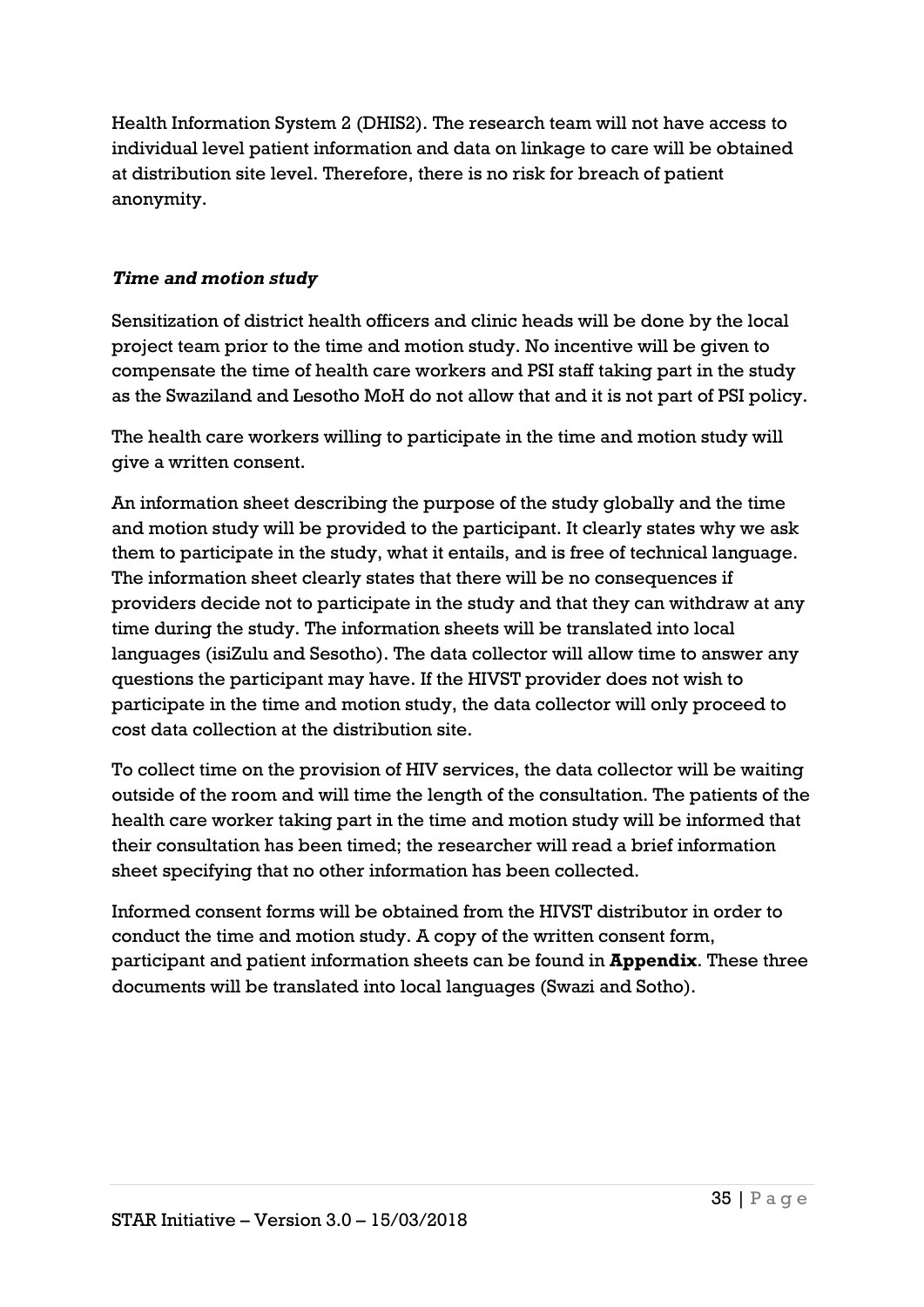# <span id="page-35-1"></span><span id="page-35-0"></span>**XIV. References**

<span id="page-35-2"></span>1. UNAIDS. Global Aids Update 2016. Available from:

<span id="page-35-3"></span>[http://www.unaids.org/en/resources/documents/2016/Global-AIDS-update-](http://www.unaids.org/en/resources/documents/2016/Global-AIDS-update-2016)[2016.](http://www.unaids.org/en/resources/documents/2016/Global-AIDS-update-2016)

<span id="page-35-4"></span>2. UNAIDS. Country factsheet - Swaziland 2016. Available from:

[http://www.unaids.org/en/regionscountries/countries/swaziland.](http://www.unaids.org/en/regionscountries/countries/swaziland)

<span id="page-35-5"></span>3. Relief TUSPsEPFA. Swaziland Country Operational Plan 2016.

<span id="page-35-6"></span>4. HIVST.org. HIV Self-Testing Research and Policy Hub 2017. Available from: [http://hivst.org/policy/swaziland.](http://hivst.org/policy/swaziland)

5. Health Mo. Lesotho - Demographic and Health Survey - Key Findings. 2014.

<span id="page-35-7"></span>6. UNAIDS W. Guidance on provider-initiated HIV testing and counselling in health facilities 2007 [cited 2017 18 Nov]. Available from: [http://www.who.int/hiv/pub/guidelines/9789241595568\\_en.pdf.](http://www.who.int/hiv/pub/guidelines/9789241595568_en.pdf)

<span id="page-35-8"></span>7. UNAIDS. UNAIDS report on the global AIDS epidemic 2013 [cited 2017 20 Oct]. Available from:

[http://www.unaids.org/sites/default/files/media\\_asset/UNAIDS\\_Global\\_Report\\_2](http://www.unaids.org/sites/default/files/media_asset/UNAIDS_Global_Report_2013_en_1.pdf) [013\\_en\\_1.pdf.](http://www.unaids.org/sites/default/files/media_asset/UNAIDS_Global_Report_2013_en_1.pdf)

<span id="page-35-9"></span>8. Choko AT, MacPherson P, Webb EL, Willey BA, Feasy H, Sambakunsi R, et al. Uptake, Accuracy, Safety, and Linkage into Care over Two Years of Promoting Annual Self-Testing for HIV in Blantyre, Malawi: A Community-Based Prospective Study. PLoS Med. 2015;12(9):e1001873.

<span id="page-35-10"></span>9. Cambiano V, Mavedzenge SN, Phillips A. Modelling the potential population impact and cost-effectiveness of self-testing for HIV: evaluation of data requirements. AIDS Behav. 2014;18 Suppl 4:S450-8.

<span id="page-35-12"></span><span id="page-35-11"></span>10. HIV Self-Testing AfRica (STAR) Initiative - Research London school of Hygiene and Tropical Medicine; 2018. Available from: [http://hivstar.lshtm.ac.uk/.](http://hivstar.lshtm.ac.uk/)

11. WHO. Guidelines On HIV Self-Testing and Partner Notification - Supplement To Consolidated Guidelines On HIV Testing Services. 2016.

12. Aliyu HB, Chuku NN, Kola-Jebutu A, Abubakar Z, Torpey K, Chabikuli ON. What is the cost of providing outpatient HIV counseling and testing and antiretroviral therapy services in selected public health facilities in Nigeria? JAIDS Journal of Acquired Immune Deficiency Syndromes. 2012;61(2):221-5.

13. Bassett IV, Giddy J, Nkera J, Wang B, Losina E, Lu Z, et al. Routine voluntary HIV testing in Durban, South Africa: the experience from an outpatient department. Journal of acquired immune deficiency syndromes (1999). 2007;46(2):181.

14. Bautista-Arredondo S, Sosa-Rubí SG, Opuni M, Contreras-Loya D, Kwan A, Chaumont C, et al. Costs along the service cascades for HIV testing and counselling and prevention of mother-to-child transmission. Aids. 2016;30(16):2495-504.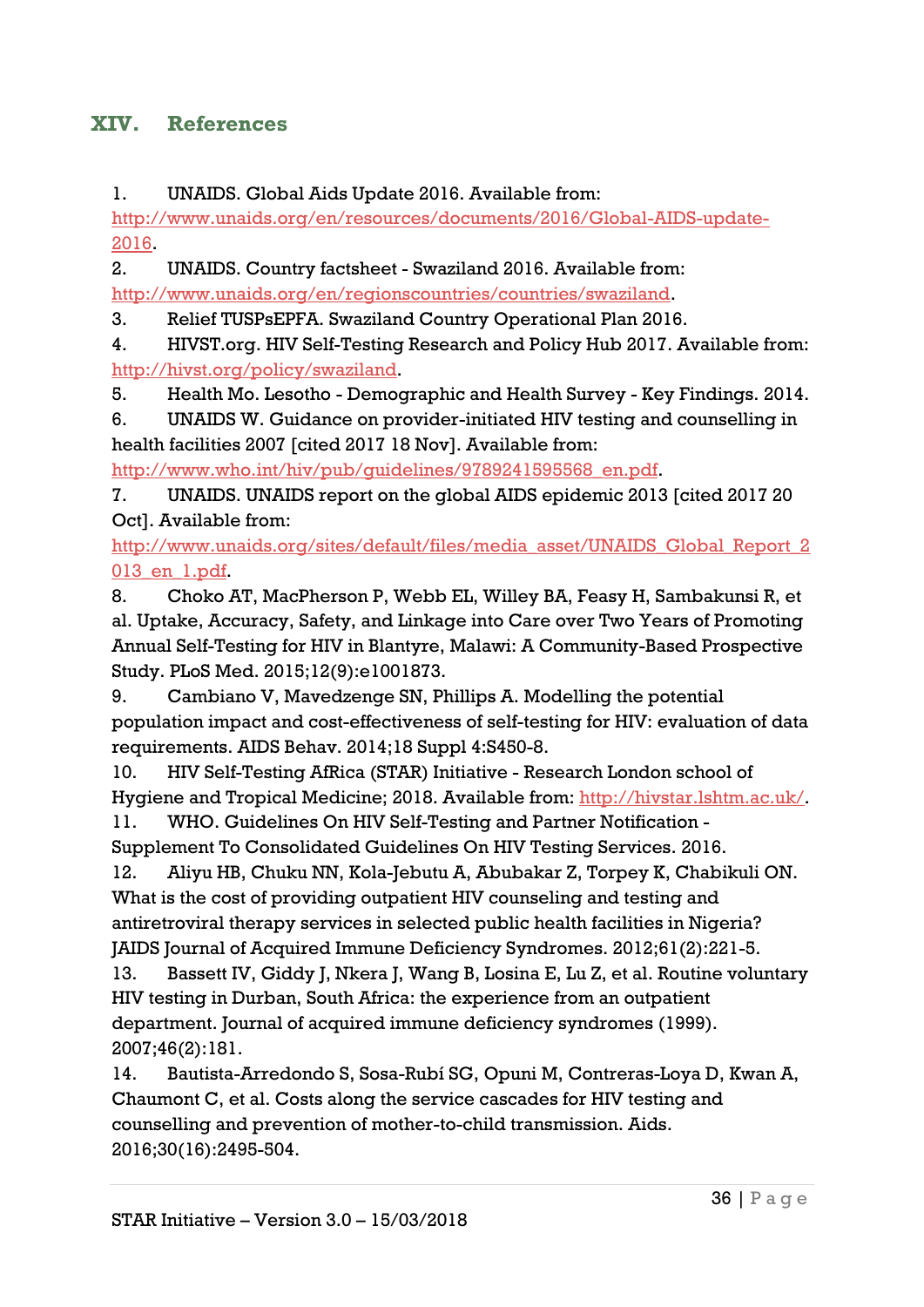<span id="page-36-2"></span>15. Maheswaran H, Petrou S, MacPherson P, Choko AT, Kumwenda F, Lalloo DG, et al. Cost and quality of life analysis of HIV self-testing and facility-based HIV testing and counselling in Blantyre, Malawi. BMC medicine. 2016;14(1):34.

16. Muhumuza C, Mohammed L, Baine S, Mupere E, Mukose A. PHS41 Cost Effectiveness Analysis of Two HIV Counseling and Testing Strategies in Kayunga District (Uganda). Value in Health. 2012;15(7):A525.

<span id="page-36-0"></span>17. Mulogo EM, Batwala V, Nuwaha F, Aden AS, Baine OS. Cost effectiveness of facility and home based HIV voluntary counseling and testing strategies in rural Uganda. Afr Health Sci. 2013;13(2):423-9.

18. Obure CD, Sweeney S, Darsamo V, Michaels-Igbokwe C, Guinness L, Terris-Prestholt F, et al. The costs of delivering integrated HIV and sexual reproductive health services in limited resource settings. PloS one. 2015;10(5):e0124476.

19. Obure CD, Vassall A, Michaels C, Terris-Prestholt F, Mayhew S, Stackpool-Moore L, et al. Optimising the cost and delivery of HIV counselling and testing services in Kenya and Swaziland. Sex Transm Infect. 2012:sextrans-2012-050544. 20. Terris-Prestholt F, Kumaranayake L, Ginwalla R, Ayles H, Kayawe I, Hillery M, et al. Integrating tuberculosis and HIV services for people living with HIV: costs of the Zambian ProTEST Initiative. Cost Effectiveness and Resource Allocation. 2008;6(1):2.

<span id="page-36-3"></span><span id="page-36-1"></span>21. Mwenge L, Sande L, Mangenah C, Ahmed N, Kanema S, d'Elbee M, et al. Costs of facility-based HIV testing in Malawi, Zambia and Zimbabwe. PLoS One. 2017;12(10):e0185740.

<span id="page-36-4"></span>22. Mbonigaba J. The cost-effectiveness of intervening in low and high HIV prevalence areas in South Africa. South African Journal of Economic and Management Sciences. 2013;16(2):183-98.

<span id="page-36-5"></span>23. Walensky RP, Wood R, Fofana MO, Martinson NA, Losina E, April MD, et al. The clinical impact and cost-effectiveness of routine, voluntary HIV screening in South Africa. Journal of acquired immune deficiency syndromes (1999). 2011;56(1):26.

<span id="page-36-6"></span>24. Cambiano V, Ford D, Mabugu T, Napierala Mavedzenge S, Miners A, Mugurungi O, et al. Assessment of the Potential Impact and Cost-effectiveness of Self-Testing for HIV in Low-Income Countries. J Infect Dis 2015;4(212):570-7.

25. Vassall A, Sweeney S, Kahn J, Gomez G, Bollinger L, Marseille E, et al. Reference Case for Estimating the Costs of Global Health Services and Interventions. 2017.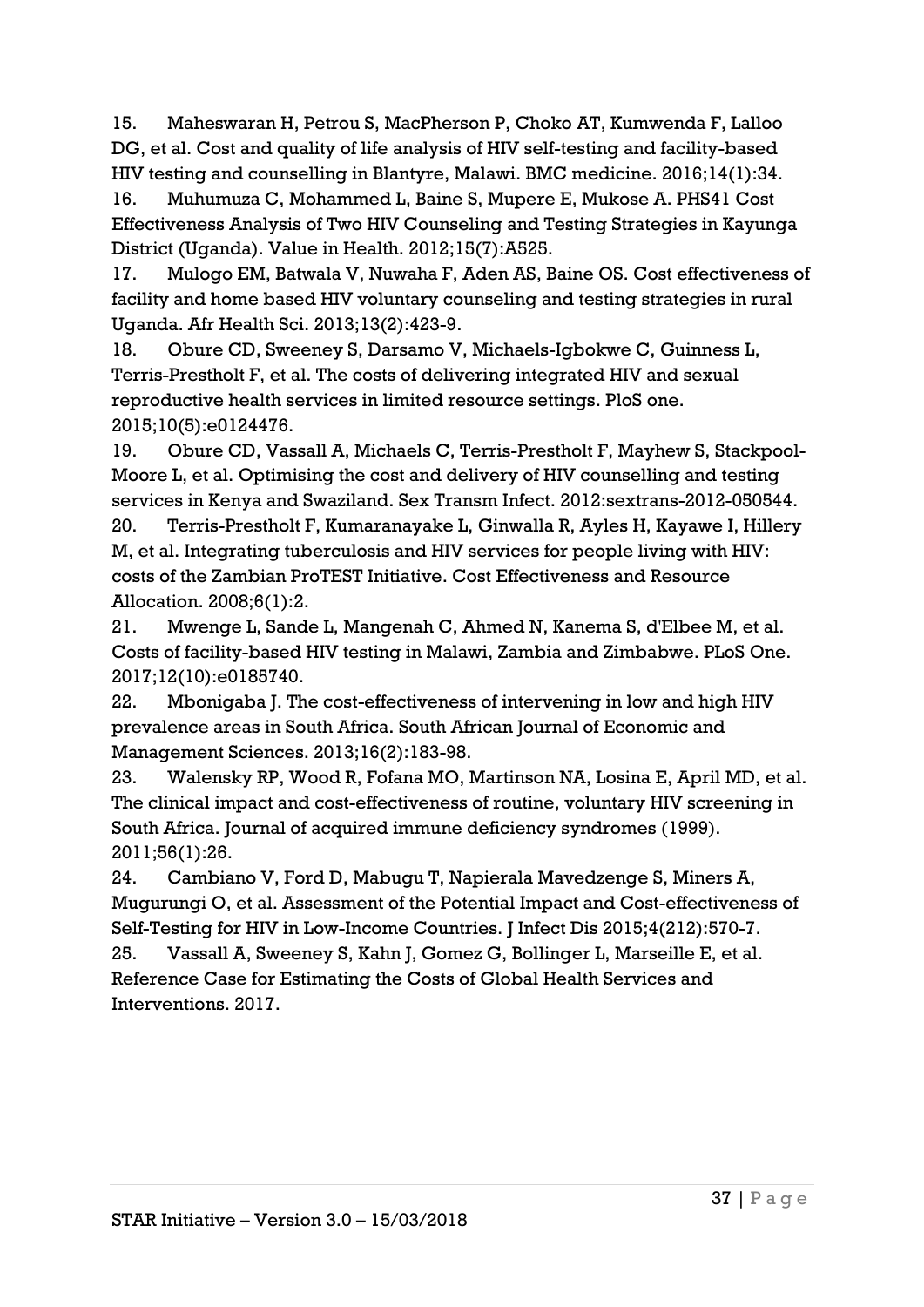# <span id="page-37-1"></span><span id="page-37-0"></span>**XV. Appendix**

# **I. Standard Operating Procedures for the HIVST distribution models**

#### *Distribution models in Swaziland*

#### **1. Secondary distribution in ANC units at public hospital (high volume facility)**

HIVST will be distributed at public health facilities and at different HTS entry points within the high-volume facility. For phase 1, HIVST kits will be distributed at ANC clinics for partners of pregnant and lactating woman. Individuals who test both negative or positive during the ANC visit will be offered a self-test kit for their regular partner/s. Participants will be encouraged to check with their partner if they may want a self-test kit, and to check if the partner is happy to have their contact details passed on to program staff. In addition to the kit and instructional materials (a WhatsApp version of the video will be shared with the participant if he/she has WhatsApp) that are given as per clients taking the kits themselves, an invitation slip that is addressed to partners will be enclosed as well as IEC material on HIVST.

Clients will be told that a positive self-test result necessitates a confirmatory test, which must be provider-delivered. They will be told about possible places where confirmatory testing can be accessed if needed. At two weeks after collection of kit, the client will be telephoned to ask if he/she gave the kit to the partner, whether the partner accepted it, whether the partner self-tested, and the result of the self-test if known. If the self-test was positive, they will be asked whether, when and where the partner sought confirmatory testing.

#### **2. Integrated HIVST at "New Start" and AIDS Health Foundation sites**

The rationale behind this approach is to triage out HIV negative clients out of the health system at the same time emphasising on access to preventive services. At fixed sites, clients will be given a choice between testing using standard HTS and or HIVST. Those who opt for self-testing will have the choice of testing on site or taking the kits away for testing at their convenience. Clients who choose to selftest on-site will be given a self-test package and access to a cubicle or room where they can self-test in private. The self-test package will consist of the HIVST kit and validated testing instructions. At the time of receiving the package participants will be shown an instructional video on a computer, tablet, smartphone or television screen. They will also provide information that "New Start" routinely collect from clients seeking HIVST, including demographic information and history of HIV testing; these data are collected using paper based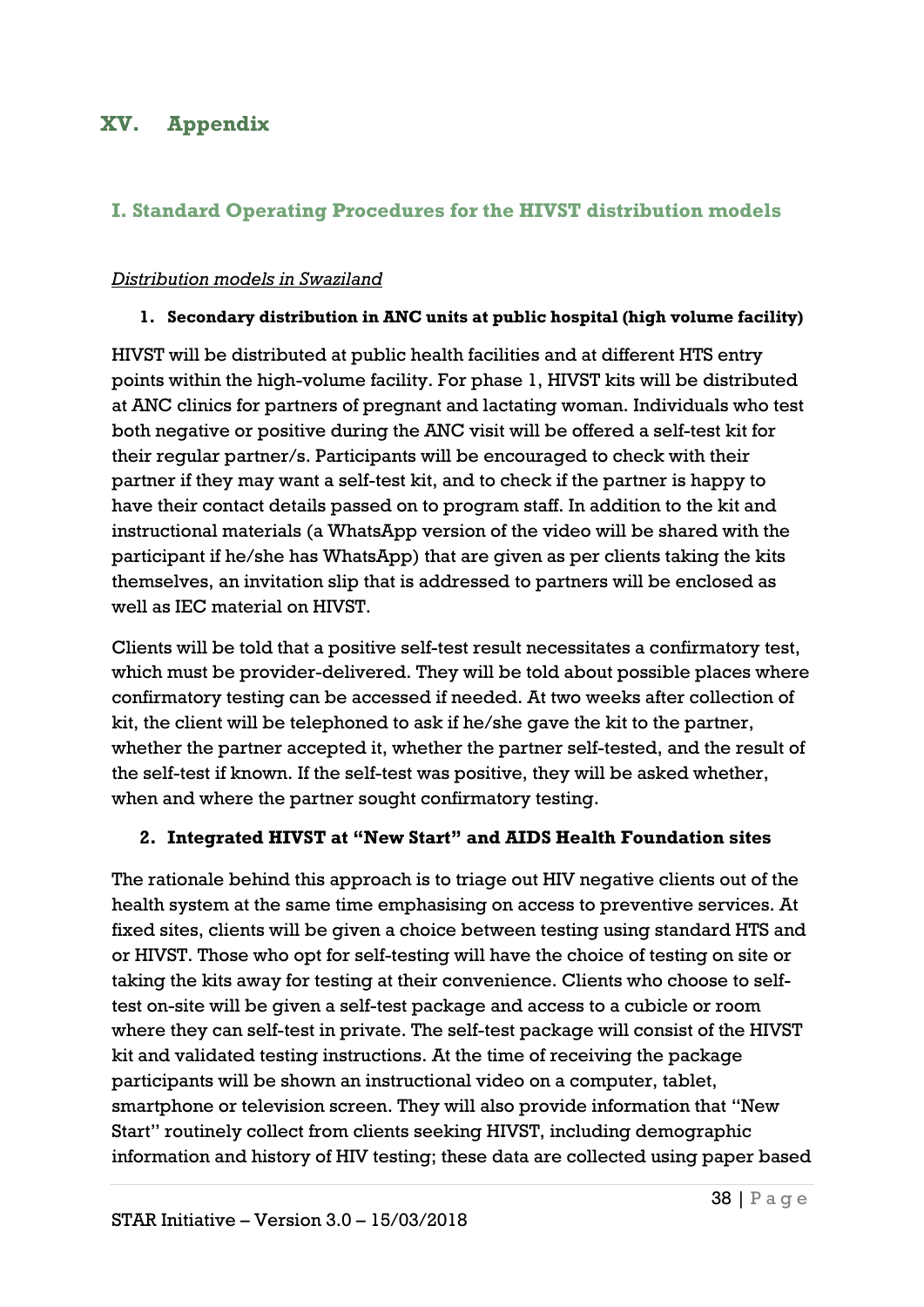tools initially with plans to migrate to DHIS 2by April 2018. Clients will be encouraged to disclose their self-test results to the counsellor. However it will be emphasized that should they obtain a positive self-test result, confirmatory HIV testing is necessary and will be available on-site on the same day. Confirmatory testing will be offered according to the national algorithm. If they are HIV negative, there are HIV prevention interventions that they may wish to consider.

Clients choosing to test off-site will be given not more than 2 self-test packages and will be shown the instructional video, as those testing on site. In addition, they will be given detailed instructions on how to seek post-test support services, including confirmatory testing if needed. To restrict the use of self-test kits to the intended purpose, clients eligible for taking kits away must be willing to provide a demographic information which will be verified and must be willing to receive follow up calls. At the time of collecting the self-test kit, participants will be asked to think about the date and time they are likely to self-test.

Clients choosing to test off-site will be given the self-test package and will be shown the instruction video and written step by step guide on how to perform an HIV self-test. All clients who opt for out of "New Start" HIV self-testing will be provided with counselling on the importance of linking to a health facility after taking the test. Clients who test positive out of "New Start" will be encouraged to link to health care facilities of their choice, for confirmatory provider delivered HIV testing and possible enrolment into on-going care. Clients who test negative by self-test out of "New Start" are encouraged to present at health facilities for HIV prevention services as applicable.

Clients who opt to test out of the site will be offered telephonic follow-up by the HTS provider to find out the outcome of the test. At the time of collecting the selftest kit, participants will be asked to think about the date and time they are likely to self-test. Once they decided on date they want to test, they will be provided with a client held appointment card that serves as a reminder to the client. An appointment date for the facility visit after the test will also be entered on the card.

Clients will be encouraged to return used kits when they follow at the facility for services outlined above. The returned are only used to assess use of distributed kits. Clients who self-test out of facilities will be followed with a phone call randomly (systematic random sampling, taking every third client served) to check use of the test and linkage to appropriate services. Calls to clients who opt to test at home will be made within a month of collecting the kit. This telephonic follow-up will be implemented for the first six months of implementation and then reviewed. Clients will also be asked to report if they visited a health facility after taking an HIV self-test for services outlined above.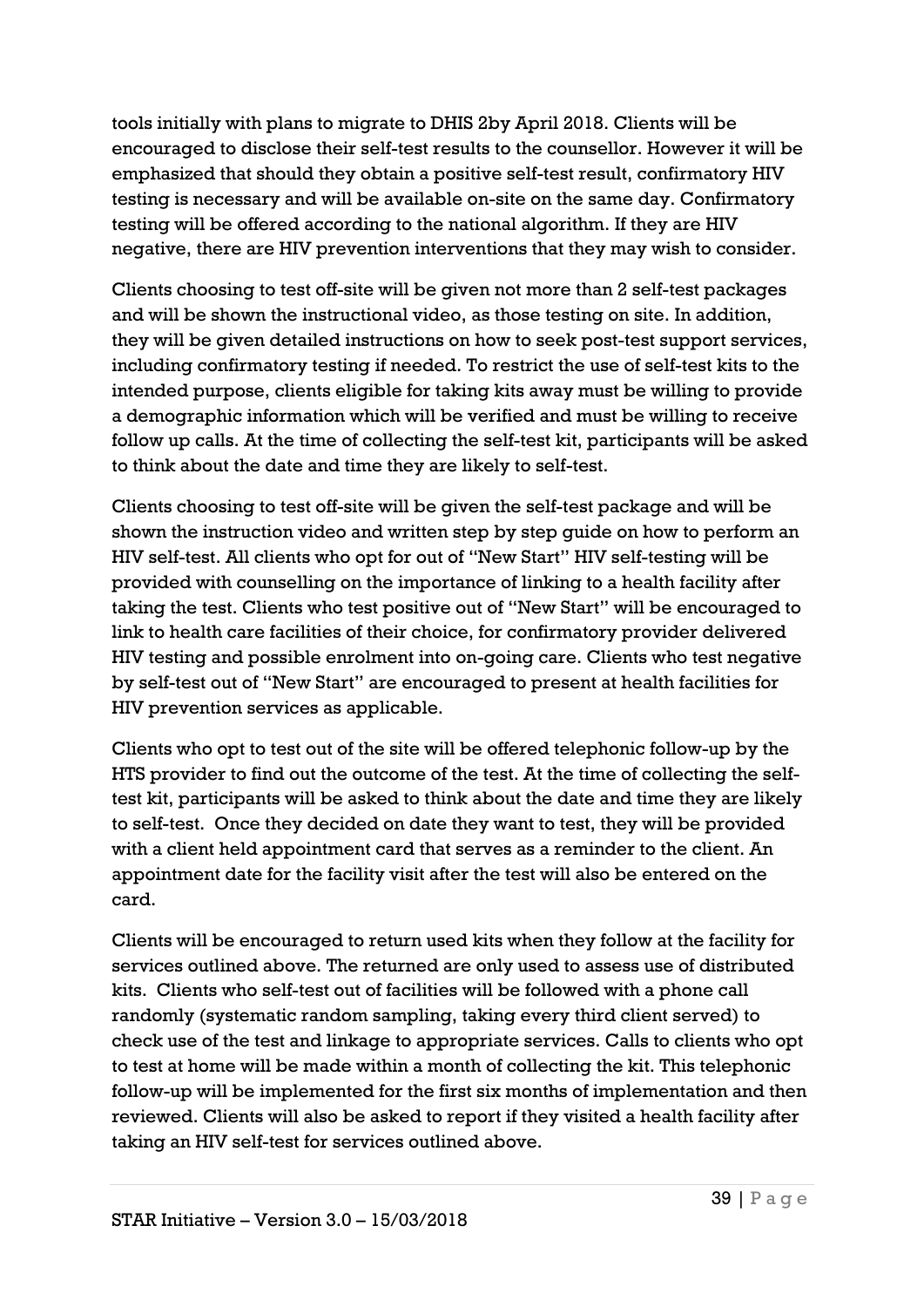#### **3. VMMC in Fixed sites**

At static VMMC centres, distribution will be done at Litsemba Letfu Clinic. Clients will be given the choice of standard HTS or HIVST. At static Litsemba Letfu sites clients who opt for self-testing will be given access to a room/cubicle where they can self-test in private. Clients will not be given the option to take the self-test kit away. Clients will be told that should the self-test result be positive, confirmatory with the standard HTS following the national algorhythm is necessary and will be available on the same day. Clients who get a negative self-test result will show their test device to VMMC health care workers who will then proceed with provision of VMMC services. Outcomes from programmatic data at VMMC centres is the proportion of males who opt for HIVST at the site before undergoing a VMMC procedure as well as those who screen positive and require a conformation test on site. The target for VMMC will be men aged 16 and above.

### **4. VMMC in Demand creation**

Counsellors will distribute HIVST kits to men interested in VMMC at community level during the recruitment process. The HIVST kits are offered to the men as part of the recruitment process and motivation for VMMC. HIV self-testing has been identified as a barrier for men accessing VMMC and studies done in countries like Zimbabwe show that with the introduction of HIVST, uptake of VMMC is improved. Men screening HIV negative will be fast tracked during the procedure day at the VMMC site. The rationale is that HIVST will Improve uptake of HIV testing and circumcision among VMMC eligible men. This will also reduce waiting time for the procedure at the site for those men already tested. Outcomes from programmatic data from community mobilisers will be the proportion of potential VMMC clients accepting HIV self-test kit, go on to self-test and those who eventually take up VMMC.

### **5. Workplace distribution through private public partnerships**

HIVST will be distributed at male dominated workplaces in Matsapha in both hard labor (mining and manufacture industry) as well as corporate institutions. Distribution will be done by trained counsellor agents during outreaches to these workplaces. Clients will test at home by themselves and then if the screen test is positive, confirmation will be done at the PPP outreach mobile unit. During the outreach, clients will be offered the option of standard HTS and HIVST which will be fully integrated within the outreach with a Gazebos partitioned for HIVST clients who wants to self-test during the mobile outreach. If clients screen positive, confirmation will be done on site at the mobile unit using the national algorithm.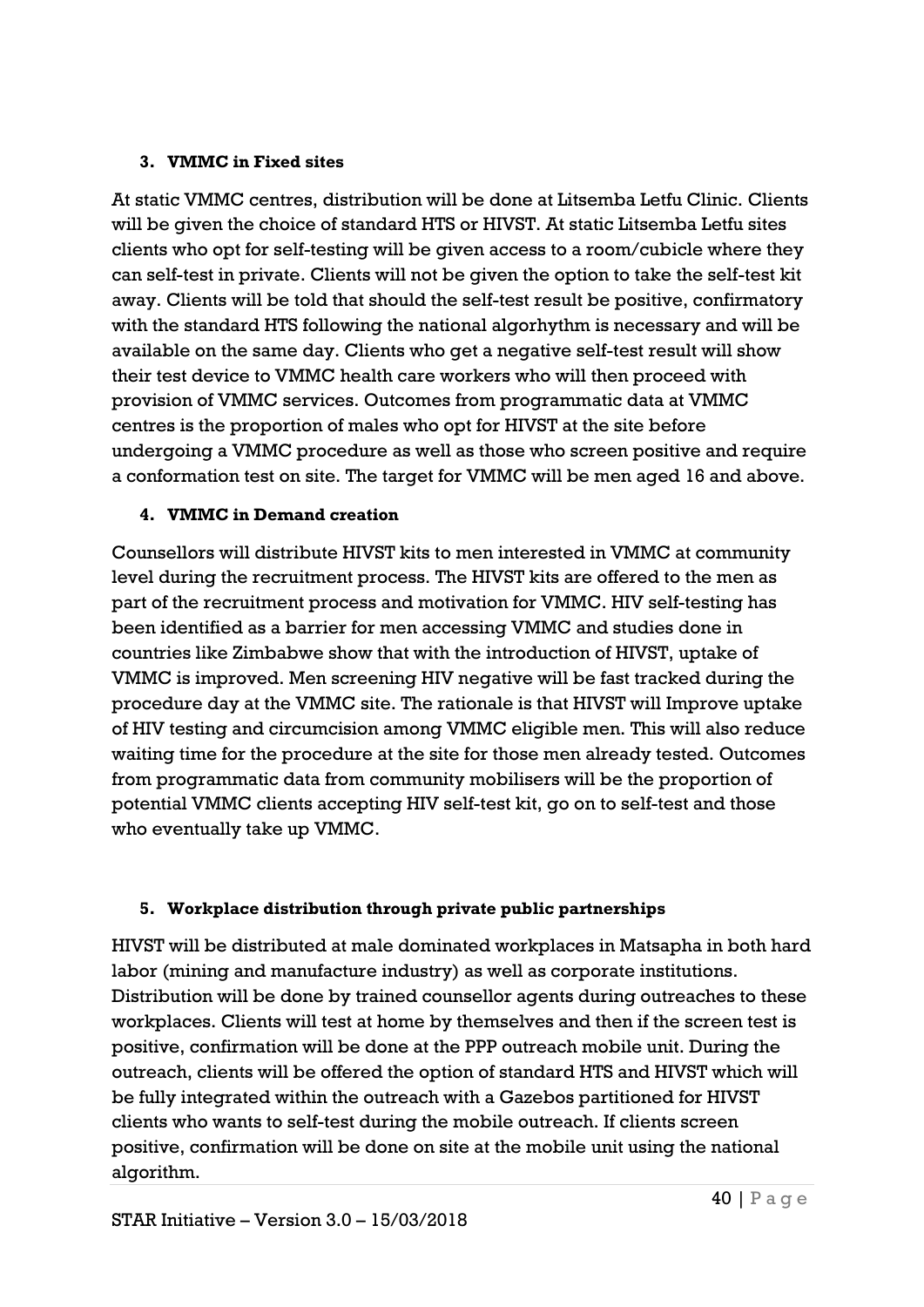#### *Distribution models in Lesotho*

#### **1. Integrated HIVST at "New Start" sites**

The "New Start" fixed site distribution model is the same as for Swaziland. A client who comes to the "New Start" Centres or accesses HTS services at the "New Start" outreaches will follow below client flow (see **Figure 1**).



**Figure 1**. Client Flow at the "New Start" Centres and Outreaches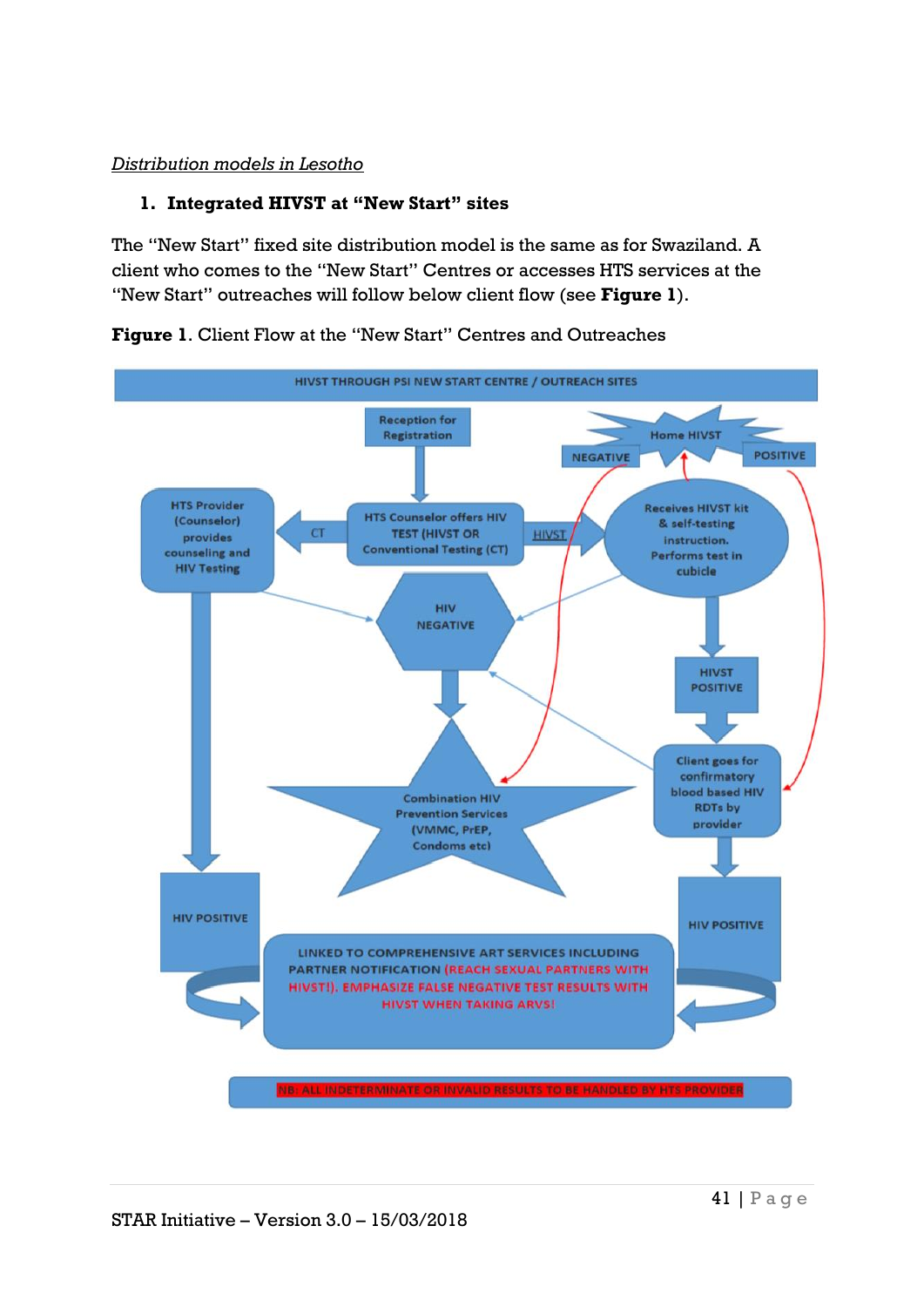## **2. Targeted HTS outreach services integrated within "New Start" outreach**

Clients who test at the New Start mobile outreaches will follow the client flow indicated above (**Figure. 1**). The clients will be offered option to self-test or to receive provider delivered HTS at the mobile outreach. The HTS provider collects client data based on the HIVST register. Clients who opt for self- testing will have the choice of testing on site or taking the kit away for testing at their convenience. Clients will be encouraged to test at mobile outreach where possible to maximize review of test result with HTS provider.

Clients who choose to self-test on-site will be given a self-test package and access to testing tent where they can self-test in private. The self-test package will consist of the kit and testing instructions in English and Sesotho.

If the result is positive, the client is offered confirmatory HIV Testing by the HTS provider at the site. If confirmatory results are positive, then client will be initiated at the collaborative community ART initiation with Elizabeth Glaser Paediatric AIDS Foundation (EGPAF). For HIV positive clients who may not be willing to initiate at the community ART initiation, then they will be referred to the preferred nearby health facility. All confirmed clients living with HIV will be offered HIV self-test kit for secondary distribution to their sexual partner(s) or home visit for index HIV testing.

If HIV self-test is negative, the client is counselled on HIV prevention and offered preventive methods including VMMC for males, PrEP if eligible according to guidelines and consistent & correct condom use. The client with a negative HIV status will also be counselled on need for subsequent repeat testing according to risk profile outlined in the national guidelines. Clients who will opt to do self-test off site will also follow similar processes for clients who test off site at New Start.

# **3. Distribution at uniformed forces health facility**

HTS providers working in the military health facilities will be trained on HIVST prior to distribution. A target of 40 providers will be trained on HIVST per national training curriculum.

# *Distribution Points*

**Uniformed Forces Health Facilities** (Thomas Wellness Centre, Makoanyane Military Hospital and AHF facility (for LMPS)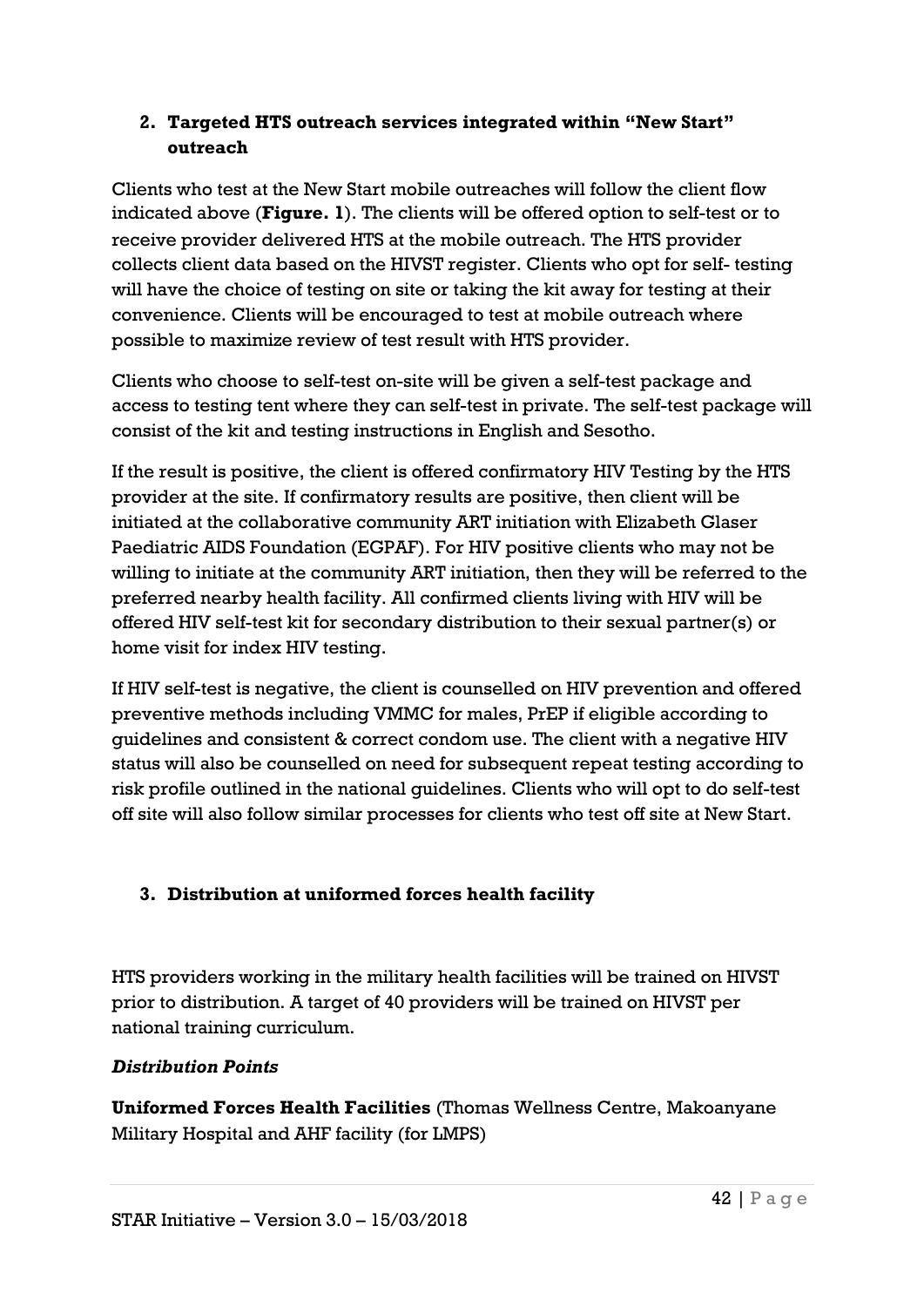The clients will be offered option to self-test or to receive provider delivered HIV testing. The HTS provider collects client data based on the HIVST register.

Clients who opt for self- testing will have the choice of testing on site or taking the kit away for testing at their convenience. Clients will be encouraged to test at facility where possible to maximize review of test result with health care provider. Clients who choose to self-test on-site will be given a self-test package and access to room where they can self-test in private. The self-test package will consist of the kit and testing instructions in English and Sesotho.

Clients are encouraged to discuss the result with an HTS provider after self – testing within the facility. If the result is positive, the client is offered confirmatory HIV Testing by the provider. If confirmatory results are positive, then client is referred for on-going HIV care & treatment. All confirmed clients living with HIV will be offered HIV self-test kit for secondary distribution to their sexual partner(s) or home visit for index HIV testing.

If HIV self-test is negative, the client is counselled on HIV prevention and offered preventive methods including VMMC for males, PrEP if eligible according to guidelines and consistent & correct condom use. The client with a negative HIV status will also be counselled on need for subsequent repeat testing according to risk profile outlined in the national guidelines.

### *Clients choosing to self-test off site*

Clients choosing to test off-site will be given the self-test package and will be shown the instruction video and written step by step guide on how to perform an HIV self-test. All clients who opt for out of facility HIV self-testing will be provided with counselling on the importance of linking to a health facility after taking the test. Clients who test positive out of facilities will be encouraged to link to health care facilities of their choice, for confirmatory provider delivered HIV testing and possible enrolment into on-going care. Clients who test negative by self-test out of facility are encouraged to present at health facilities for HIV prevention services as applicable.

Clients who opt to test out of the facility will be offered telephonic follow-up by the HTS provider to find out the outcome of the test. At the time of collecting the self-test kit, participants will be asked to think about the date and time they are likely to self-test. Once they decided on date they want to test, they will be provided with a client held appointment card that serves as a reminder to the client. An appointment date for the facility visit after the test will also be entered on the card.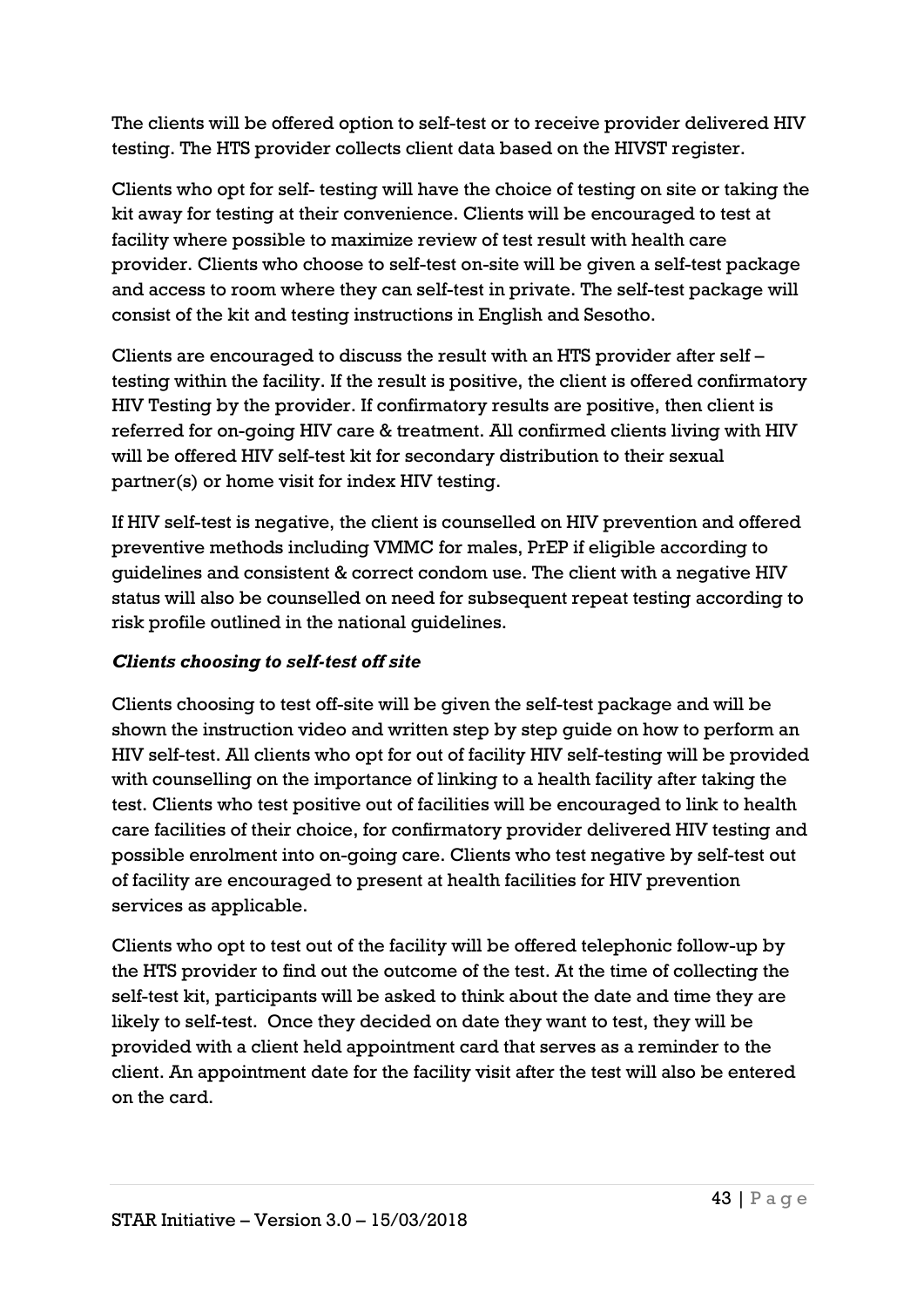Clients will be encouraged to return used kits when they follow at the facility for services outlined above. The returned are only used to assess use of distributed kits (see **Figure 2**).

Clients who self-test out of facilities will be followed with a phone call randomly (systematic random sampling, taking every third client served) to check use of the test and linkage to appropriate services. Calls to clients who opt to test at home will be made within a month of collecting the kit. This telephonic follow-up will be implemented for the first six months of implementation and then reviewed. Clients will also be asked to report if they visited a health facility after taking an HIV self-test for services outlined above.



**Figure 2.** Integration of HIVST at Uniformed forces Health Facilities

Peer Distribution of HIVST among uniformed forces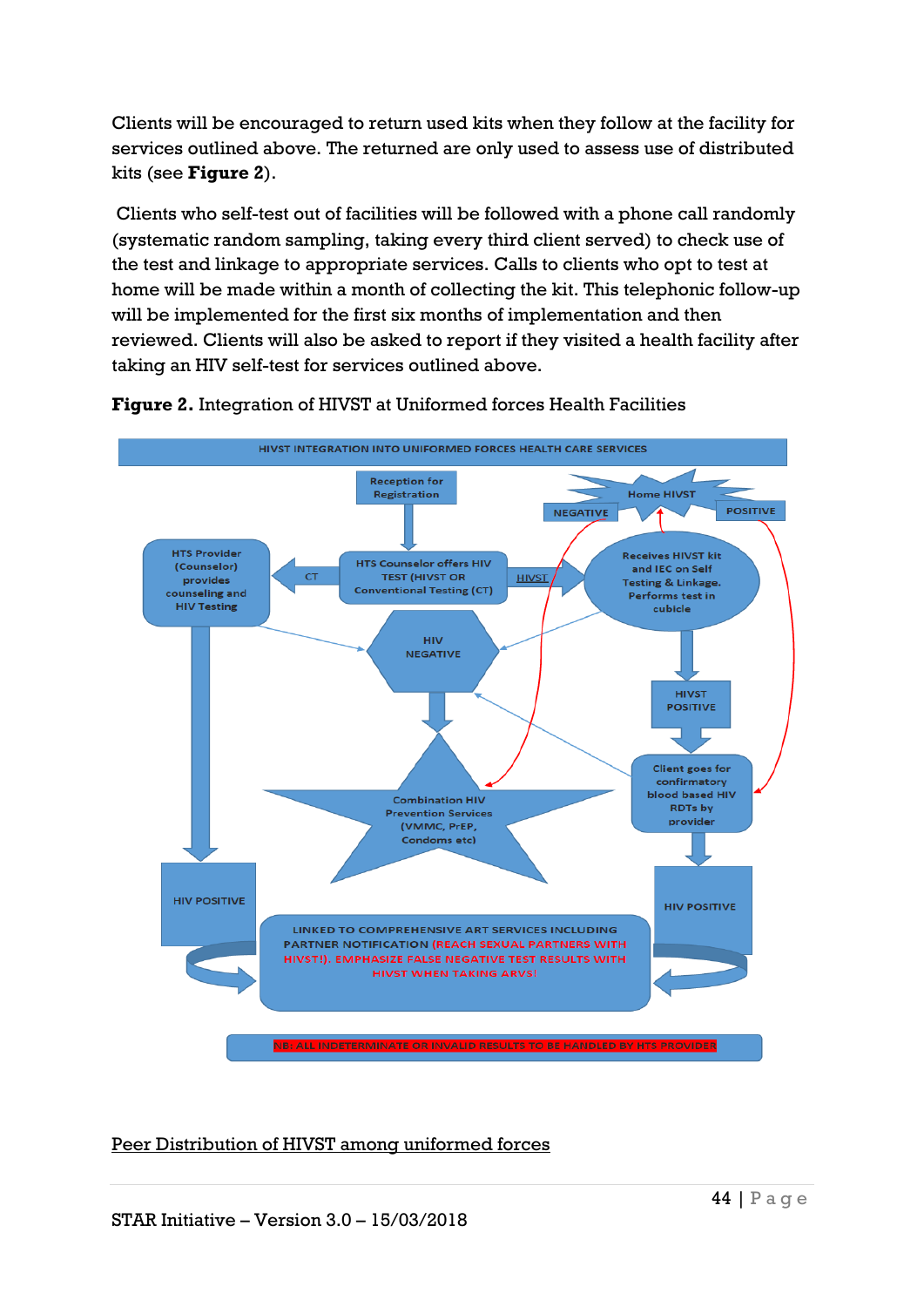Thirty peer distributors will be trained to distribute HIVST kits in military bases. HIVST kits will be given to peer distributors together with HIVST registers and relevant IEC material for provision to members of the Lesotho Defence Force stationed at military based in the different districts of Lesotho.

# **4. Integration of HIV Self-Testing into Maternal Neonatal Child Health Services (MNCH).**

Clients are registered at the reception upon arrival. Health care provider will conduct group HIV pre-test counselling to mothers who present for MNCH services. MNCH clients are triaged based on HIV status into known and unknown status in a confidential manner. Mothers who are eligible for HIV testing according to guidelines are offered HTS by health care provider. All pregnant and breastfeeding mothers will be tested with consent using blood based HIV rapid diagnostic tests. Clients with known status including those living with HIV proceed to consult with the MNCH nurse provider.

The HTS provider will establish the HIV status of sexual partner(s) of mothers attending MNCH through history taking. Mothers with sexual partner(s) whose status is unknown will be offered HIVST kits to take home and give to the partner(s). The HIVST register will be completed.

HIVST kit with instructional leaflet will be provided by the nurse to the mother to give to the partner(s), additionally instructional video on self-test will be shared with mothers who have Whatsapp. Clients will be told that a positive self-test result requires a confirmatory test, which must be done by the provider at the nearest health facility or testing centre.

At subsequent MNCH visit, the HTS provider or MNCH nurse will ask if the partner(s) self-tested for HIV or not and document in HIVST register and client records. Mothers who do not come for follow-up visits will be phoned to ascertain if the partner(s) self-tested. Information on whether the sexual partner(s) linked to facility for further management will also be obtained during the call. If the selftest was positive, mother will be asked whether the partner received confirmatory HIV test and linked for on-going care & treatment. If not linked yet, then support to link to health facility of choice will be given. Mothers whose male partner(s) self-test result is negative will be asked when and where the partner (s) reported for HIV prevention services including VMMC and PrEP if applicable per national guidelines. Integration of HIVST into MNCH services is presented in **Figure 3**.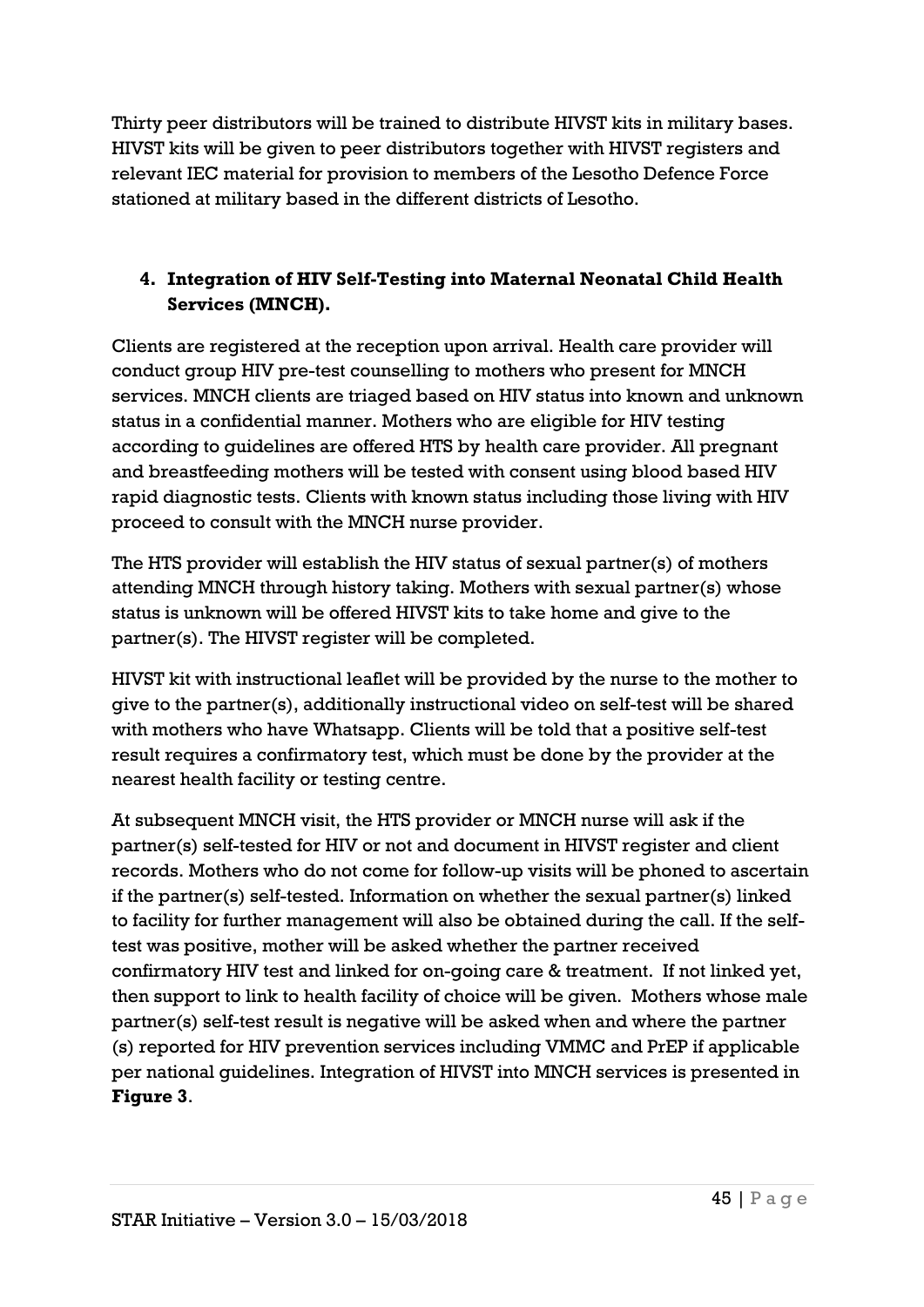



NB: ALL INDETERMINATE OR INVALID RESULTS TO BE HANDLED BY HTS PROVIDER

STAR Initiative – Version 3.0 – 15/03/2018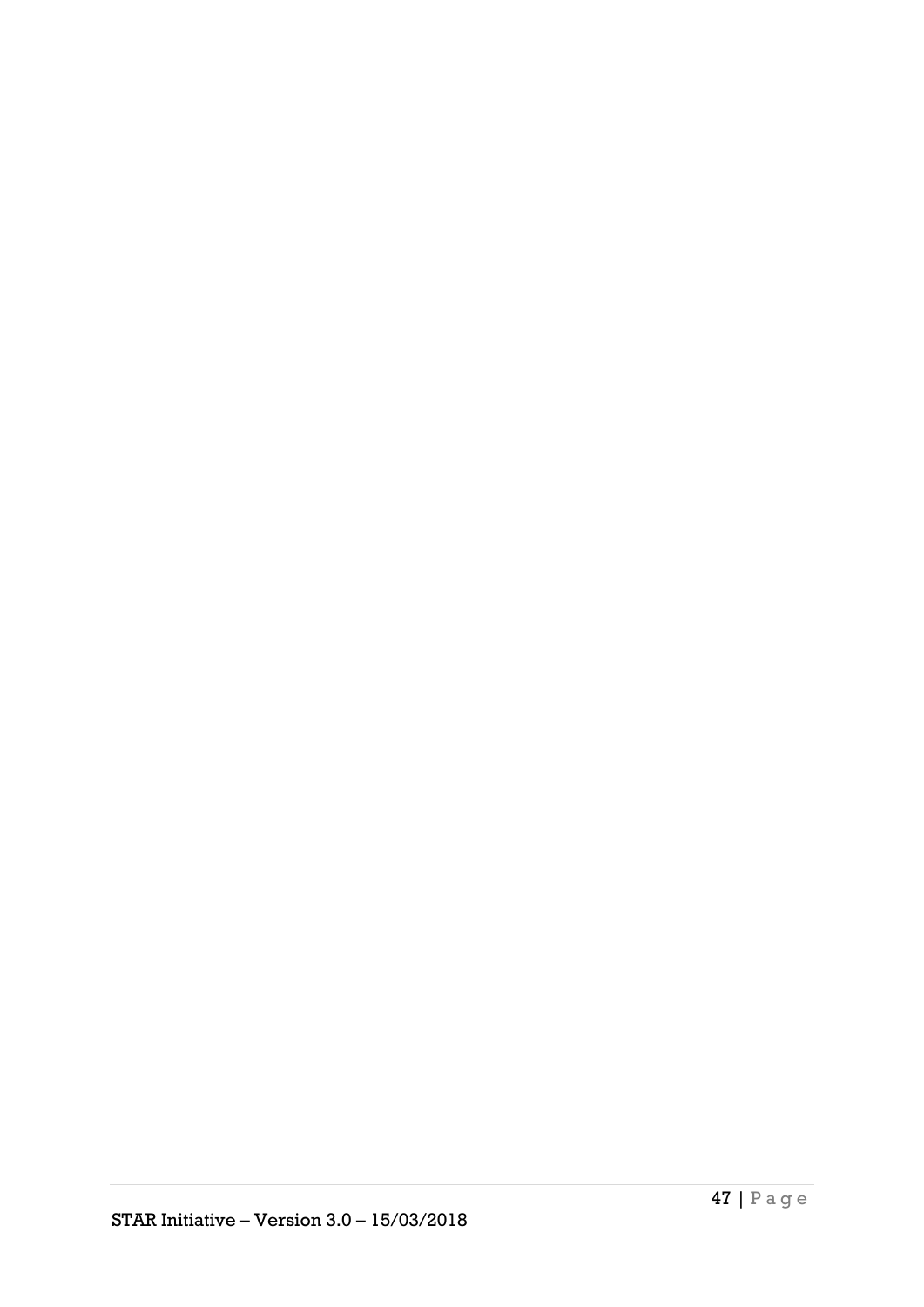# **II. Tentative cost allocation factors for the cost data analysis**

<span id="page-47-0"></span>

| <b>Input type</b>           | Central (PSI-HQ) level      | <b>District Level</b> | <b>Health Facility</b><br>level | <b>Model level (New</b><br><b>Start, VMMC, Public</b><br>facility) |
|-----------------------------|-----------------------------|-----------------------|---------------------------------|--------------------------------------------------------------------|
|                             | Costs allocated to training | Like at HQ,           | Like at HQ, costs               | Unit costs calculated by                                           |
|                             | directly from PSI           | costs allocated       | allocated to                    | dividing cost by HIVST                                             |
| <b>Training</b>             | expenditure cost            | to facilities by      | facilities by                   | kits distributed or per                                            |
|                             | description.                | number of             | number of                       | HIV positive person                                                |
|                             |                             | distributor           | distributor trained             | identified linked to care                                          |
|                             |                             | trained               |                                 |                                                                    |
|                             | <b>Treated as</b>           | Allocated to          | Allocated to                    | Unit costs calculated by                                           |
|                             | overhead/program shared     | facilities by         | models by                       | dividing cost by HIVST                                             |
| <b>Sensitisation</b>        | costs and allocated to      | number of             | number of HIVST                 | kits distributed or per                                            |
|                             | districts by district level | <b>HIVST</b> kits     | kits distributed.               | HIV positive person                                                |
|                             | direct expenditure.         | distributed.          |                                 | identified linked to care                                          |
|                             | <b>Treated as</b>           | Allocated to          | Allocated to                    | Unit costs calculated by                                           |
|                             | overhead/program shared     | facilities by         | models by                       | dividing cost by HIVST                                             |
| Other Start up              | costs and allocated to      | number of             | number of HIVST                 | kits distributed or per                                            |
|                             | districts by district level | <b>HIVST</b> kits     | kits distributed.               | HIV positive person                                                |
|                             | direct expenditure.         | distributed.          |                                 | identified linked to care                                          |
|                             | <b>Treated as</b>           | Allocated to          | Allocated to                    | Unit costs calculated by                                           |
|                             | overhead/program shared     | facilities by         | models by                       | dividing cost by HIVST                                             |
| <b>Building and storage</b> | costs and allocated to      | number of             | number of HIVST                 | kits distributed or per                                            |
|                             | districts by district level | <b>HIVST</b> kits     | kits distributed.               | HIV positive person                                                |
|                             | direct expenditure.         | distributed.          |                                 | identified linked to care                                          |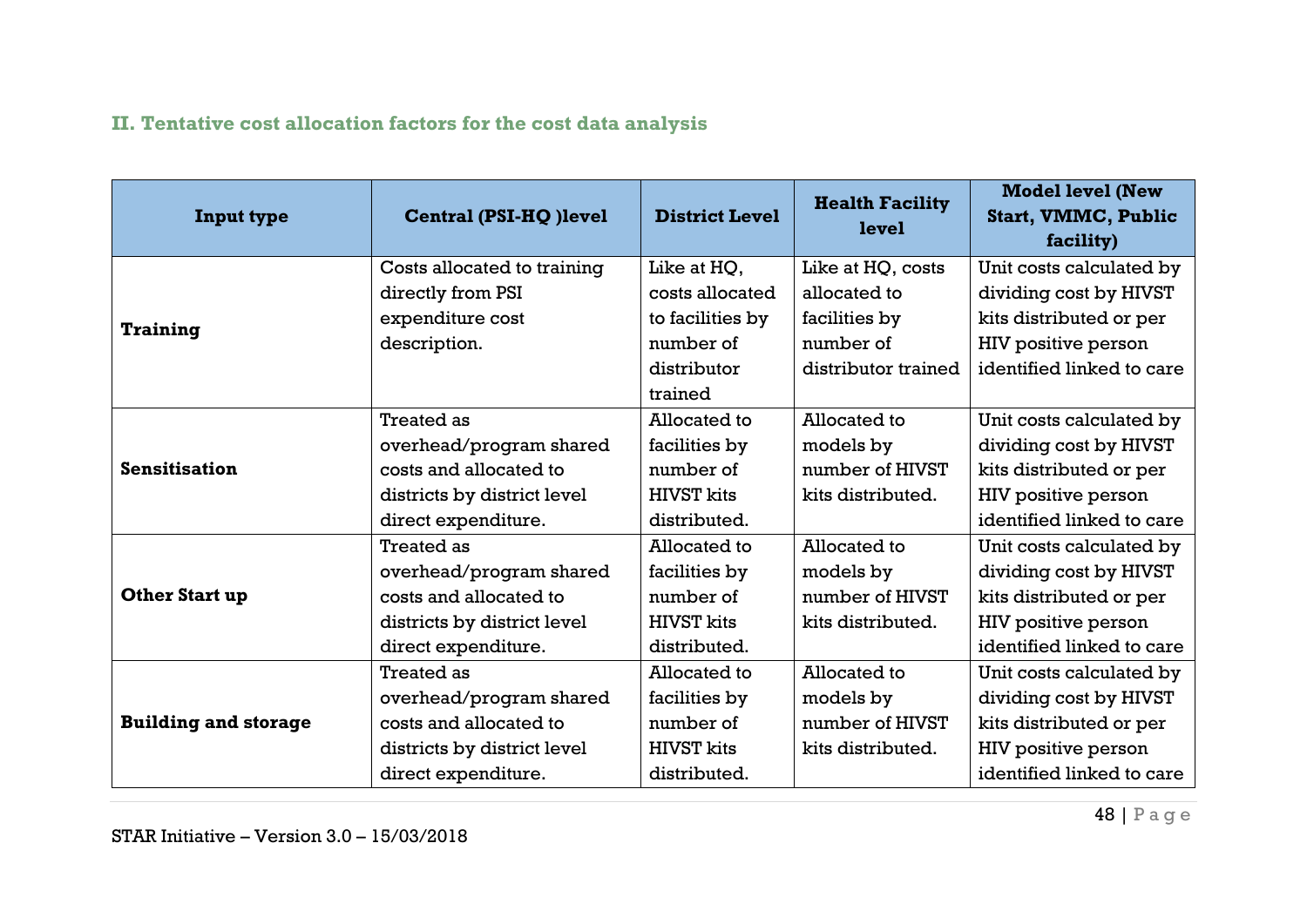|                                   | <b>Treated as</b>              | Allocated to      | Allocated to      | Unit costs calculated by  |  |  |
|-----------------------------------|--------------------------------|-------------------|-------------------|---------------------------|--|--|
|                                   | overhead/program shared        | facilities by     | models by         | dividing cost by HIVST    |  |  |
| Equipment                         | costs and allocated to         | number of         | number of HIVST   | kits distributed or per   |  |  |
|                                   | districts by district level    | <b>HIVST</b> kits | kits distributed. | HIV positive person       |  |  |
|                                   | direct expenditure.            | distributed.      |                   | identified linked to care |  |  |
|                                   | Treated as overhead and        | Allocated to      | Allocated to      | Unit costs calculated by  |  |  |
|                                   | allocated to districts by      | district by       | models by         | dividing cost by HIVST    |  |  |
| Personnel                         | district level direct          | number of         | number of HIVST   | kits distributed or per   |  |  |
|                                   | expenditure. Program           | distributor       | kits distributed. | HIV positive person       |  |  |
|                                   | shared costs by distributors.  | trained           |                   | identified linked to care |  |  |
|                                   | Allocated by kits distributed. | Allocated to      | Allocated to      | Unit costs calculated by  |  |  |
| <b>HIVST Kits</b>                 | Remove % of warehouse          | models by         | models by         | dividing cost by HIVST    |  |  |
|                                   | remaining stock at end of      | number of         | number of HIVST   | kits distributed or per   |  |  |
|                                   | year.                          | <b>HIVST</b> kits | kits distributed. | HIV positive person       |  |  |
|                                   |                                | distributed.      |                   | identified linked to care |  |  |
|                                   | Allocated by number of         | Allocated by      | Allocated by      | Unit costs calculated by  |  |  |
|                                   | distributors trained           | number of         | number of         | dividing cost by HIVST    |  |  |
| <b>T-shirts, bags, flipcharts</b> |                                | distributors      | distributors      | kits distributed or per   |  |  |
|                                   |                                | trained           | trained           | HIV positive person       |  |  |
|                                   |                                |                   |                   | identified linked to care |  |  |
|                                   | Allocated to districts by      | Allocated to      | Allocated to      | Unit costs calculated by  |  |  |
|                                   | number of HIVST kits           | models by         | models by         | dividing cost by HIVST    |  |  |
| <b>Other supplies</b>             | distributed.                   | number of         | number of HIVST   | kits distributed or per   |  |  |
|                                   |                                | <b>HIVST</b> kits | kits distributed. | HIV positive person       |  |  |
|                                   |                                | distributed.      |                   | identified linked to care |  |  |